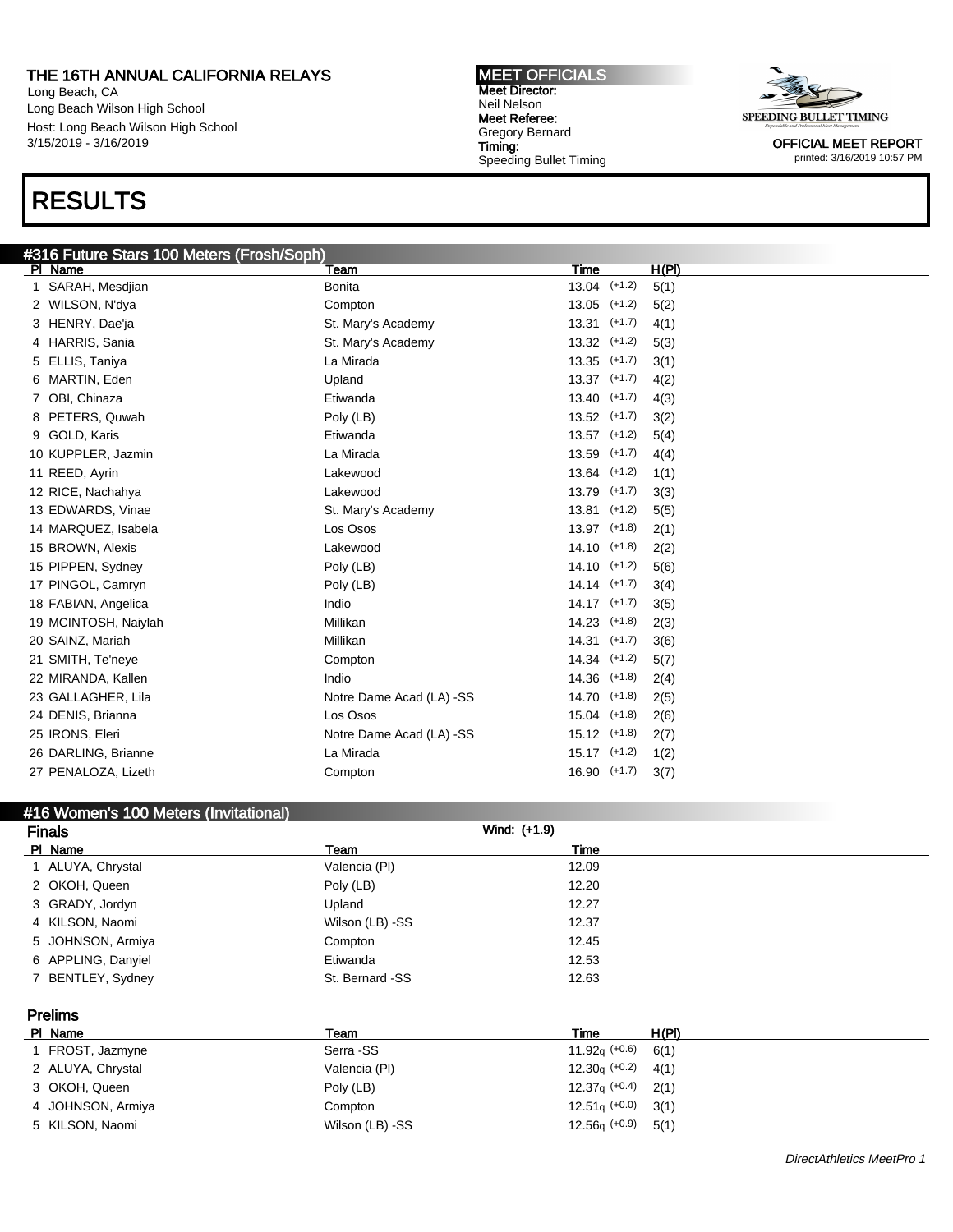Long Beach, CA Long Beach Wilson High School Host: Long Beach Wilson High School 3/15/2019 - 3/16/2019

## RESULTS

#### #16 Women's 100 Meters (Invitational) (cont'd)

Meet Director: Neil Nelson Meet Referee: Gregory Bernard Timing: Speeding Bullet Timing

MEET OFFICIALS



| <b>Prelims</b>        |                          |                   |       |
|-----------------------|--------------------------|-------------------|-------|
| PI Name               | Team                     | <b>Time</b>       | H(PI) |
| 6 BENTLEY, Sydney     | St. Bernard -SS          | $12.61q (+0.2)$   | 4(2)  |
| 6 GRADY, Jordyn       | Upland                   | $12.61q$ (+0.2)   | 4(2)  |
| 8 APPLING, Danyiel    | Etiwanda                 | $12.63q (+0.4)$   | 2(2)  |
| 9 CONERLY, Isreal     | St. Mary's Academy       | $12.66$ $(+0.4)$  | 2(3)  |
| 10 SANFORD, Jenesis   | Muir                     | $12.69$ $(+0.4)$  | 2(4)  |
| 11 HARRIS, Caelyn     | Upland                   | $12.71$ $(+0.0)$  | 3(2)  |
| 11 BARRETT, Kennedy   | Wilson (LB) -SS          | 12.71<br>$(+0.4)$ | 7(1)  |
| 13 BROWN, Kimani      | Jordan -SS               | 12.73<br>$(+0.4)$ | 2(5)  |
| 14 MILLER, Ashley     | Paramount                | 12.76<br>$(+0.9)$ | 5(2)  |
| 15 WALLACE, Rionna    | Lakewood                 | 12.85<br>$(+0.4)$ | 2(6)  |
| 16 CLOWARD, Hayley    | La Mirada                | 12.89<br>$(+0.9)$ | 5(3)  |
| 17 EVERETT, Jordyn    | Upland                   | 12.91<br>$(+0.6)$ | 6(2)  |
| 18 ATKINSON, Asjah    | St. Anthony              | 12.96<br>$(+0.0)$ | 3(3)  |
| 19 ROY, Aleeza        | <b>Bonita</b>            | 13.02<br>$(+0.2)$ | 1(1)  |
| 19 ARCENEAUX, Nia     | South Hills              | 13.02<br>$(+0.9)$ | 5(4)  |
| 21 YOUNG, Jasmine     | Los Osos                 | 13.04<br>$(+0.2)$ | 1(2)  |
| 22 MCLAURIN, Cheyanne | <b>Bonita</b>            | 13.16<br>$(+0.6)$ | 6(3)  |
| 23 ANGUIANO, Citlalli | La Mirada                | 13.17<br>$(+0.9)$ | 5(5)  |
| 24 JOHNSON, Rukiyyah  | Etiwanda                 | 13.22<br>$(+0.0)$ | 3(4)  |
| 25 RABB, Jordan       | Millikan                 | $(+0.2)$<br>13.26 | 1(3)  |
| 26 PITTS, Alexis      | Millikan                 | $(+0.2)$<br>13.32 | 4(4)  |
| 27 LITTLE, Retha      | St. Mary's Academy       | $(+0.6)$<br>13.39 | 6(4)  |
| 28 POWELL, Jayla      | <b>Bonita</b>            | 13.53<br>$(+0.0)$ | 3(5)  |
| 29 HANSFORD, Desiree  | Carson                   | 13.54<br>$(+0.2)$ | 1(4)  |
| 30 PHILLIPS, Ricquel  | Lakewood                 | 13.71<br>$(+0.4)$ | 7(2)  |
| 31 TERRY, Simone      | St. Anthony              | 13.72<br>$(+0.2)$ | 1(5)  |
| 31 GONZALEZ, Monica   | Notre Dame Acad (LA) -SS | 13.72<br>$(+0.0)$ | 3(6)  |
| 33 SUTTON, Daijanae   | Rancho Verde             | 13.82<br>$(+0.2)$ | 1(6)  |
| 34 HARRISON, Alinah   | Rancho Verde             | $(+0.2)$<br>13.84 | 4(5)  |
| 35 MCGREGORY, Imani   | St. Mary's Academy       | 13.95<br>$(+0.6)$ | 6(5)  |
| 36 BARKLEY, Skye      | Carson                   | 14.00<br>$(+0.2)$ | 4(6)  |
| 37 BULLOCK, Dasia     | Rancho Verde             | 14.50<br>$(+0.6)$ | 6(6)  |
| 37 ORTEGA, Paulina    | La Mirada                | 14.50<br>$(+0.4)$ | 7(3)  |
| 39 JOHNSON, Keia      | Paramount                | 14.91<br>$(+0.2)$ | 1(7)  |
| 40 BELL, Daysia       | Jordan -SS               | $15.02$ $(+0.2)$  | 1(8)  |
| 41 BENSON, Sasha      | Notre Dame Acad (LA) -SS | $15.04$ $(+0.4)$  | 7(4)  |

| #220 Women's 200 Meters (Open) |             |                          |  |
|--------------------------------|-------------|--------------------------|--|
| PI Name                        | Team        | Time<br>H(PI)            |  |
| 1 PETERS, Quwshaya             | Poly (LB)   | $25.23$ $(+0.4)$<br>7(1) |  |
| 2 PORTER, Kennedi              | Etiwanda    | $25.68$ $(+0.7)$<br>6(1) |  |
| 3 JOHNSON, Armiya              | Compton     | 25.76 (+0.4)<br>7(2)     |  |
| 4 HATCHER, Arissa              | South Hills | $25.91$ $(+0.4)$<br>7(3) |  |
| 5 WYCHE, Aniyah                | Leuzinger   | $25.93$ $(+0.4)$<br>7(4) |  |
| 6 TOLENTO, Natalie             | Los Osos    | 26.28 (+0.2)<br>5(1)     |  |
|                                |             |                          |  |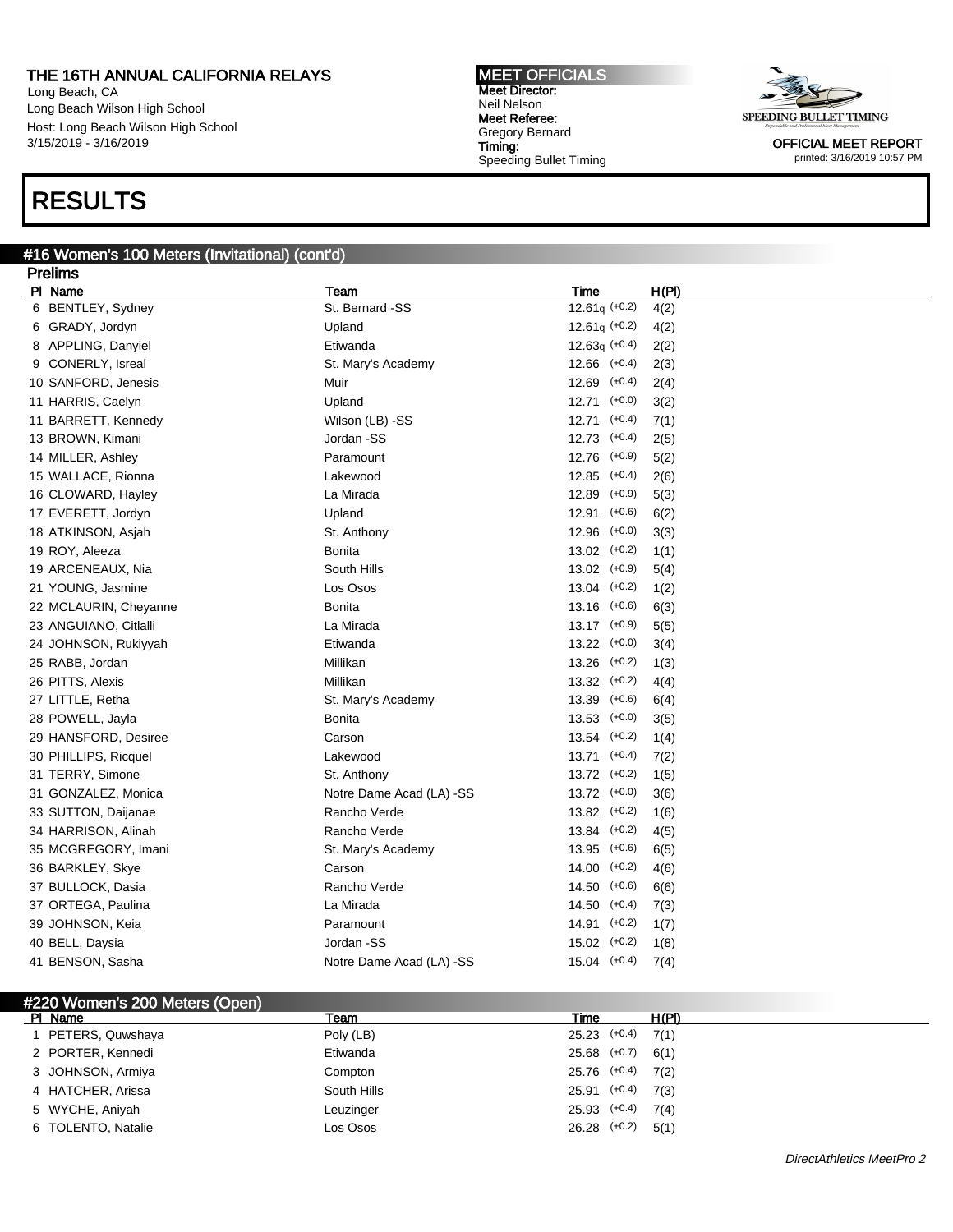Long Beach, CA Long Beach Wilson High School Host: Long Beach Wilson High School 3/15/2019 - 3/16/2019

## RESULTS

### #220 Women's 200 Meters (Open) (cont'd)

MEET OFFICIALS Meet Director: Neil Nelson Meet Referee: Gregory Bernard Timing: Speeding Bullet Timing



OFFICIAL MEET REPORT printed: 3/16/2019 10:57 PM

| <b>#220 WOMEN'S 200 Meters (Open) (Compa</b><br>PI Name | <u>Team</u>              | <b>Time</b>       | H(PI)          |
|---------------------------------------------------------|--------------------------|-------------------|----------------|
| 6 PARRISH, Jazminn                                      | Gahr                     | 26.28 (+0.4)      | 7(5)           |
| 8 ANGUIANO, Citlalli                                    | La Mirada                | 26.42<br>(NW)     | 4(1)           |
| 9 CLOWARD, Hayley                                       | La Mirada                | 26.47 (+0.2)      | 5(2)           |
| 10 MILLER, Ashley                                       | Paramount                | 26.48<br>$(+0.7)$ | 6(2)           |
| 11 REED, Lauren                                         | Poly (LB)                | 26.55<br>$(+0.7)$ | 6(3)           |
| 12 BROWN, Kimani                                        | Jordan -SS               | 26.56<br>(NW)     | 4(2)           |
| 13 JANUARY, Demia                                       | Upland                   | $(+0.7)$<br>26.59 | 6(4)           |
| 14 SMITH, Kerrington                                    | Upland                   | $(+0.7)$<br>26.75 | 6(5)           |
| 15 EVERETT, Jordyn                                      | Upland                   | $(+0.2)$<br>26.85 | 5(3)           |
| 16 DANCE, Courntey                                      | Etiwanda                 | 27.05<br>$(+0.2)$ | 5(4)           |
| 17 MARQUES, Mia                                         | Helix                    | 27.09<br>$(+0.4)$ | 7(6)           |
| 18 MCLAURIN, Cheyanne                                   | <b>Bonita</b>            | $27.32$ $(+0.2)$  | 5(5)           |
| 19 MOORE, Terriana                                      | Jordan -SS               | 27.34 (+0.7)      | 6(6)           |
| 20 LITTLE, Retha                                        | St. Mary's Academy       | 27.35<br>(NW)     | 4(3)           |
| 21 PITTS, Alexis                                        | Millikan                 | 27.42 (+2.0)      | 3(1)           |
| 22 FORTE, Niquea                                        | Jordan -SS               | 27.51<br>(NW)     | 4(4)           |
| 23 RABB, Jordan                                         | Millikan                 | 27.62<br>$(+0.2)$ | 5(6)           |
| 24 MUSA, Brianna                                        | Etiwanda                 | 27.84 (+0.2)      | 5(7)           |
| 25 TERRY, Simone                                        | St. Anthony              | 28.09<br>$(+0.4)$ | 7(7)           |
| 26 POWELL, Jayla                                        | Bonita                   | 28.10<br>(NW)     | 4(5)           |
| 27 WATSON, Meah                                         | St. Mary's Academy       | 28.31<br>$(+2.0)$ | 3(2)           |
| 28 PHILLIPS, Ricquel                                    | Lakewood                 | $(+2.0)$<br>28.60 | 3(3)           |
| 28 MCGREGORY, Imani                                     | St. Mary's Academy       | $(+0.2)$<br>28.60 | 5(8)           |
| 30 BURTON, Zaria                                        | Carson                   | (NW)<br>28.70     | 4(6)           |
| 31 RANGU, Nandita                                       | Oxford Academy           | $(+2.0)$<br>28.80 | 3(4)           |
| 32 HANSFORD, Desiree                                    | Carson                   | $(+2.0)$<br>28.98 | 3(5)           |
| 33 REGALADO, Trinity                                    | La Mirada                | 29.92<br>$(+0.3)$ | 2(1)           |
| 34 TERRY, Aniya                                         | St. Anthony              | 30.10<br>$(+0.7)$ | 6(7)           |
| 35 TRAYLOR, Clarice                                     | New Design Charter       | 30.84<br>$(+0.3)$ | 2(2)           |
| 36 SEPULVEDA, Brandy                                    | Indio                    | 31.09<br>$(+2.0)$ | 3(6)           |
| 37 SMITH, Armani                                        | New Design Charter       | $32.95$ $(+0.5)$  | 1(1)           |
| 38 ROSS, Sarah                                          | Lakewood                 | 34.16 (+0.5)      | 1(2)           |
| 39 PAREDES, Jasmine                                     | New Design Charter       | $35.53$ $(+0.5)$  | 1(3)           |
| STEWARD, Brooklyn                                       | Rancho Verde             | NΤ                | 2              |
| BENSON, Sasha                                           | Notre Dame Acad (LA) -SS | NT                | 2              |
| DAVIS, V'yancea                                         | Paramount                | NΤ                | 2              |
| JOHNSON, Keia                                           | Paramount                | NT                | $\overline{2}$ |

#### #20 Women's 200 Meters (Invitational)

#### Wind: (+1.1)

| PI. | Name               | Team            | Time  |
|-----|--------------------|-----------------|-------|
|     | BENTLEY, Sydney    | St. Bernard -SS | 24.85 |
|     | 2 MONRROY, Samarra | Millikan        | 24.88 |
|     | 3 WOODS, Zhanae    | Poly (LB)       | 25.21 |
|     | 4 LACEFIELD, Ryan  | Carson          | 25.50 |
|     | 5 COLLINS, Jailah  | Leuzinger       | 25.63 |
|     |                    |                 |       |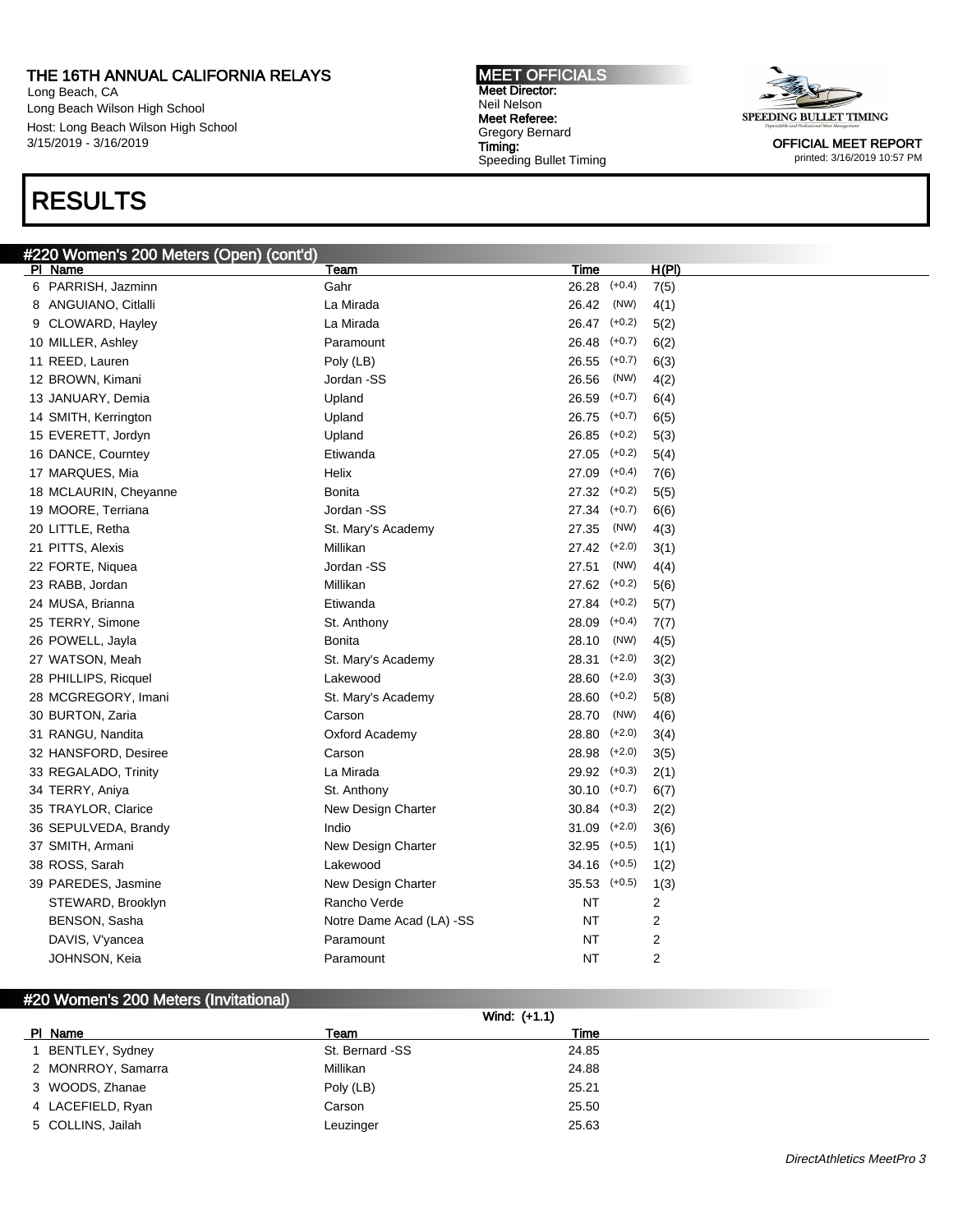Long Beach, CA Long Beach Wilson High School Host: Long Beach Wilson High School 3/15/2019 - 3/16/2019

## RESULTS

#### #20 Women's 200 Meters (Invitational) (cont'd) Wind: (+1.1) 6 WALLACE, Rionna Lakewood 26.10 #224 Women's 400 Meters (Open) Pl Name Team Time H(Pl) 1 MOSEBY, Trinity **1** Wilson (LB) -SS 59.59 4(1) 2 NETTLES, Tyler Case Control (CB) -SS 59.91 4(2) 3 FERGUSON, Justice Lakewood 1:01.09 4(3) 4 SOLOMON-JACKSON, Chana **Etiwanda** Etiwanda 1:01.23 4(4) 5 MILLER, Ashley Paramount 1:01.45 3(1) 6 LOVE, Jada Carson 1:02.30 3(2) 7 MLOUK, Isabelle 1:02.34 2(1) 8 MATTHEWSON, Amaya **Helix** Helix 1:02.35 4(5) 9 THOMAS, Ayanna 1:03.04 3(3) 10 GREEN, Makenzie Etiwanda 1:03.30 4(6) 11 HARMON, Talana **1:04.39** 1:04.39 1:04.39 1:04.39 1:04.39 1:04.39 1:04.39 1:04.39 1:04.39 1:04.39 1:04.39 1:04 12 LITTLE, Retha **St. Mary's Academy** 1:04.57 2(2) 13 MENDOZA, Camryn Etiwanda 1:04.78 3(5) 14 CLOWNEY, Neriah Rancho Verde 1:04.93 2(3) 15 BARKLEY, Skye Carson 1:04.96 1(1) 16 JOHNSON, Tyshay Jordan -SS 1:05.02 2(4) 17 MADERO, Yesenia **1:06.22** 2(5) 18 WATSON, Meah St. Mary's Academy 1:06.77 3(6) 19 COOKE, Micah 2008 COOKE 2008 Los Osos 2010 1:08.38 4(7) 20 NEWSOME, Alijah St. Mary's Academy 1:08.47 2(6) 21 CARDENAS, Sydney Notre Dame Acad (LA) -SS 1:09.19 1(2) 22 TRAYLOR, Clarice **New Design Charter 1:10.19** 1(3) 23 BENAVIDES, Adriana Indio 1:11.68 1(4) 24 PORTER, Camille **Notre Dame Acad (LA) -SS** 1:11.78 3(7) 25 FREEMAN, Laura La Mirada 1:12.23 1(5) 26 ROSS, Sarah Lakewood 1:24.40 1(6) 27 PAREDES, Jasmine New Design Charter 1:26.37 1(7) #24 Women's 400 Meters (Invitational) Pl Name Team Time 1 MONRROY, Samarra **1888** Millikan 36.88 2 HATCHER, Arissa **South Hills** 58.32

| PI Name                        | Team      | Time    |  |
|--------------------------------|-----------|---------|--|
| #226 Women's 800 Meters (Open) |           |         |  |
|                                |           |         |  |
| 5 HADDAD, Saminah              | Poly (LB) | 1:01.10 |  |
| 4 TOLENTO, Natalie             | Los Osos  | 1:00.77 |  |
| 3 LACEFIELD, Ryan              | Carson    | 58.47   |  |

| סוווגשור ו־ד      | ו ו הספו  | шю      |
|-------------------|-----------|---------|
| SHADRICK, Megan   | Bonita    | 2:30.94 |
| 2 FUSON, Chloe    | Poly (LB) | 2:31.59 |
| 3 BUGGS, Chloe    | Poly (LB) | 2:33.83 |
| 4 ZUNIGA, Natalia | La Mirada | 2:34.02 |

MEET OFFICIALS Meet Director: Neil Nelson Meet Referee: Gregory Bernard Timing: Speeding Bullet Timing

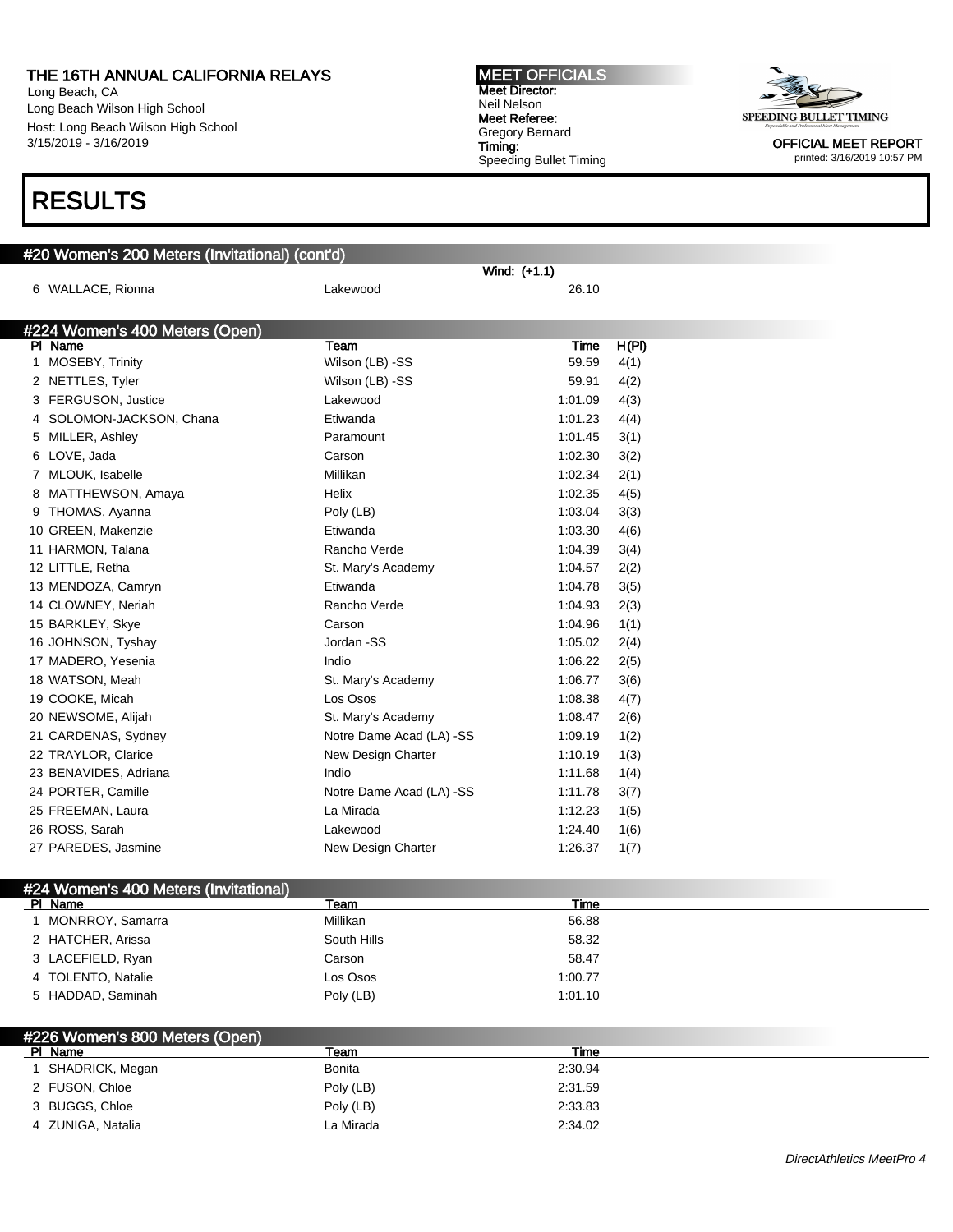Long Beach, CA Long Beach Wilson High School Host: Long Beach Wilson High School 3/15/2019 - 3/16/2019

#### MEET OFFICIALS Meet Director: Neil Nelson Meet Referee: Gregory Bernard Timing: Speeding Bullet Timing



OFFICIAL MEET REPORT printed: 3/16/2019 10:57 PM

### RESULTS

#### #226 Women's 800 Meters (Open) (cont'd)

| PI Name                    | Team               | Time    |
|----------------------------|--------------------|---------|
| 5 VARGAS, Joelle           | Bonita             | 2:35.04 |
| 6 HIGGINBOTHAM, Aleesa     | Lakewood           | 2:38.07 |
| 7 BRIGGS, Akare            | Bonita             | 2:43.58 |
| 8 MONDRAGON, Selena        | Los Osos           | 2:50.68 |
| 9 CHEN, Yuke               | Los Osos           | 2:51.69 |
| 10 PINEDA GONZALEZ, Miriam | Paramount          | 2:54.00 |
| 11 PERCASTEGUI, Karina     | Paramount          | 2:57.60 |
| 12 RAMOS, Jesus            | New Design Charter | 3:46.71 |
|                            |                    |         |

#### #26 Women's 800 Meters (Invitational)

| PI Name              | Team                     | Time    |  |
|----------------------|--------------------------|---------|--|
| LOMELI, Alexandra    | Notre Dame Acad (LA) -SS | 2:20.13 |  |
| 2 WASHINGTON, Peyton | West Ranch               | 2:23.51 |  |
| 3 WRIGHT, Laila      | Etiwanda                 | 2:24.30 |  |
| 4 LEWIS, London      | West Ranch               | 2:24.91 |  |
| 5 DRAFFEN, Nina      | Lakewood                 | 2:25.17 |  |
| 6 AYALA, Alejandra   | Paramount                | 2:28.05 |  |
| 7 WATERMAN, Grace    | West Ranch               | 2:29.74 |  |
| 8 BUTLER, Kennedy    | Poly (LB)                | 2:31.30 |  |
| 9 ALDRIDGE, Jaslynne | Wilson (LB) -SS          | 2:31.38 |  |
| 10 MORALES, Evita    | Notre Dame Acad (LA) -SS | 2:33.39 |  |
| 11 HOWELL, Taylor    | Etiwanda                 | 2:34.50 |  |

#### #318 Future Stars 1600 Meters (Frosh/Soph)

| PI Name                | Team                     | <b>Time</b> |
|------------------------|--------------------------|-------------|
| EPSTEIN, Andee         | Etiwanda                 | 5:44.18     |
| 2 VAZQUEZ, Grace       | Millikan                 | 5:45.15     |
| 3 ESCANUELAS, Victoria | Etiwanda                 | 5:45.65     |
| 4 BOYCE, Olivia        | Poly (LB)                | 5:45.68     |
| 5 GARCIA, Alexa        | Bonita                   | 5:49.47     |
| 6 LANDEROS, Vianca     | Upland                   | 5:53.97     |
| 7 GUZMAN, Sophia       | Bonita                   | 5:57.41     |
| 8 POE, Trinity         | Los Osos                 | 6:02.62     |
| 9 CHAVEZ, Delilah      | Lakewood                 | 6:07.82     |
| 10 THOMAS, Mckenna     | Lakewood                 | 6:09.61     |
| 11 JACOBO, Leslie      | Lakewood                 | 6:09.76     |
| 12 WHITNEY, Ava        | Millikan                 | 6:15.78     |
| 13 SAFFOLD, Marina     | La Mirada                | 6:23.93     |
| 14 SERETIS, Samantha   | Los Osos                 | 6:30.55     |
| 15 HUERTA, Jennifer    | Paramount                | 6:31.89     |
| 16 MYUNG, Emeline      | Los Osos                 | 6:35.90     |
| 17 MARKOVIC, Milla     | Notre Dame Acad (LA) -SS | 6:39.06     |
| 18 GONZALEZ, Nayeli    | Paramount                | 6:51.43     |
| 19 MEJIA, Brittany     | Notre Dame Acad (LA) -SS | 6:51.52     |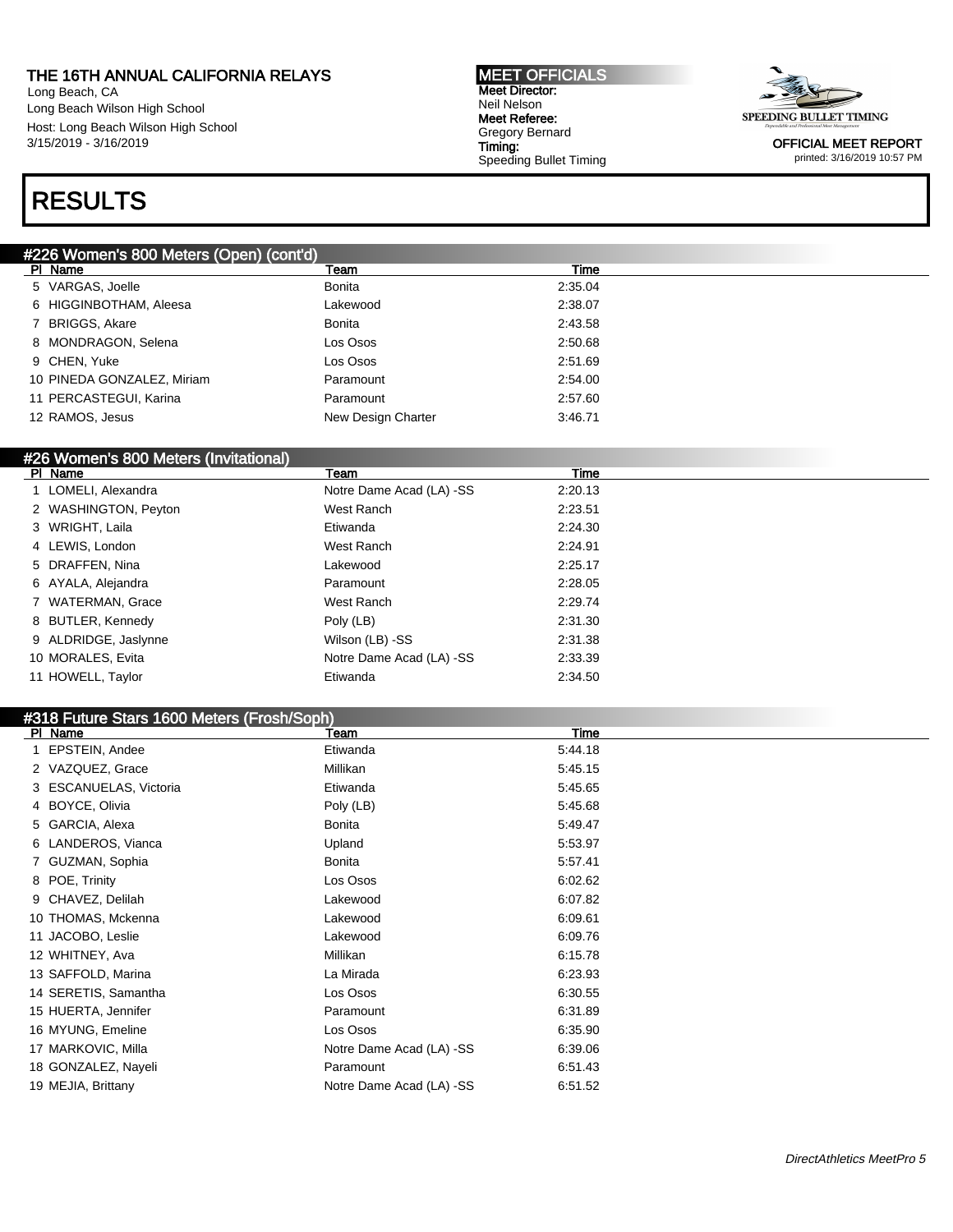Long Beach, CA Long Beach Wilson High School Host: Long Beach Wilson High School 3/15/2019 - 3/16/2019

## RESULTS

#### #228 Women's 1600 Meters (Open)

| PI Name               | Team      | Time    |
|-----------------------|-----------|---------|
| 1 ZUNIGA, Natalia     | La Mirada | 5:42.34 |
| 2 CHAO, Sarah         | Poly (LB) | 5:42.59 |
| 3 CARLSON, Sydney     | Poly (LB) | 5:49.04 |
| 4 MALABEH, Isra       | Gahr      | 5:50.68 |
| 5 OLEMANN, Shelby     | Millikan  | 5:53.31 |
| 6 QUANG, Jessica      | Lakewood  | 5:54.50 |
| 7 YONTZ, Laura        | Poly (LB) | 5:55.12 |
| 8 GARCIA, Reese       | Los Osos  | 6:03.85 |
| 9 MIRANDA, Jessica    | Lakewood  | 6:17.08 |
| 10 TORRES-ORTIZ, Aris | Gahr      | 6:29.28 |
|                       |           |         |

MEET OFFICIALS Meet Director: Neil Nelson Meet Referee: Gregory Bernard Timing:

Speeding Bullet Timing

#### #28 Women's 1600 Meters (Invitational)

| Team                     | Time    |  |
|--------------------------|---------|--|
| Paramount                | 5:29.18 |  |
| Upland                   | 5:32.72 |  |
| Wilson (LB) -SS          | 5:34.52 |  |
| Etiwanda                 | 5:36.72 |  |
| Notre Dame Acad (LA) -SS | 5:39.63 |  |
| Upland                   | 5:54.46 |  |
| Lakewood                 | 6:03.91 |  |
| St. Anthony              | 6:09.79 |  |
|                          |         |  |

### #30 Women's 3200 Meters (Invitational)

| PI Name                    | Team                     | Time     |  |
|----------------------------|--------------------------|----------|--|
| 1 AYALA, Alejandra         | Paramount                | 11:14.93 |  |
| 2 RODRIGUEZ, Riley         | Upland                   | 11:18.11 |  |
| 3 LIMA, Kimberly           | Rancho Verde             | 11:27.85 |  |
| 4 MUNOZ, Jasmine           | Etiwanda                 | 11:28.05 |  |
| 5 BARRETT, Emilie          | Notre Dame Acad (LA) -SS | 11:54.04 |  |
| ERVIN, Victoria<br>6       | Etiwanda                 | 12:08.08 |  |
| MALABEH, Isra              | Gahr                     | 12:20.51 |  |
| <b>TORRES, Audrie</b><br>8 | Etiwanda                 | 12:24.01 |  |
| BURLIN, Hanna<br>9         | Wilson (LB) -SS          | 12:32.96 |  |
| 10 KUMAR, Arianna          | Bonita                   | 12:41.73 |  |
| 11 SQUIER, Leeta           | St. Anthony              | 12:43.32 |  |
| 12 MCCLUNE, Amy            | Notre Dame Acad (LA) -SS | 12:45.37 |  |
| 12 CLAXTON, Loreli         | Bonita                   | 12:45.37 |  |
| 14 HANLEY, Olivia          | Upland                   | 12:45.49 |  |
| 15 BARRAGAN, Emma          | Bonita                   | 12:53.16 |  |
| 16 TORRES-ORTIZ, Aris      | Gahr                     | 13:04.60 |  |
| 17 RODRIQUEZ, Skylir       | Notre Dame Acad (LA) -SS | 13:13.13 |  |
| 18 THOMAS, Maya            | Lakewood                 | 13:43.99 |  |
| 19 HENDERSON, Cassandra    | Lakewood                 | 14:37.33 |  |
|                            |                          |          |  |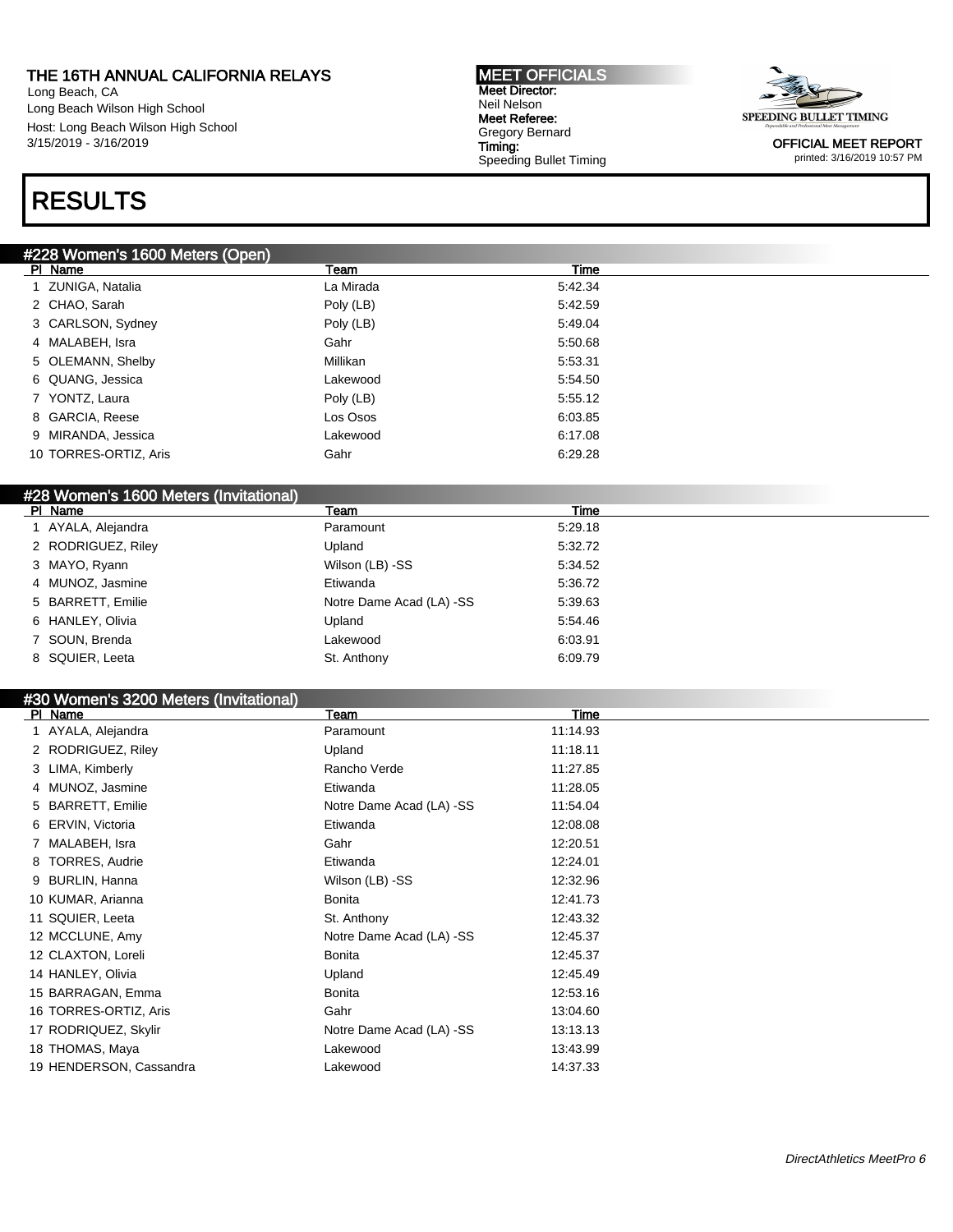Long Beach, CA Long Beach Wilson High School Host: Long Beach Wilson High School 3/15/2019 - 3/16/2019

## RESULTS

#### MEET OFFICIALS Meet Director: Neil Nelson Meet Referee: Gregory Bernard Timing: Speeding Bullet Timing



OFFICIAL MEET REPORT printed: 3/16/2019 10:57 PM

| Wind: $(+1.2)$<br><b>Finals</b><br>PI Name<br>Team<br><b>Time</b><br>Serra -SS<br>1 CHANEY, A'lena<br>14.64<br>14.87<br>2 ATKINSON, Asjah<br>St. Anthony<br>15.04<br>3 ANDERSON, Ajah<br>Upland<br>15.36<br>4 ANGUIANO, Citlalli<br>La Mirada<br>15.36<br>4 HARRIS, Caelyn<br>Upland<br>15.55<br>6 COLLINS, Jailah<br>Leuzinger<br>16.11<br>7 SPEARS, Tia<br>Jordan -SS<br>8 GLEN, Rachel<br>18.03<br>Wilson (LB) -SS<br>Prelims<br>H(PI)<br>PI Name<br>Team<br><b>Time</b><br>$14.74q (+0.0)$<br>1 ATKINSON, Asjah<br>St. Anthony<br>3(1)<br>2 GLEN, Rachel<br>Wilson (LB) -SS<br>14.99 $q$ (+0.0)<br>3(2)<br>Serra -SS<br>$15.02q (+0.0)$<br>3 CHANEY, A'lena<br>1(1)<br>4 HARRIS, Caelyn<br>$15.03q (+0.0)$<br>Upland<br>1(2)<br>$15.27q (+0.0)$<br>5 COLLINS, Jailah<br>Leuzinger<br>1(3)<br>$15.46q (+0.0)$<br>6 ANGUIANO, Citlalli<br>La Mirada<br>2(1)<br>$16.33q (+0.0)$<br>7 ANDERSON, Ajah<br>Upland<br>3(3)<br>$16.50q (+0.0)$<br>8 SPEARS, Tia<br>Jordan -SS<br>2(2)<br>$16.87$ $(+0.0)$<br>9 HUANG, Brenda<br>Oxford Academy<br>1(4)<br>$17.08$ $(+0.0)$<br>10 PITTS, Rhyan<br>Wilson (LB) -SS<br>2(3)<br>$18.10$ $(+0.0)$<br>11 GAITHER, Ashanti<br>Wilson (LB) -SS<br>1(5)<br>Los Osos<br>21.40<br>$(+0.0)$<br>12 BODE, Ireland<br>2(4)<br>Los Osos<br>21.90<br>$(+0.0)$<br>13 CHANCE, Isebel<br>3(4)<br>St. Anthony<br>HUNT, Amari<br><b>NT</b><br>2 | #18 Women's 100m Hurdles (Invitational) |  |  |
|----------------------------------------------------------------------------------------------------------------------------------------------------------------------------------------------------------------------------------------------------------------------------------------------------------------------------------------------------------------------------------------------------------------------------------------------------------------------------------------------------------------------------------------------------------------------------------------------------------------------------------------------------------------------------------------------------------------------------------------------------------------------------------------------------------------------------------------------------------------------------------------------------------------------------------------------------------------------------------------------------------------------------------------------------------------------------------------------------------------------------------------------------------------------------------------------------------------------------------------------------------------------------------------------------------------------------------------------------------------------|-----------------------------------------|--|--|
|                                                                                                                                                                                                                                                                                                                                                                                                                                                                                                                                                                                                                                                                                                                                                                                                                                                                                                                                                                                                                                                                                                                                                                                                                                                                                                                                                                      |                                         |  |  |
|                                                                                                                                                                                                                                                                                                                                                                                                                                                                                                                                                                                                                                                                                                                                                                                                                                                                                                                                                                                                                                                                                                                                                                                                                                                                                                                                                                      |                                         |  |  |
|                                                                                                                                                                                                                                                                                                                                                                                                                                                                                                                                                                                                                                                                                                                                                                                                                                                                                                                                                                                                                                                                                                                                                                                                                                                                                                                                                                      |                                         |  |  |
|                                                                                                                                                                                                                                                                                                                                                                                                                                                                                                                                                                                                                                                                                                                                                                                                                                                                                                                                                                                                                                                                                                                                                                                                                                                                                                                                                                      |                                         |  |  |
|                                                                                                                                                                                                                                                                                                                                                                                                                                                                                                                                                                                                                                                                                                                                                                                                                                                                                                                                                                                                                                                                                                                                                                                                                                                                                                                                                                      |                                         |  |  |
|                                                                                                                                                                                                                                                                                                                                                                                                                                                                                                                                                                                                                                                                                                                                                                                                                                                                                                                                                                                                                                                                                                                                                                                                                                                                                                                                                                      |                                         |  |  |
|                                                                                                                                                                                                                                                                                                                                                                                                                                                                                                                                                                                                                                                                                                                                                                                                                                                                                                                                                                                                                                                                                                                                                                                                                                                                                                                                                                      |                                         |  |  |
|                                                                                                                                                                                                                                                                                                                                                                                                                                                                                                                                                                                                                                                                                                                                                                                                                                                                                                                                                                                                                                                                                                                                                                                                                                                                                                                                                                      |                                         |  |  |
|                                                                                                                                                                                                                                                                                                                                                                                                                                                                                                                                                                                                                                                                                                                                                                                                                                                                                                                                                                                                                                                                                                                                                                                                                                                                                                                                                                      |                                         |  |  |
|                                                                                                                                                                                                                                                                                                                                                                                                                                                                                                                                                                                                                                                                                                                                                                                                                                                                                                                                                                                                                                                                                                                                                                                                                                                                                                                                                                      |                                         |  |  |
|                                                                                                                                                                                                                                                                                                                                                                                                                                                                                                                                                                                                                                                                                                                                                                                                                                                                                                                                                                                                                                                                                                                                                                                                                                                                                                                                                                      |                                         |  |  |
|                                                                                                                                                                                                                                                                                                                                                                                                                                                                                                                                                                                                                                                                                                                                                                                                                                                                                                                                                                                                                                                                                                                                                                                                                                                                                                                                                                      |                                         |  |  |
|                                                                                                                                                                                                                                                                                                                                                                                                                                                                                                                                                                                                                                                                                                                                                                                                                                                                                                                                                                                                                                                                                                                                                                                                                                                                                                                                                                      |                                         |  |  |
|                                                                                                                                                                                                                                                                                                                                                                                                                                                                                                                                                                                                                                                                                                                                                                                                                                                                                                                                                                                                                                                                                                                                                                                                                                                                                                                                                                      |                                         |  |  |
|                                                                                                                                                                                                                                                                                                                                                                                                                                                                                                                                                                                                                                                                                                                                                                                                                                                                                                                                                                                                                                                                                                                                                                                                                                                                                                                                                                      |                                         |  |  |
|                                                                                                                                                                                                                                                                                                                                                                                                                                                                                                                                                                                                                                                                                                                                                                                                                                                                                                                                                                                                                                                                                                                                                                                                                                                                                                                                                                      |                                         |  |  |
|                                                                                                                                                                                                                                                                                                                                                                                                                                                                                                                                                                                                                                                                                                                                                                                                                                                                                                                                                                                                                                                                                                                                                                                                                                                                                                                                                                      |                                         |  |  |
|                                                                                                                                                                                                                                                                                                                                                                                                                                                                                                                                                                                                                                                                                                                                                                                                                                                                                                                                                                                                                                                                                                                                                                                                                                                                                                                                                                      |                                         |  |  |
|                                                                                                                                                                                                                                                                                                                                                                                                                                                                                                                                                                                                                                                                                                                                                                                                                                                                                                                                                                                                                                                                                                                                                                                                                                                                                                                                                                      |                                         |  |  |
|                                                                                                                                                                                                                                                                                                                                                                                                                                                                                                                                                                                                                                                                                                                                                                                                                                                                                                                                                                                                                                                                                                                                                                                                                                                                                                                                                                      |                                         |  |  |
|                                                                                                                                                                                                                                                                                                                                                                                                                                                                                                                                                                                                                                                                                                                                                                                                                                                                                                                                                                                                                                                                                                                                                                                                                                                                                                                                                                      |                                         |  |  |
|                                                                                                                                                                                                                                                                                                                                                                                                                                                                                                                                                                                                                                                                                                                                                                                                                                                                                                                                                                                                                                                                                                                                                                                                                                                                                                                                                                      |                                         |  |  |
|                                                                                                                                                                                                                                                                                                                                                                                                                                                                                                                                                                                                                                                                                                                                                                                                                                                                                                                                                                                                                                                                                                                                                                                                                                                                                                                                                                      |                                         |  |  |
|                                                                                                                                                                                                                                                                                                                                                                                                                                                                                                                                                                                                                                                                                                                                                                                                                                                                                                                                                                                                                                                                                                                                                                                                                                                                                                                                                                      |                                         |  |  |
|                                                                                                                                                                                                                                                                                                                                                                                                                                                                                                                                                                                                                                                                                                                                                                                                                                                                                                                                                                                                                                                                                                                                                                                                                                                                                                                                                                      |                                         |  |  |
|                                                                                                                                                                                                                                                                                                                                                                                                                                                                                                                                                                                                                                                                                                                                                                                                                                                                                                                                                                                                                                                                                                                                                                                                                                                                                                                                                                      |                                         |  |  |
| 2<br>LAMBEY, Iliyani<br>Notre Dame Acad (LA) -SS<br><b>NT</b>                                                                                                                                                                                                                                                                                                                                                                                                                                                                                                                                                                                                                                                                                                                                                                                                                                                                                                                                                                                                                                                                                                                                                                                                                                                                                                        |                                         |  |  |
| 2<br>HERT, Sophia<br><b>Bonita</b><br><b>NT</b>                                                                                                                                                                                                                                                                                                                                                                                                                                                                                                                                                                                                                                                                                                                                                                                                                                                                                                                                                                                                                                                                                                                                                                                                                                                                                                                      |                                         |  |  |
|                                                                                                                                                                                                                                                                                                                                                                                                                                                                                                                                                                                                                                                                                                                                                                                                                                                                                                                                                                                                                                                                                                                                                                                                                                                                                                                                                                      |                                         |  |  |
| #222 Women's 300m Hurdles (Open)<br>Team<br>H(PI)<br><u>Time</u><br>PI Name                                                                                                                                                                                                                                                                                                                                                                                                                                                                                                                                                                                                                                                                                                                                                                                                                                                                                                                                                                                                                                                                                                                                                                                                                                                                                          |                                         |  |  |
| 2(1)<br>1 PORTER, Kennedi<br>Etiwanda<br>46.13                                                                                                                                                                                                                                                                                                                                                                                                                                                                                                                                                                                                                                                                                                                                                                                                                                                                                                                                                                                                                                                                                                                                                                                                                                                                                                                       |                                         |  |  |
| 2 SPEARS, Tia<br>46.91<br>Jordan -SS<br>2(2)                                                                                                                                                                                                                                                                                                                                                                                                                                                                                                                                                                                                                                                                                                                                                                                                                                                                                                                                                                                                                                                                                                                                                                                                                                                                                                                         |                                         |  |  |
| 3 ANDERSON, Ajah<br>47.03<br>Upland<br>2(3)                                                                                                                                                                                                                                                                                                                                                                                                                                                                                                                                                                                                                                                                                                                                                                                                                                                                                                                                                                                                                                                                                                                                                                                                                                                                                                                          |                                         |  |  |
| 4 HOCKETT, Makaila<br>53.11<br>2(4)<br>Rancho Verde                                                                                                                                                                                                                                                                                                                                                                                                                                                                                                                                                                                                                                                                                                                                                                                                                                                                                                                                                                                                                                                                                                                                                                                                                                                                                                                  |                                         |  |  |

| 7 CHANCE, Isebel | Los Osos | $1:00.67$ $1(2)$ |  |
|------------------|----------|------------------|--|
|                  |          |                  |  |

5 WEBB, Shariyah Jordan -SS 53.97 2(5) 6 BODE, Ireland Los Osos 58.05 1(1)

### #22 Women's 300m Hurdles (Invitational)

| PI Name            | Team            | Time  |
|--------------------|-----------------|-------|
| I GLEN, Rachel     | Wilson (LB) -SS | 41.21 |
| 2 PAYNE, Kenya     | Poly (LB)       | 44.02 |
| 3 MARTIN, Saundria | Poly (LB)       | 44.84 |
| 4 GRADY, Jordyn    | Upland          | 45.85 |
| 5 JANUARY, Demia   | Upland          | 47.11 |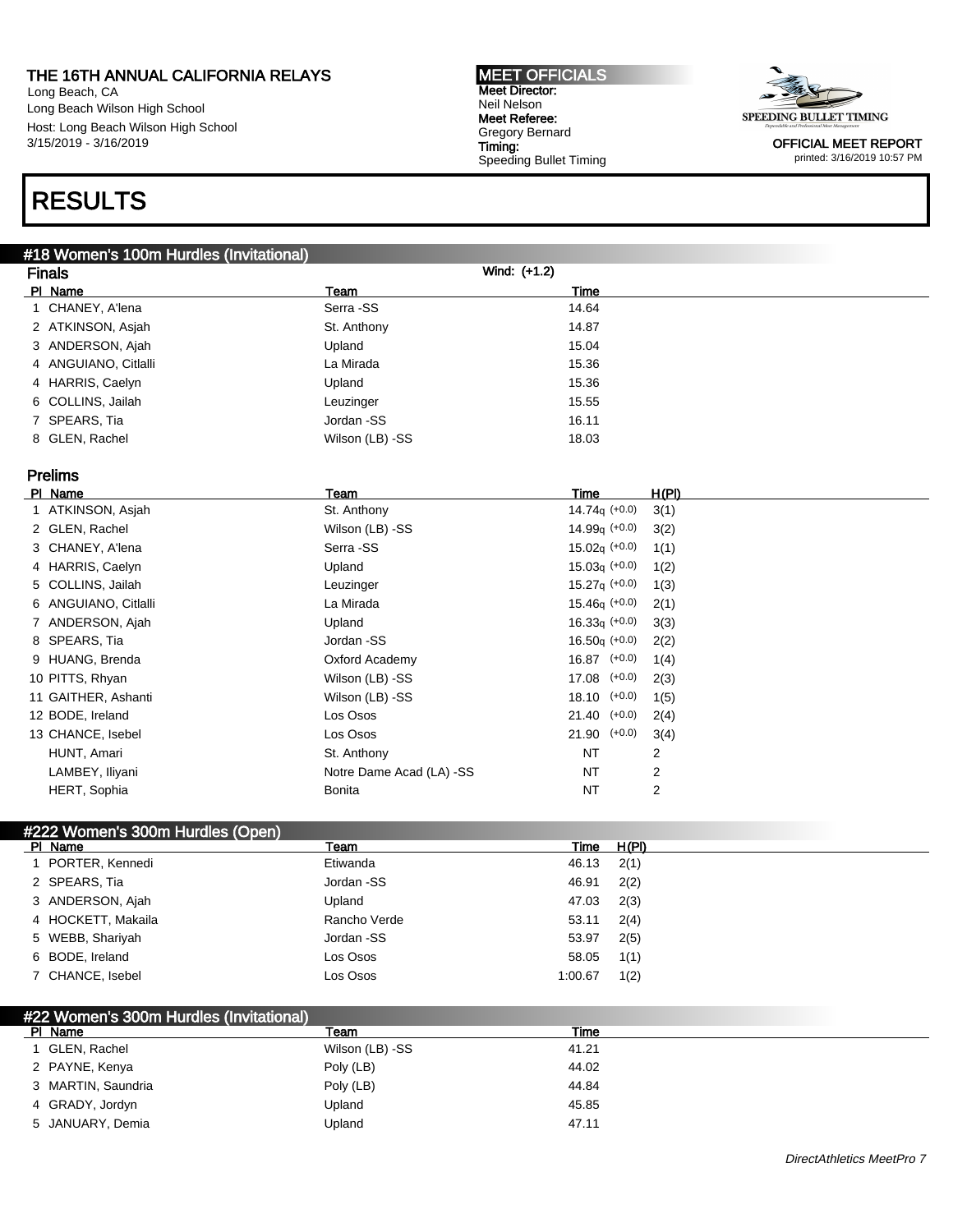Long Beach, CA Long Beach Wilson High School Host: Long Beach Wilson High School 3/15/2019 - 3/16/2019

#### MEET OFFICIALS Meet Director: Neil Nelson Meet Referee: Gregory Bernard Timing: Speeding Bullet Timing



OFFICIAL MEET REPORT printed: 3/16/2019 10:57 PM

## RESULTS

| #22 Women's 300m Hurdles (Invitational) (cont'd) |           |       |  |
|--------------------------------------------------|-----------|-------|--|
| PI Name                                          | Team      | Time  |  |
| 6 ANGUIANO, Citlalli                             | La Mirada | 48.08 |  |
| 7 THOMAS, Donyale                                | Etiwanda  | 48.22 |  |
| 8 GRANT, Taj                                     | Poly (LB) | 49.17 |  |

#### #302 Women's 4 x 100m Relay (Frosh/Soph)

| <b>Finals</b>            |       |     |  |  |  |
|--------------------------|-------|-----|--|--|--|
| PI Team                  | Time  | Pts |  |  |  |
| 1 Wilson (LB) -SS (A)    | 51.40 | 10  |  |  |  |
| 2 Poly (LB) (A)          | 51.47 | 8   |  |  |  |
| 3 St. Mary's Academy (A) | 52.38 | 6   |  |  |  |
| 4 Etiwanda (A)           | 53.62 | 5   |  |  |  |
| 5 Los Osos (A)           | 54.64 | 4   |  |  |  |
| 6 Compton (A)            | 54.87 | 3   |  |  |  |
| 7 Lakewood (A)           | 55.34 | 2   |  |  |  |
| 8 Millikan (A)           | 55.94 |     |  |  |  |
|                          |       |     |  |  |  |

| <b>Prelims</b>      |                          |  |                         |  |
|---------------------|--------------------------|--|-------------------------|--|
| PI Team             |                          |  | Time H(PI)              |  |
|                     | 1 Wilson (LB) -SS (A)    |  | $50.91q$ 1(1)           |  |
| 2 Poly $(LB)$ $(A)$ |                          |  | $51.57q$ 2(1)           |  |
|                     | 3 St. Mary's Academy (A) |  | $51.76q$ 2(2)           |  |
| 4 Etiwanda (A)      |                          |  | $53.17q$ 1(2)           |  |
| 5 Compton (A)       |                          |  | $54.47q$ 1(3)           |  |
| 6 Los Osos (A)      |                          |  | $54.64q$ 2(3)           |  |
| 7 Lakewood (A)      |                          |  | 55.40 <sub>q</sub> 1(4) |  |
| 8 Millikan (A)      |                          |  | $55.63q$ 2(4)           |  |
| 9 Indio (A)         | 57.27                    |  | 2(5)                    |  |

### #2 Women's 4 x 100m Relay (Invitational)

| <b>Finals</b>            |       |     |  |  |
|--------------------------|-------|-----|--|--|
| PI Team                  | Time  | Pts |  |  |
| Wilson (LB) -SS (A)      | 47.88 | 10  |  |  |
| 2 Upland (A)             | 48.49 | 8   |  |  |
| 3 Los Osos (A)           | 49.74 | 6   |  |  |
| 4 St. Mary's Academy (A) | 50.27 | 5   |  |  |
| 5 Jordan - SS (A)        | 50.29 | 4   |  |  |
| 6 Carson (A)             | 50.82 | 3   |  |  |
| 7 Rancho Verde (A)       | 53.49 | 2   |  |  |

### Prelims

| PI Team                  | Time                | H(PI) |
|--------------------------|---------------------|-------|
| Wilson (LB) -SS (A)      | $48.13q \quad 1(1)$ |       |
| 2 Upland (A)             | $48.46q$ 2(1)       |       |
| 3 Etiwanda (A)           | 48.91g 2(2)         |       |
| 4 St. Mary's Academy (A) | $49.58q$ 2(3)       |       |
| 5 Jordan -SS (A)         | $50.20q$ 1(2)       |       |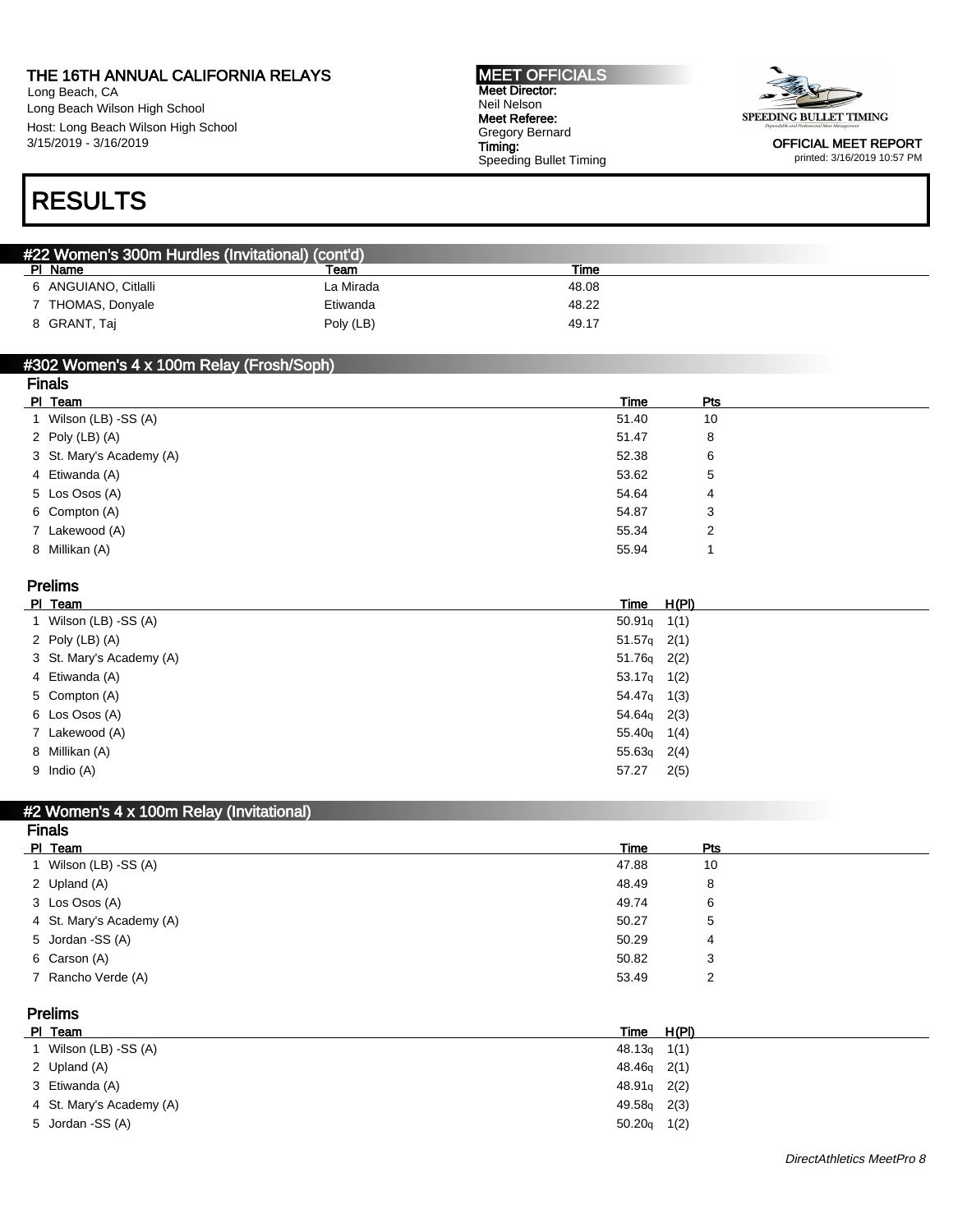Long Beach, CA Long Beach Wilson High School Host: Long Beach Wilson High School 3/15/2019 - 3/16/2019

#### MEET OFFICIALS Meet Director: Neil Nelson Meet Referee: Gregory Bernard Timing: Speeding Bullet Timing



OFFICIAL MEET REPORT printed: 3/16/2019 10:57 PM

## RESULTS

| <b>Prelims</b><br>PI Team<br>H(PI)<br>Time<br>6 Los Osos (A)<br>50.45q<br>1(3)<br>7 Carson (A)<br>50.68q<br>1(4) |
|------------------------------------------------------------------------------------------------------------------|
|                                                                                                                  |
|                                                                                                                  |
|                                                                                                                  |
|                                                                                                                  |
| 8 Rancho Verde (A)<br>52.90q<br>1(5)                                                                             |
|                                                                                                                  |
| #306 Women's 4 x 200m Relay (Frosh/Soph)                                                                         |
| $H(PI)$ Pts<br>PI Team<br>Time                                                                                   |
| 1 Poly (LB) $(A)$<br>1:47.17<br>2(1)<br>10                                                                       |
| 2 Wilson (LB) -SS (A)<br>1:49.15<br>2(2)<br>8                                                                    |
| 3 St. Mary's Academy (A)<br>1(1)<br>1:49.84<br>6                                                                 |
| 4 Etiwanda (A)<br>1:54.72<br>2(3)<br>5                                                                           |
| 5 Los Osos (A)<br>1:55.76<br>1(2)<br>4                                                                           |
| 6 Upland (A)<br>1:59.98<br>2(4)<br>3                                                                             |
| 7 Lakewood (A)<br>2:00.64<br>1(3)<br>2                                                                           |
| 8 Millikan (A)<br>2(5)<br>2:01.68<br>$\mathbf{1}$                                                                |
|                                                                                                                  |
| #4 Women's 4 x 200m Relay (Invitational)                                                                         |
| PI Team<br>Time<br>$H(PI)$ Pts                                                                                   |
| 1 Wilson (LB) -SS (A)<br>2(1)<br>1:40.75<br>10                                                                   |
| 2 Los Alamitos (A)<br>1:44.29<br>2(2)<br>8                                                                       |
| 3 Upland (A)<br>1:44.66<br>2(3)<br>6                                                                             |
| 4 Jordan - SS (A)<br>1:45.05<br>2(4)<br>5                                                                        |
| 5 Millikan (A)<br>1:45.77<br>2(5)<br>4                                                                           |
| 6 Etiwanda (A)<br>2(6)<br>1:46.88<br>3                                                                           |
| 7 Los Osos (A)<br>1:47.01<br>1(1)<br>2                                                                           |
| 8 St. Mary's Academy (A)<br>1:47.58<br>2(7)<br>1                                                                 |
| 9 Rancho Verde (A)<br>1(2)<br>1:50.50                                                                            |
| 10 La Mirada (A)<br>2:01.95<br>1(3)                                                                              |
|                                                                                                                  |
|                                                                                                                  |

| <b>HOUGHTS</b> + A HOUGHT NEIGY (THOSITOUPIT) |         |            |  |
|-----------------------------------------------|---------|------------|--|
| PI Team                                       | Time    | <b>Pts</b> |  |
| Poly (LB) (A)                                 | 4:15.23 | 10         |  |
| 2 Millikan (A)                                | 4:32.63 | 8          |  |
| 3 Upland (A)                                  | 4:39.87 | 6          |  |
| 4 Los Osos (A)                                | 4:42.57 | ა          |  |
| 5 Claremont (A)                               | 4:43.96 | 4          |  |
| 6 Lakewood (A)                                | 4:49.68 | 3          |  |

| #6 Women's 4 x 400m Relay (Invitational) |         |     |  |
|------------------------------------------|---------|-----|--|
| PI Team                                  | Time    | Pts |  |
| Poly (LB) (A)                            | 3:51.71 | 10  |  |
| 2 Los Alamitos (A)                       | 4:01.54 | 8   |  |
| 3 Millikan (A)                           | 4:06.14 | 6   |  |
| 4 Helix (A)                              | 4:06.54 | 5   |  |
| 5 Jordan -SS (A)                         | 4:08.80 | 4   |  |
| 6 Etiwanda (A)                           | 4:10.30 | 3   |  |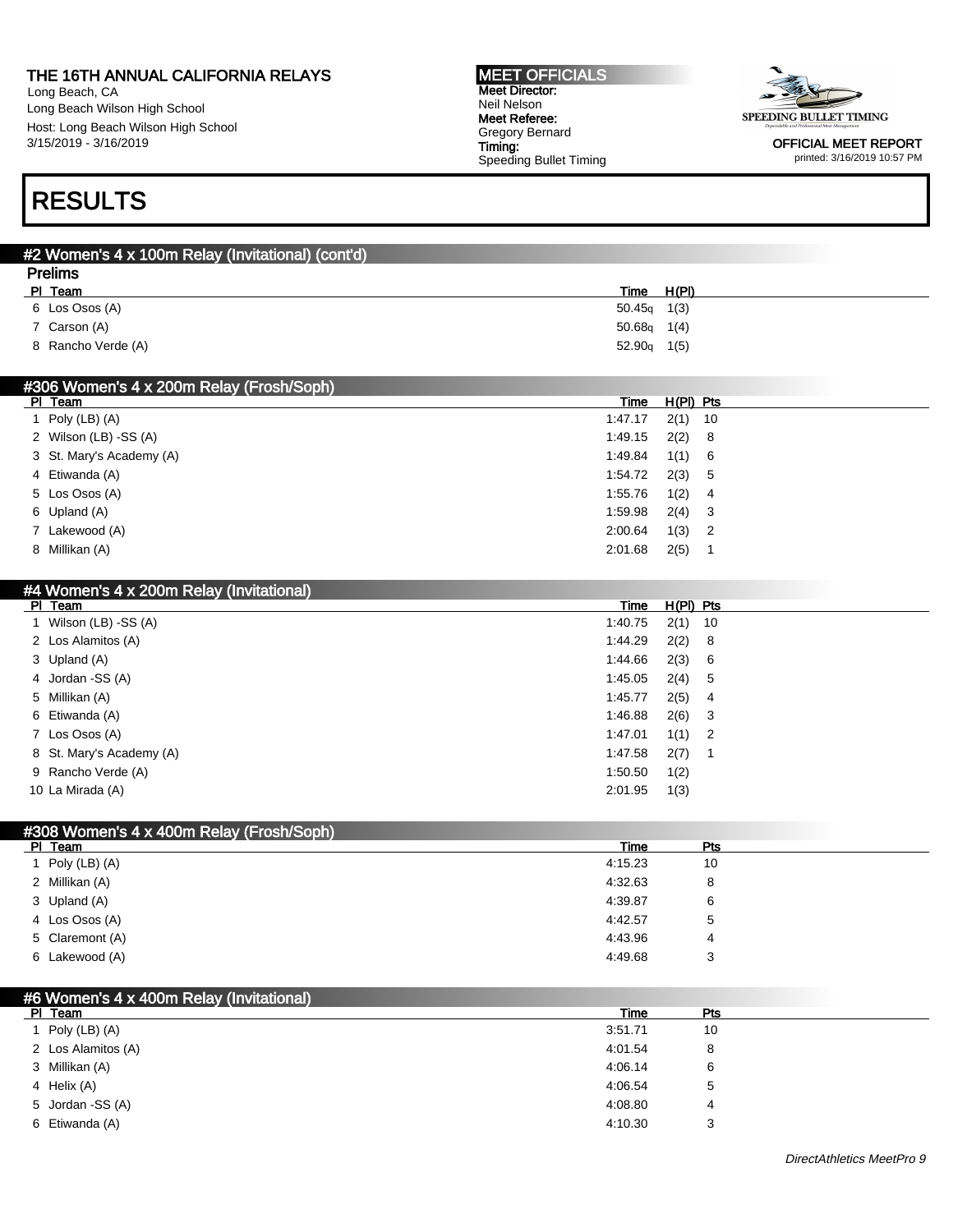#6 Women's 4 x 400m Relay (Invitational) (cont'd)

Long Beach, CA Long Beach Wilson High School Host: Long Beach Wilson High School 3/15/2019 - 3/16/2019

#### MEET OFFICIALS Meet Director: Neil Nelson Meet Referee: Gregory Bernard Timing: Speeding Bullet Timing



OFFICIAL MEET REPORT printed: 3/16/2019 10:57 PM

## RESULTS

| PI Team                                             | <u>Time</u> | <b>Pts</b>              |  |
|-----------------------------------------------------|-------------|-------------------------|--|
| 7 St. Mary's Academy (A)                            | 4:22.18     | $\overline{2}$          |  |
|                                                     |             |                         |  |
|                                                     |             |                         |  |
| #312 Women's 4 x 800m Relay (Frosh/Soph)<br>PI Team | <b>Time</b> | <b>Pts</b>              |  |
| 1 Claremont (A)                                     | 10:18.83    | 10                      |  |
| 2 Millikan (A)                                      | 10:35.89    |                         |  |
|                                                     |             | 8                       |  |
| 3 Poly (LB) (A)                                     | 11:18.52    | 6                       |  |
| 4 Wilson (LB) -SS (A)                               | 12:09.60    | 5                       |  |
|                                                     |             |                         |  |
| #10 Women's 4 x 800m Relay (Invitational)           |             |                         |  |
| PI Team                                             | <u>Time</u> | <u>Pts</u>              |  |
| 1 Wilson (LB) -SS (A)                               | 9:51.33     | 10                      |  |
| 2 Claremont (A)                                     | 10:23.57    | 8                       |  |
| 3 Lakewood (A)                                      | 10:57.51    | 6                       |  |
| 4 Rubidoux (A)                                      | 11:10.16    | 5                       |  |
| 5 Indio (A)                                         | 12:17.05    | 4                       |  |
|                                                     |             |                         |  |
|                                                     |             |                         |  |
| #14 Women's 4 x 1600m Relay (Invitational)          |             |                         |  |
| PI Team                                             | <b>Time</b> | <u>Pts</u><br>10        |  |
| 1 Claremont (A)                                     | 21:24.15    |                         |  |
| 2 Whittier (A)                                      | 23:45.82    | 8                       |  |
| 3 Indio (A)                                         | 24:43.90    | 6                       |  |
| 4 Bonita (A)                                        | 24:51.18    | 5                       |  |
| 5 Lakewood (A)                                      | 25:00.48    | 4                       |  |
| 6 Rubidoux (A)                                      | 25:02.82    | 3                       |  |
| 7 Wilson (LB) -SS (A)                               | 25:05.06    | 2                       |  |
| 8 Millikan (A)                                      | 25:18.41    | $\mathbf{1}$            |  |
|                                                     |             |                         |  |
| #310 Women's 800m SMR (Frosh/Soph)                  |             |                         |  |
| PI Team                                             | <b>Time</b> | <b>Pts</b>              |  |
| 1 Wilson (LB) -SS (A)                               | 1.51.43     | 10                      |  |
| 2 St. Mary's Academy (A)                            | 1:54.98     | 8                       |  |
| 3 Poly (LB) (A)                                     | 1:57.09     | 6                       |  |
| 4 Millikan (A)                                      | 2:04.63     | 5                       |  |
| 5 Upland (A)                                        | 2:07.03     | 4                       |  |
| 6 Lakewood (A)                                      | 2:10.88     | 3                       |  |
|                                                     |             |                         |  |
| 7 Los Osos (A)                                      | 2:11.43     | $\overline{\mathbf{c}}$ |  |
|                                                     |             |                         |  |
| #8 Women's 1600m SMR (Invitational)                 |             |                         |  |
| PI Team                                             | <b>Time</b> | <b>Pts</b>              |  |
| 1 Wilson (LB) -SS (A)                               | 4:21.62     | $10$                    |  |
| 2 Rancho Verde (A)                                  | 4:32.08     | 8                       |  |
| 3 Valley View (A)                                   | 4:52.57     | 6                       |  |
| 4 Los Osos (A)                                      | 4:56.76     | 5                       |  |
|                                                     |             |                         |  |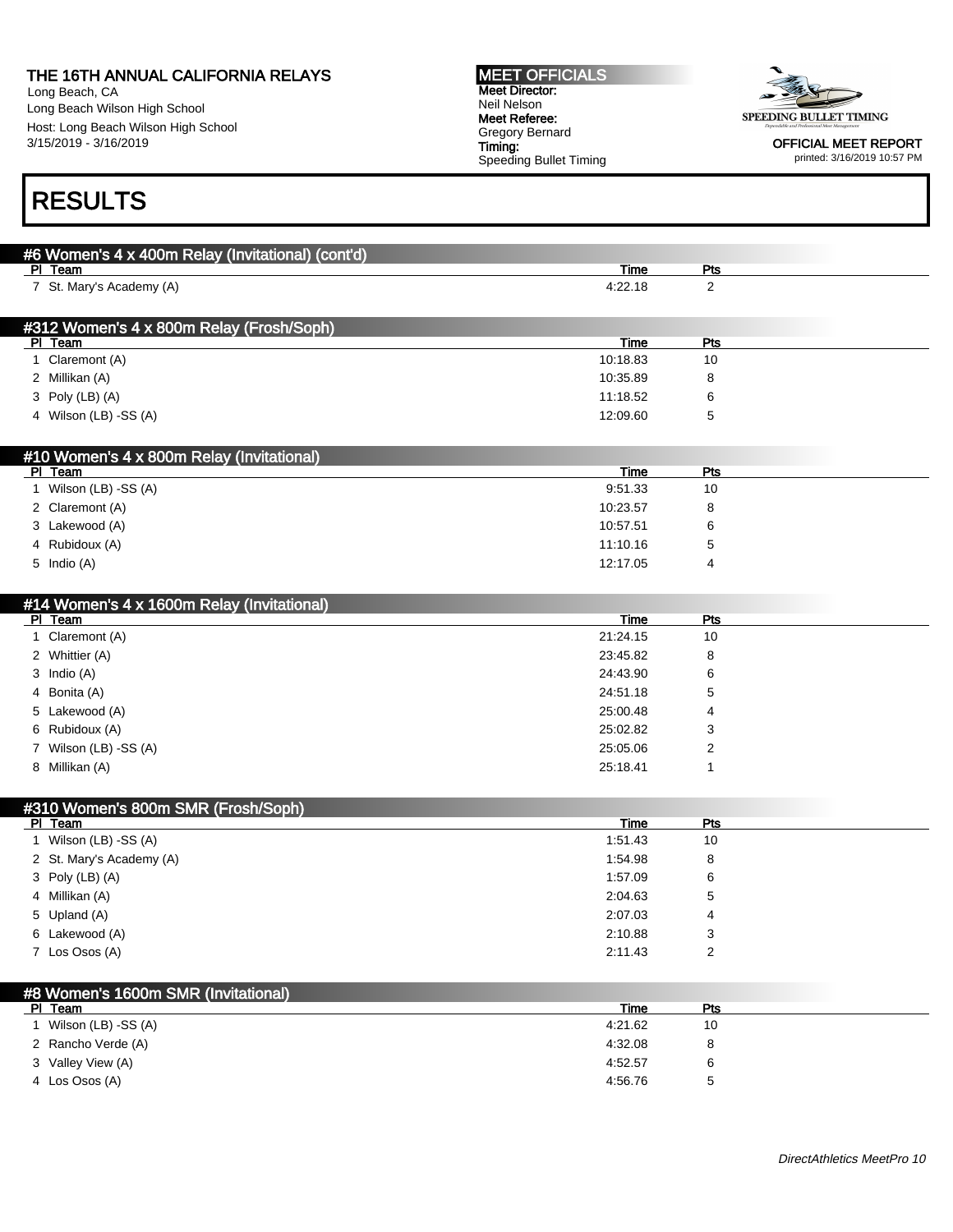Long Beach, CA Long Beach Wilson High School Host: Long Beach Wilson High School 3/15/2019 - 3/16/2019

#### MEET OFFICIALS Meet Director: Neil Nelson Meet Referee: Gregory Bernard Timing: Speeding Bullet Timing



OFFICIAL MEET REPORT printed: 3/16/2019 10:57 PM

### RESULTS

| #304 Women's 4000m DMR (Frosh/Soph) |          |     |  |  |
|-------------------------------------|----------|-----|--|--|
| PI Team                             | Time     | Pts |  |  |
| 1 Claremont (A)                     | 12:59.25 | 10  |  |  |
| 2 Los Alamitos (A)                  | 13:46.86 | 8   |  |  |
| 3 Bonita (A)                        | 13:55.56 | 6   |  |  |
| 4 Wilson (LB) -SS (A)               | 14:18.75 | 5   |  |  |
| 5 Lakewood (A)                      | 15:05.58 | 4   |  |  |
| 6 Millikan (A)                      | 15:30.11 | 3   |  |  |
| 7 Whittier (A)                      | 15:47.96 | 2   |  |  |
|                                     |          |     |  |  |

| #12 Women's 4000m DMR (Invitational) |          |            |  |
|--------------------------------------|----------|------------|--|
| PI Team                              | Time     | <b>Pts</b> |  |
| 1 Claremont (A)                      | 12:46.09 | 10         |  |
| 2 Los Alamitos (A)                   | 13:07.54 |            |  |
| 3 Upland (A)                         | 13:33.67 | 6          |  |
| 4 Wilson (LB) -SS (A)                | 13:46.17 | 5          |  |
| 5 La Mirada (A)                      | 14:06.35 | 4          |  |
| 6 Lakewood (A)                       | 14:20.19 |            |  |
|                                      |          |            |  |

#### #32 Women's High Jump (Invitational)

| PI Name                 | Team            | Mark      | Pts |  |
|-------------------------|-----------------|-----------|-----|--|
| 1 GLEN, Rachel          | Wilson (LB) -SS | 5' 8''    |     |  |
| 2 HIPWELL, Joceyln      | <b>Bonita</b>   | 5'2"      |     |  |
| 3 LEE, London           | St. Anthony     | 5'0''     |     |  |
| 3 MENDOZA, Aaliyah      | Etiwanda        | 5'0''     |     |  |
| 5 ANDERSON, Ajah        | Upland          | 5'0''     |     |  |
| 6 SCHROEDER, Darline    | Millikan        | 4' 10"    |     |  |
| 7 THIELKE, Page         | Claremont       | 4' 8''    |     |  |
| 8 PITTS, Rhyan          | Wilson (LB) -SS | 4'6''     |     |  |
| THORP, Emilyn           | <b>Bonita</b>   | <b>NH</b> |     |  |
| <b>BULLOCK, Dasia</b>   | Rancho Verde    | <b>NH</b> |     |  |
| WILLIS, Alaysia         | Rancho Verde    | <b>NH</b> |     |  |
| <b>BARRETT, Kennedy</b> | Wilson (LB) -SS | <b>NH</b> |     |  |
| WEIR, Devy              | Poly (LB)       | <b>NH</b> |     |  |
|                         |                 |           |     |  |

| #34 Women's Pole Vault (Invitational) |                 |        |  |
|---------------------------------------|-----------------|--------|--|
| PI Name                               | Team            | Mark   |  |
| 1 RACINA, Amber                       | West Ranch      | 11'0'' |  |
| 2 SANVICTORES, Bella                  | Claremont       | 9'6''  |  |
| 3 MILNER, Emma                        | <b>Bonita</b>   | 7'0''  |  |
| 4 BERGE, Faythe                       | Los Osos        | 6'6''  |  |
| VERDUGO, Angelina                     | Wilson (LB) -SS | NH     |  |

| #314 Women's Long Jump (Frosh/Soph) |                    |                      |          |           |  |
|-------------------------------------|--------------------|----------------------|----------|-----------|--|
| PI Name                             | Team               | Mark                 |          | F(PI) Pts |  |
| TAYLOR, Zharia                      | Poly (LB)          | $16'3^{3/4}$         | $(+0.7)$ | 2(1)      |  |
| 2 LIN. Chelsea                      | Claremont          | 15'7"                | $(+0.0)$ | 2(2)      |  |
| 3 EUM. Selah                        | Claremont          | 15'1"                | $(+1.4)$ | 2(3)      |  |
| 4 EDWARDS, Vinae                    | St. Mary's Academy | 15' 0 <sup>3/4</sup> | $(+0.2)$ | 2(4)      |  |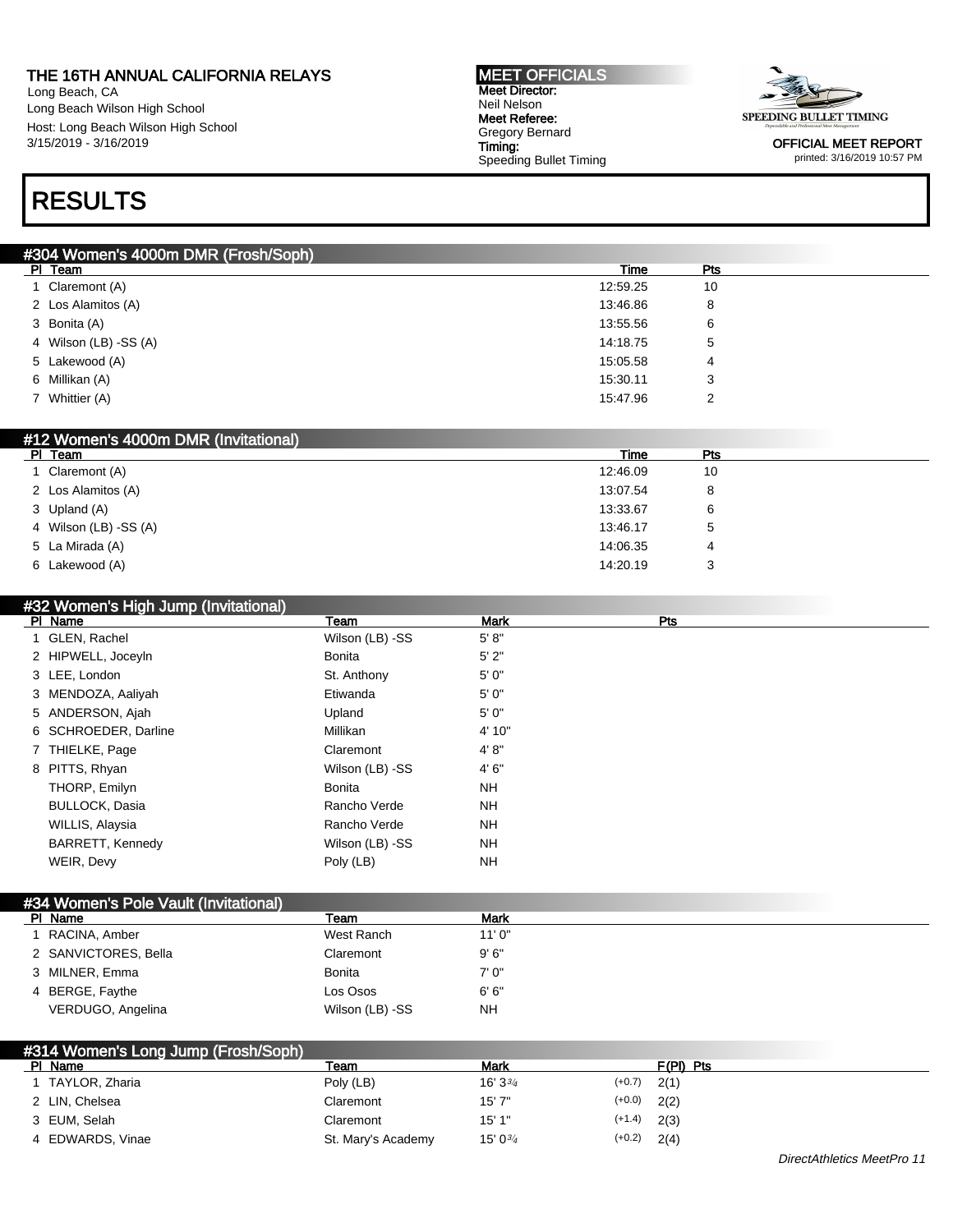Long Beach, CA Long Beach Wilson High School Host: Long Beach Wilson High School 3/15/2019 - 3/16/2019

## RESULTS

### #314 Women's Long Jump (Frosh/Soph) (cont'd)

| PI Name                 | Team                        | <b>Mark</b>          |          | $F(PI)$ Pts |
|-------------------------|-----------------------------|----------------------|----------|-------------|
| 5 PARSONS, Elle         | Los Osos                    | 14' 6"               | $(+0.0)$ | 1(1)        |
| 6 MEDINA, Maddison      | Los Osos                    | 14' 4"               | $(+0.0)$ | 2(5)        |
| 7 RODRIGUEZ, Mia        | La Mirada                   | 13' 11 $\frac{1}{2}$ | $(+0.0)$ | 1(2)        |
| 8 SAINZ, Mariah         | Millikan                    | 13'8"                | $(+0.0)$ | 2(6)        |
| 9 OCAMPO, Maria         | St. Anthony                 | $12' 6^{3/4}$        | $(+0.0)$ | 1(3)        |
| 10 BELL, Serrae         | St. Anthony                 | $12'3^{3/4}$         | $(+1.3)$ | 2(7)        |
| 11 COOPER, Mayah        | Millikan                    | 11' 11 $\frac{1}{2}$ | $(+0.0)$ | 1(4)        |
| 11 DARLING, Brianne     | La Mirada                   | 11' 11 $\frac{1}{2}$ | $(+0.0)$ | 1(4)        |
| 13 RODRIGUEZ, Rosie     | Paramount                   | 11' 9 $\frac{1}{4}$  | $(+0.2)$ | 1(6)        |
| 14 MANUEL, Dasani       | Paramount                   | 10' 9 $\frac{1}{4}$  | $(+0.3)$ | 1(7)        |
| WALKER, Reniah          | Paramount                   | NM                   |          |             |
| HUSEN, Jenna            | Santiago (Cor)              | <b>NM</b>            |          |             |
| HUBBARD, Isabelle       | Lakewood                    | <b>NM</b>            |          |             |
| THORNBURG, Sierra       | Santiago (Cor)              | <b>NM</b>            |          |             |
| GALLAGHER, Lila         | Notre Dame Acad (LA) -SS NM |                      |          |             |
| WEAVER, Sara            | Upland                      | <b>NM</b>            |          | 2           |
| CHAUVIN, Madison        | Santiago (Cor)              | <b>NM</b>            |          | 2           |
| <b>TORRES, Amaranta</b> | Gahr                        | <b>NM</b>            |          | 2           |
| TERAOKA, Kendra         | Notre Dame Acad (LA) -SS NM |                      |          | 2           |
|                         |                             |                      |          |             |

MEET OFFICIALS Meet Director: Neil Nelson Meet Referee: Gregory Bernard Timing:

Speeding Bullet Timing

#### #236 Women's Long Jump (Open)

| PI Name                 | Team               | Mark                              |          | F(PI) |
|-------------------------|--------------------|-----------------------------------|----------|-------|
| 1 WALLACE, Rionna       | Lakewood           | 16' 10"                           | $(+0.0)$ | 1(1)  |
| 2 AYERE, Sarah          | Poly (LB)          | 16' 8 $\frac{1}{4}$               | $(+0.0)$ | 2(1)  |
| 3 MERINO, Gabriella     | Etiwanda           | 15' 5''                           | $(+0.0)$ | 2(2)  |
| 4 PHILLIPS, Ricquel     | Lakewood           | 15' 4"                            | $(+0.0)$ | 1(2)  |
| 5 FLAKES, Ayanna        | Etiwanda           | 15' 1 $\frac{1}{2}$               | $(+0.0)$ | 1(3)  |
| 6 RITTO, Mc Kenna       | La Mirada          | 15' 1 <sup>1</sup> / <sub>4</sub> | $(+0.0)$ | 2(3)  |
| 7 WALKER, Aliyah        | Etiwanda           | 14' 8"                            | $(+0.0)$ | 2(4)  |
| 8 GOLTARA, Isabella     | Los Osos           | 14'7''                            | $(+0.0)$ | 1(4)  |
| 9 FREEMAN, Laura        | La Mirada          | 13' 63/4                          | $(+0.0)$ | 1(5)  |
| 10 WANG, Ashley         | Los Osos           | 13' $2\frac{1}{4}$                | $(+0.0)$ | 1(6)  |
| 11 ADENIJI, Danielle    | St. Mary's Academy | 12'3''                            | $(+0.0)$ | 2(5)  |
| 12 RIOS, Miranda        | La Mirada          | 11' 9 $\frac{3}{4}$               | $(+0.0)$ | 1(7)  |
| 13 ALEJO SANTOS, Alicia | Paramount          | 11'5''4                           | $(+0.0)$ | 1(8)  |
| POINDEXTER, I'niya      | Paramount          | <b>NM</b>                         |          |       |
| WILLCOXSON, Brianna     | Santiago (Cor)     | <b>NM</b>                         |          | 2     |
| BURNS, Rayianna         | Carson             | <b>NM</b>                         |          | 2     |
| MURPHY, Jourdan         | Carson             | <b>NM</b>                         |          | 2     |
| GRIFFITH, Dionna        | Wilson (LB) -SS    | <b>NM</b>                         |          | 2     |
|                         |                    |                                   |          |       |

| #36 Women's Long Jump (Invitational) |             |                                   |          |
|--------------------------------------|-------------|-----------------------------------|----------|
| PI Name                              | Team        | Mark                              |          |
| HARRIS, Caelyn                       | Upland      | $20'$ 2 $\frac{1}{2}$             | $(+0.0)$ |
| 2 ATKINSON, Asjah                    | St. Anthony | 19' 4 $\frac{1}{2}$               | $(+0.4)$ |
| 3 CHANEY, A'lena                     | Serra -SS   | 17' 8 <sup>3</sup> / <sub>4</sub> | $(+1.3)$ |

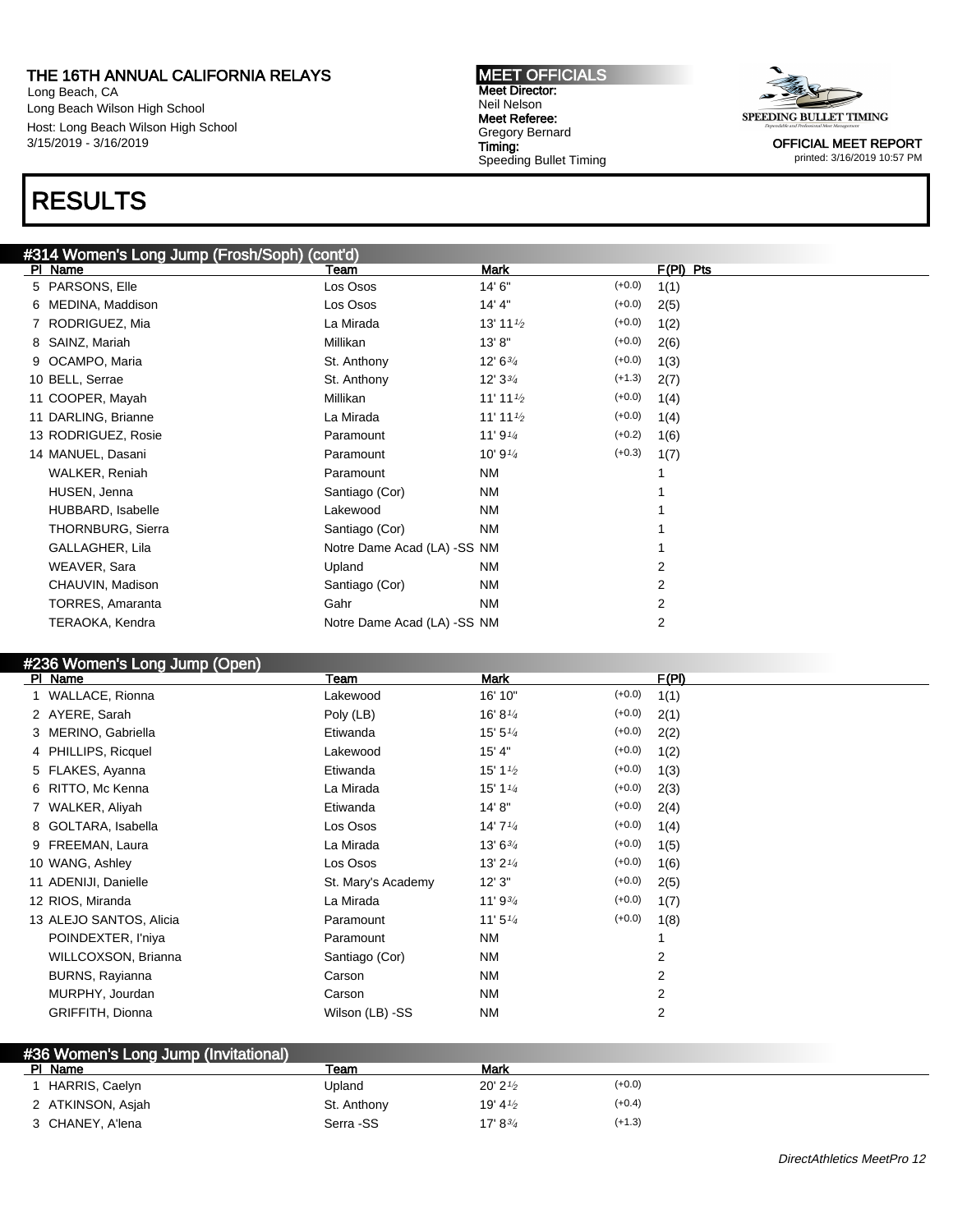Long Beach, CA Long Beach Wilson High School Host: Long Beach Wilson High School 3/15/2019 - 3/16/2019

## RESULTS

#### #36 Women's Long Jump (Invitational) (cont'd)

| PI Name             | Team           | <b>Mark</b>                       |          |
|---------------------|----------------|-----------------------------------|----------|
| 4 REED, Lauren      | Poly (LB)      | 17' 6 <sup>3</sup> / <sub>4</sub> | $(+0.7)$ |
| 5 WEEMS, Jodeci     | Rancho Verde   | 17' $0\frac{3}{4}$                | $(+0.6)$ |
| 6 LANZ, Mariana     | Los Osos       | $16'7^{3/4}$                      | $(+1.3)$ |
| 7 OKOH, Queen       | Poly (LB)      | 10' 9 $\frac{1}{2}$               | $(+0.9)$ |
| PFEIFFER, Sheredyn  | King, ML       | <b>NM</b>                         |          |
| BRANDON, Alani      | Santiago (Cor) | <b>NM</b>                         |          |
| LIVERMORE, Brittney | Santiago (Cor) | <b>NM</b>                         |          |
| MCGEE, Demariyah    | Rancho Verde   | <b>NM</b>                         |          |
| WILSON, Alisha      | <b>Bonita</b>  | <b>NM</b>                         |          |
|                     |                |                                   |          |

MEET OFFICIALS Meet Director: Neil Nelson Meet Referee: Gregory Bernard Timing:

Speeding Bullet Timing

### #238 Women's Triple Jump (Open)

| PI Name             | Team               | <b>Mark</b>         |      |  |
|---------------------|--------------------|---------------------|------|--|
| ADAMS, Maigan       | St. Mary's Academy | 34'6'3'4            | (NW) |  |
| 2 REID, Summer      | St. Mary's Academy | 33' $6\frac{1}{2}$  | (NW) |  |
| 3 ARCHIE, Sariyah   | Etiwanda           | 33' $2\frac{1}{2}$  | (NW) |  |
| 4 GARCIA, Ashley    | Etiwanda           | 32' $0\frac{1}{2}$  | (NW) |  |
| 5 ADENIJI, Danielle | St. Mary's Academy | $31'5\frac{1}{2}$   | (NW) |  |
| 6 RITTO, Mc Kenna   | La Mirada          | 30'5"               | (NW) |  |
| 7 GOLTARA, Isabella | Los Osos           | 29' 1"              | (NW) |  |
| 8 FREEMAN, Laura    | La Mirada          | 28' 4"              | (NW) |  |
| 9 RIOS, Miranda     | La Mirada          | 26'3'' <sub>2</sub> | (NW) |  |
| RODRIGUEZ, Hannah   | Los Osos           | <b>NM</b>           |      |  |
| JERALDS, Jaylinn    | Rancho Verde       | <b>NM</b>           |      |  |
| POINDEXTER, I'niya  | Paramount          | <b>NM</b>           |      |  |

#### #38 Women's Triple Jump (Invitational)

| PI Name             | Team            | <b>Mark</b>                       |          |
|---------------------|-----------------|-----------------------------------|----------|
| 1 SMITH, Kerrington | Upland          | 37'3''                            | $(+0.0)$ |
| 2 LANZ, Mariana     | Los Osos        | 36' 9 <sup>3</sup> / <sub>4</sub> | $(+2.4)$ |
| 3 WEEMS, Jodeci     | Rancho Verde    | 36' $1\frac{1}{2}$                | $(+2.5)$ |
| 4 MURPHY, Jourdan   | Carson          | $35'$ 2 $\frac{1}{2}$             | $(+0.0)$ |
| 5 LEE, London       | St. Anthony     | 35' $1\frac{1}{2}$                | $(+0.9)$ |
| 6 MERINO, Gabriella | Etiwanda        | 34'73'                            | $(+0.0)$ |
| 7 GAITHER, Ashanti  | Wilson (LB) -SS | 31'7''                            | $(+0.1)$ |
| 8 BURNS, Rayianna   | Carson          | 30' $1\frac{3}{4}$                | $(+0.0)$ |
| MCGEE, Demariyah    | Rancho Verde    | <b>NM</b>                         |          |
| MITCHELL, Katerra   | Santiago (Cor)  | <b>NM</b>                         |          |
| LIVERMORE, Brittney | Santiago (Cor)  | <b>NM</b>                         |          |
| WILLCOXSON, Brianna | Santiago (Cor)  | <b>NM</b>                         |          |

| #240 Women's Shot Put (Open) |              |        |  |
|------------------------------|--------------|--------|--|
| PI Name                      | Team         | Mark   |  |
| 1 PATTERSON, Karrie          | Millikan     | 31'10" |  |
| 2 MOSES-CALDERA, Austin      | Lakewood     | 31'3'' |  |
| 3 HERNANDEZ, Brithney        | Los Osos     | 31'3'' |  |
| 4 HARRISON, Madeline         | Los Osos     | 29' 0" |  |
| 4 WELCH, Jada                | Rancho Verde | 29' 0" |  |

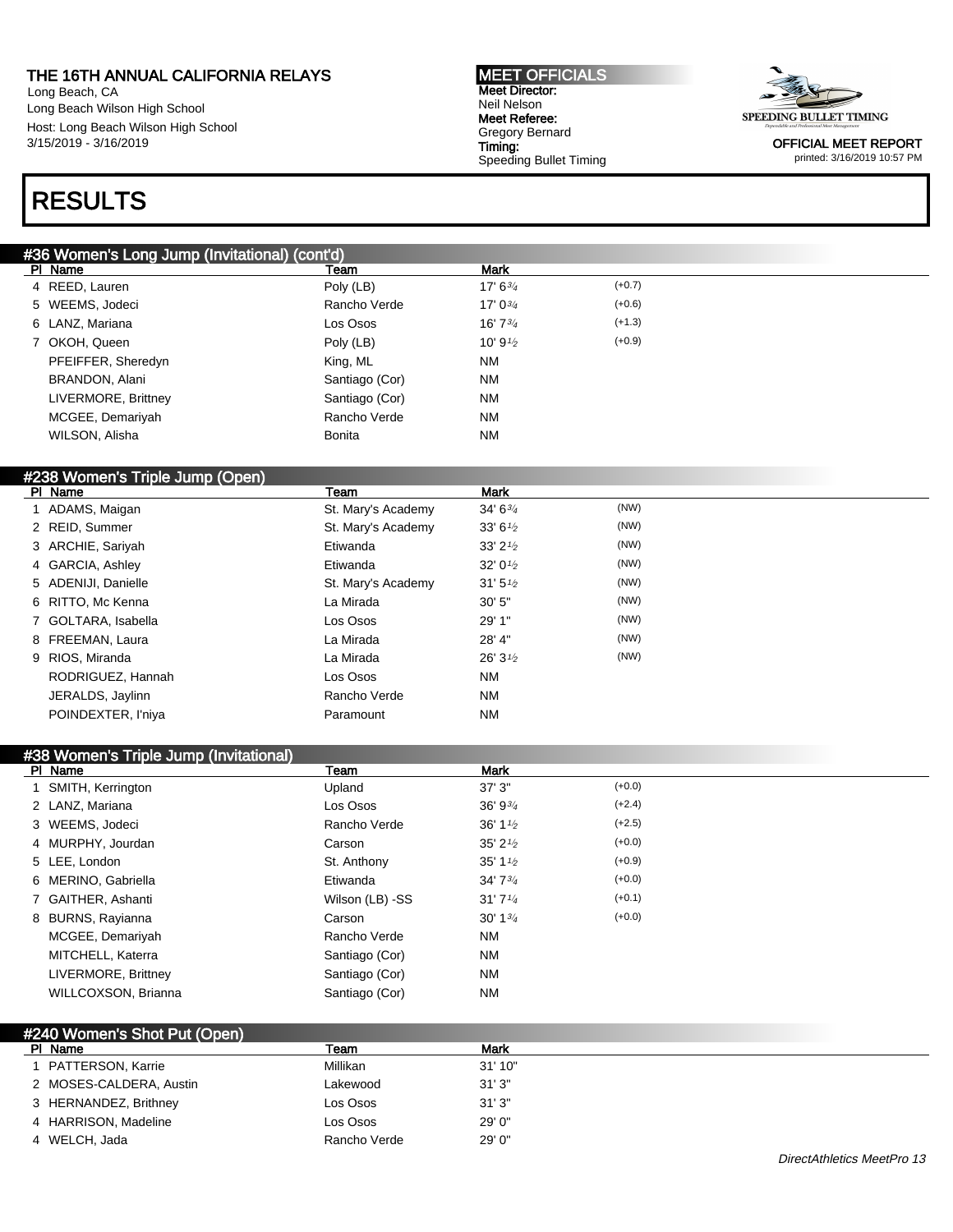Long Beach, CA Long Beach Wilson High School Host: Long Beach Wilson High School 3/15/2019 - 3/16/2019

## RESULTS

#### #240 Women's Shot Put (Open) (cont'd)

| PI | Name                 | Team                            | <b>Mark</b> |
|----|----------------------|---------------------------------|-------------|
| 6  | HOOD, Kayla          | Paramount                       | 27'1"       |
|    | TUINEI, Pualeilani   | Millikan                        | 26' 10"     |
| 8  | ROMERO, Cassera      | Bonita                          | 25' 9"      |
| 9  | RITTO, Mc Kenna      | La Mirada                       | 25'1"       |
|    | 10 WALKER, Rickia    | Paramount                       | 24' 5"      |
|    | 11 CLARK, Lexy       | La Mirada                       | 24' 2"      |
|    | 12 LARIOS, Brianna   | Notre Dame Acad (LA) -SS 23' 9" |             |
|    | 12 BEATY, Grace      | Upland                          | 23'9''      |
|    | 14 RIOS, Angelica    | Compton                         | 23'6''      |
|    | 15 RAMIREZ, Kemberly | Paramount                       | 23' 4"      |
|    | 15 PASQUA, Hayli     | <b>Bonita</b>                   | 23' 4"      |
|    | 17 WARD, Shelby      | La Mirada                       | 20'5"       |
|    | 18 BOYD, Regina      | New Design Charter              | 18'1"       |

#### #40 Women's Shot Put (Invitational)

| PI Name               | Team         | <b>Mark</b> |
|-----------------------|--------------|-------------|
| 1 WASHINGTON, Cherish | Lakewood     | 38' 4"      |
| 2 PATTON, Syanne      | Poly (LB)    | 37'9''      |
| 3 USHER, Samaria      | Lakewood     | 36'2"       |
| 4 ANDERSON, A'kyra    | Poly (LB)    | 33' 11"     |
| 5 ENGLISH, Alaina     | Millikan     | 33'7''      |
| 6 DAVIS, Casey        | Poly (LB)    | 33' 6"      |
| 7 SMITH, Makayla      | Compton      | 31'7''      |
| 8 SOSNOVSKY, Tatiana  | Claremont    | 31'6''      |
| 9 COMBS-MAHONE, Nadia | Los Osos     | 31'5''      |
| 9 WILLIAMS, Deyjanae  | Rancho Verde | 31'5''      |
| 11 CONEY, Ksani       | Silverado    | 30'6''      |
| 12 FAKATOUFIFITA, Adi | Leuzinger    | 28' 9"      |
| 13 TERRY, Lhana       | Bonita       | 27' 9"      |

MEET OFFICIALS Meet Director: Neil Nelson Meet Referee: Gregory Bernard Timing:

Speeding Bullet Timing

### #242 Women's Discus (Open)

| PI Name               | Team      | Mark    |
|-----------------------|-----------|---------|
| 1 USHER, Samaria      | Lakewood  | 91'7''  |
| 2 HARRISON, Madeline  | Los Osos  | 89'8"   |
| 3 HOOD, Kayla         | Paramount | 87' 5"  |
| 4 GARCIA, Jhizel      | Los Osos  | 85' 10" |
| 5 COMBS-MAHONE, Nadia | Los Osos  | 83' 4"  |
| 6 CLARK, Lexy         | La Mirada | 77' 10" |
| 7 BEATY, Grace        | Upland    | 72' 6"  |
| 8 RITTO, Mc Kenna     | La Mirada | 71'2"   |
| 9 ROMERO, Cassera     | Bonita    | 70'0"   |
| 10 TERRY, Lhana       | Bonita    | 66' 5"  |
| 11 RAMIREZ, Kemberly  | Paramount | 65' 11" |
| 12 WARD, Ashley       | La Mirada | 51' 8'' |

SPEEDING BULLET TIMING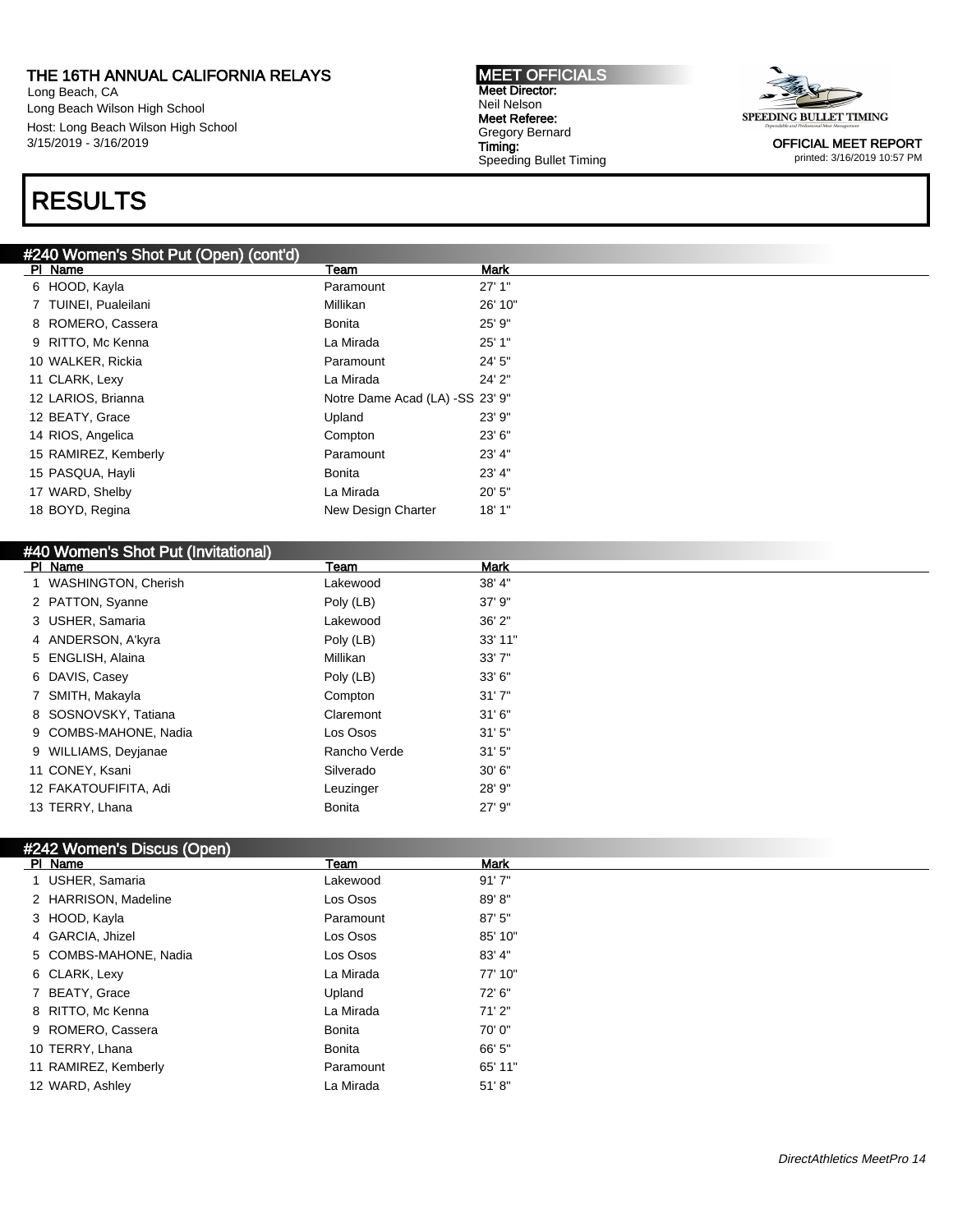Long Beach, CA Long Beach Wilson High School Host: Long Beach Wilson High School 3/15/2019 - 3/16/2019

## RESULTS

#### #42 Women's Discus (Invitational)

| PI Name                    | Team         | <b>Mark</b> |
|----------------------------|--------------|-------------|
| <b>WASHINGTON, Cherish</b> | Lakewood     | 122' 9"     |
| 2 ENGLISH, Alaina          | Millikan     | 110'7"      |
| 3 SOSNOVSKY, Tatiana       | Claremont    | 95'1"       |
| 4 JACKSON, Jasmin          | Millikan     | 94' 10"     |
| 5 WILLIAMS, Devianae       | Rancho Verde | 93'0''      |
| 6 PATTERSON, Karrie        | Millikan     | 92'0''      |
| 7 MOSES-CALDERA, Austin    | Lakewood     | 88' 9"      |
| 8 PATTON, Syanne           | Poly (LB)    | 88'6"       |
| 9 WELCH, Jada              | Rancho Verde | 81'9"       |
| 10 FAKATOUFIFITA, Adi      | Leuzinger    | 81'6''      |
| 11 PASQUA, Hayli           | Bonita       | 78'8"       |
| 12 DAVIS, Casey            | Poly (LB)    | 68'7"       |
| MALALA, Noronzie           | St. Anthony  | <b>NM</b>   |
| CONEY, Ksani               | Silverado    | <b>NM</b>   |

MEET OFFICIALS Meet Director: Neil Nelson Meet Referee: Gregory Bernard Timing:

Speeding Bullet Timing

### #315 Future Stars 100 Meters (Frosh/Soph)

| PI Name                     | Team            | <b>Time</b>       | H(PI) |
|-----------------------------|-----------------|-------------------|-------|
| PRINCE, Devin<br>1.         | Etiwanda        | $(+1.2)$<br>11.33 | 6(1)  |
| 2 EASTER, Wesley            | Wilson (LB) -SS | 11.70<br>$(+1.2)$ | 4(1)  |
| GARCIA, Steven<br>3         | Indio           | $11.84$ $(+2.6)$  | 2(1)  |
| JONES, Timothy<br>4         | Leuzinger       | $11.87$ $(+1.2)$  | 5(1)  |
| 5 FABELLA, Kyle             | West Ranch      | 11.88<br>$(+1.2)$ | 6(2)  |
| CLAYBROOK, Kweku<br>6       | St. Anthony     | $(+1.2)$<br>11.94 | 4(2)  |
| RODRIGUEZ, Ruben<br>7       | Leuzinger       | 11.95<br>$(+1.2)$ | 5(2)  |
| <b>BIGGERS, Javien</b><br>8 | Poly (LB)       | 12.00<br>(NW)     | 3(1)  |
| WOODS, Taylor<br>9          | Lakewood        | $(+1.2)$<br>12.05 | 4(3)  |
| <b>BROWN, Maurice</b><br>9  | Millikan        | $(+1.2)$<br>12.05 | 5(3)  |
| 11 SWIFT, Damonte           | Etiwanda        | 12.06<br>$(+1.2)$ | 5(4)  |
| 11 MAHALUF, Martin          | West Ranch      | 12.06<br>$(+1.2)$ | 6(3)  |
| 13 HONCOCK, Dajon           | Cathedral       | (NW)<br>12.12     | 3(2)  |
| 14 WARE, Myles              | Millikan        | (NW)<br>12.15     | 3(3)  |
| 15 GARCIA, Matthew          | Millikan        | $(+1.2)$<br>12.18 | 4(4)  |
| 16 WILLIAMS, Dominic        | Lakewood        | 12.23<br>$(+1.2)$ | 4(5)  |
| 17 HILARIO, Victor          | Indio           | (NW)<br>12.27     | 3(4)  |
| 17 WILLIAMS, Xavier         | Paramount       | 12.27<br>$(+1.2)$ | 4(6)  |
| 19 PICKENS, Dominic         | Paramount       | 12.34<br>$(+2.6)$ | 2(2)  |
| 20 FIGUEROA, Diego          | La Mirada       | (NW)<br>12.39     | 3(5)  |
| 21 CLASS, Jeffrey           | Upland          | 12.57<br>$(+1.2)$ | 5(5)  |
| 22 ARAGON, Noah             | Cathedral       | 12.59<br>$(+1.2)$ | 4(7)  |
| 23 HIRK, Salius             | Poly (LB)       | 12.65<br>$(+2.6)$ | 2(3)  |
| 24 BELL, Kaden              | Paramount       | 12.70<br>$(+2.6)$ | 2(4)  |
| 25 DOZIER, Torri            | Jordan -SS      | (NW)<br>12.71     | 3(6)  |
| 26 HENRY, Steve             | Compton         | 12.76<br>$(+2.6)$ | 2(5)  |
| 27 CASTRO, Damien           | Upland          | $(+1.2)$<br>12.87 | 6(4)  |
| 28 IRIAFEN, Erumise         | Los Osos        | 12.91<br>$(+1.2)$ | 4(8)  |
| 29 FLYNN, Devon             | Upland          | $12.92$ $(+1.2)$  | 5(6)  |
|                             |                 |                   |       |

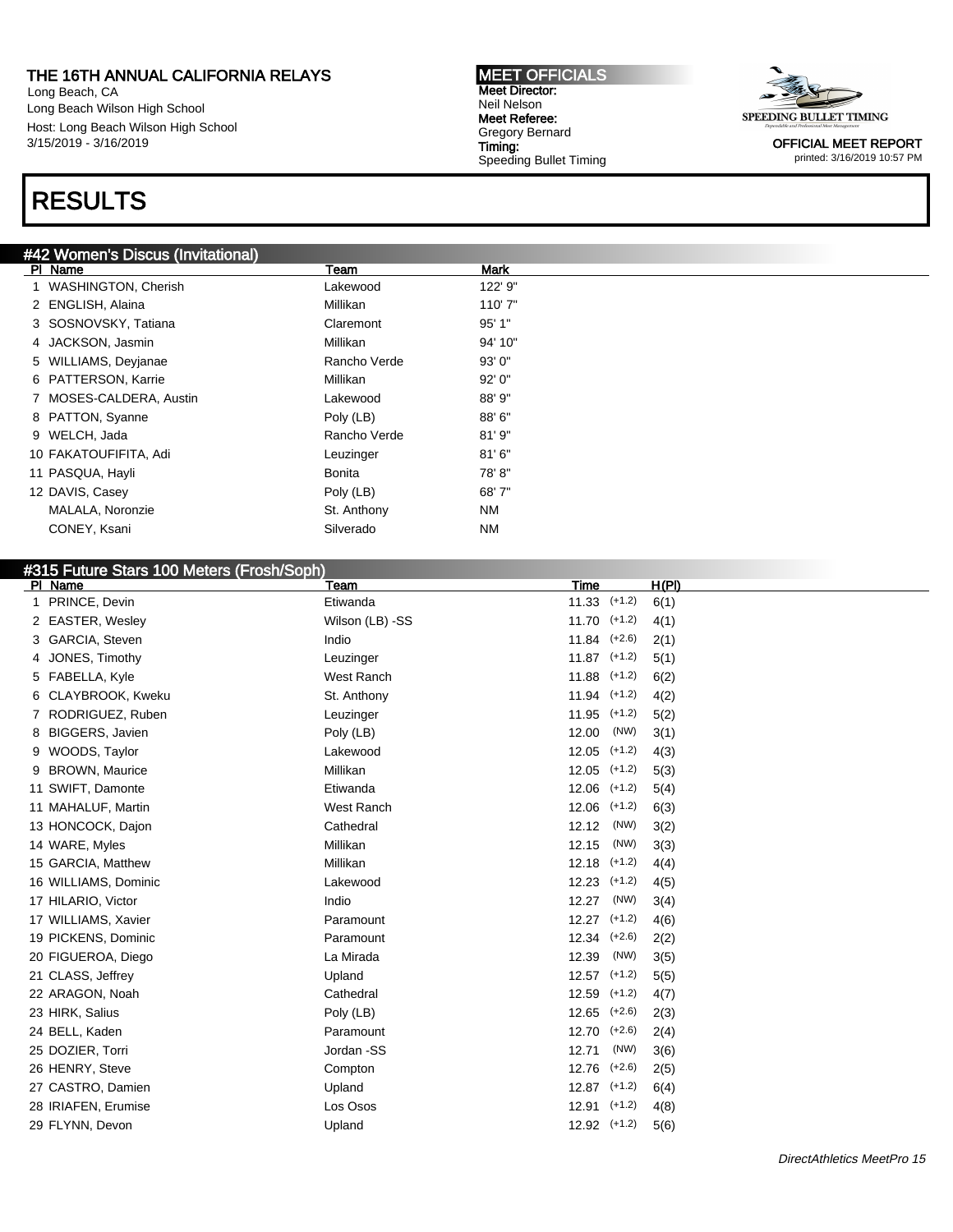Long Beach, CA Long Beach Wilson High School Host: Long Beach Wilson High School 3/15/2019 - 3/16/2019

#### MEET OFFICIALS Meet Director: Neil Nelson Meet Referee: Gregory Bernard Timing: Speeding Bullet Timing



OFFICIAL MEET REPORT printed: 3/16/2019 10:57 PM

### RESULTS

| #315 Future Stars 100 Meters (Frosh/Soph) (cont'd) |                    |                  |  |       |
|----------------------------------------------------|--------------------|------------------|--|-------|
| PI Name                                            | Team               | Time             |  | H(PI) |
| 30 THOMAS, Ira                                     | Los Osos           | $13.02$ $(+2.6)$ |  | 2(6)  |
| 31 MARTINEZ, Adrian                                | Lakewood           | 13.70 (+2.6)     |  | 2(7)  |
| MONROE, Allen                                      | Compton            | NT               |  |       |
| POTTS, Nicholas                                    | Los Osos           | NT               |  |       |
| MITCHELL-SHERMAN, Craig                            | New Design Charter | NT.              |  |       |

#### #15 Men's 100 Meters (Invitational)

| <b>Finals</b>       | Wind: (+1.0)         |       |  |
|---------------------|----------------------|-------|--|
| PI Name             | Team                 | Time  |  |
| 1 MARKHAM, Keon     | Poly (LB)            | 11.06 |  |
| 2 WILLIAMS, Jaheim  | Compton              | 11.12 |  |
| 3 FERNANDEZ, Turner | <b>West Torrance</b> | 11.15 |  |
| 4 BEAM, Nick        | King, ML             | 11.23 |  |
| 5 GADSBY, Nathaniel | Claremont            | 11.25 |  |
| 6 PAXTON, Justice   | <b>West Torrance</b> | 11.36 |  |
| 7 MARKHAM, Kejuan   | Poly (LB)            | 11.87 |  |

#### Prelims

| PI Name                   | Team                 | <b>Time</b>       | <u>H(PI)</u> |  |
|---------------------------|----------------------|-------------------|--------------|--|
| 1 MARKHAM, Kejuan         | Poly (LB)            | $10.98q (+0.9)$   | 4(1)         |  |
| 2 ROBERSON, Caleb Lutalo  | Upland               | 11.07 $q (+0.0)$  | 3(1)         |  |
| 3 MARKHAM, Keon           | Poly (LB)            | 11.09 $q (+0.2)$  | 5(1)         |  |
| 4 WILLIAMS, Jaheim        | Compton              | $11.13q (+0.8)$   | 6(1)         |  |
| 5 BEAM, Nick              | King, ML             | $11.23q$ (+0.8)   | 6(2)         |  |
| 6 FERNANDEZ, Turner       | <b>West Torrance</b> | $11.25q (+0.9)$   | 4(2)         |  |
| 7 GADSBY, Nathaniel       | Claremont            | $11.29q (+0.8)$   | 6(3)         |  |
| 8 FULLER, A.j.            | Millikan             | $11.35q (+0.3)$   | 1(1)         |  |
| 9 CLEVELAND, Willie       | Paramount            | $11.36$ $(+0.4)$  | 2(1)         |  |
| 10 PAXTON, Justice        | <b>West Torrance</b> | $11.38$ $(+0.3)$  | 1(2)         |  |
| 10 ANDERSON, Shamar       | Etiwanda             | $11.38$ $(+0.4)$  | 2(2)         |  |
| 12 WILLIAMS, Jaylen       | Los Osos             | $11.42$ $(+0.3)$  | 1(3)         |  |
| 12 MARSHALL, Lennard      | Cathedral            | $11.42$ $(+0.8)$  | 6(4)         |  |
| 14 YOUNG, D'emarion       | Rancho Verde         | $11.50$ $(+0.9)$  | 4(3)         |  |
| 15 WILLIAMS, Anthony      | Paramount            | $11.54$ $(+0.1)$  | 7(1)         |  |
| 16 OLIVER, Jaedyn         | Etiwanda             | $11.58$ $(+0.9)$  | 4(4)         |  |
| 17 HARRISON, Christian    | Upland               | $11.59$ $(+0.0)$  | 3(2)         |  |
| 17 REESE, Arrean          | Lakewood             | 11.59<br>$(+0.2)$ | 5(2)         |  |
| 19 ELINGBOE, Collin       | Wilson (LB) -SS      | $11.63$ $(+0.2)$  | 5(3)         |  |
| 19 CRAWFORD, Delaney      | Upland               | $11.63$ $(+0.1)$  | 7(2)         |  |
| 21 TAULA, Po              | Cathedral            | $11.69$ $(+0.4)$  | 2(3)         |  |
| 21 UCHEGHUBLAM, Chiedozie | Millikan             | $11.69$ $(+0.1)$  | 7(3)         |  |
| 23 NAGANO, Masaru         | <b>West Torrance</b> | $11.71$ $(+0.0)$  | 3(3)         |  |
| 24 MOORE, Rasaan          | Wilson (LB) -SS      | $11.72$ $(+0.4)$  | 2(4)         |  |
| 25 OHIAERI, Jason         | Los Osos             | $11.80$ $(+0.9)$  | 4(5)         |  |
| 26 SOPH, Samadhi          | Cathedral            | $11.87$ (+0.2)    | 5(4)         |  |
| 27 DIXON, Anthony         | Gahr                 | $11.88$ (+0.8)    | 6(5)         |  |
|                           |                      |                   |              |  |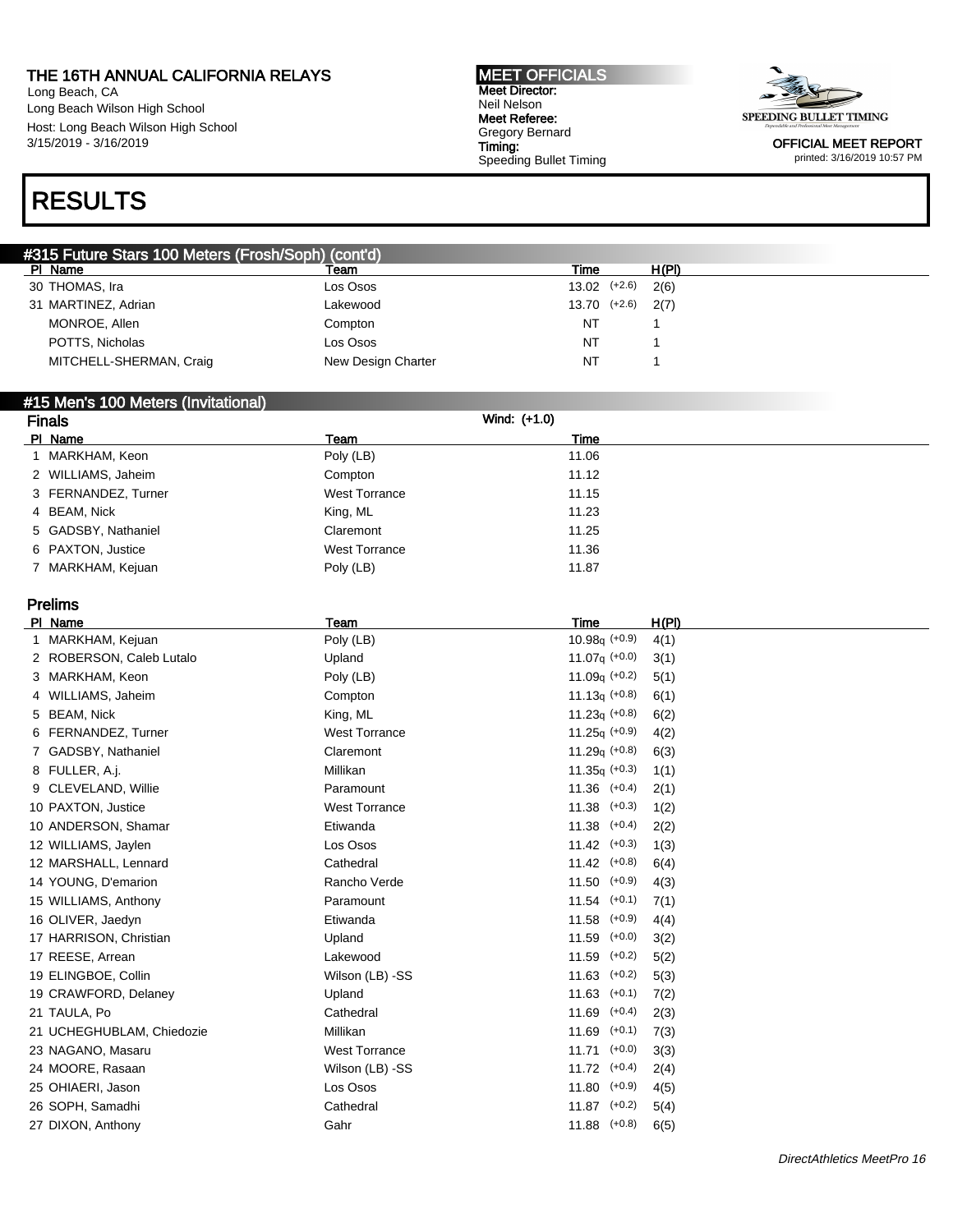Long Beach, CA Long Beach Wilson High School Host: Long Beach Wilson High School 3/15/2019 - 3/16/2019

## RESULTS

#### #15 Men's 100 Meters (Invitational) (cont'd)

| <b>Prelims</b>            |                 |                  |       |
|---------------------------|-----------------|------------------|-------|
| PI Name                   | Team            | Time             | H(PI) |
| 28 OLUYESI-OKE, Nathaniel | Claremont       | $11.89$ $(+0.4)$ | 2(5)  |
| 28 NAM, Vladislav         | West Ranch      | $11.89$ $(+0.9)$ | 4(6)  |
| 30 DOLPHIN, Zechariah     | Wilson (LB) -SS | $11.90$ $(+0.1)$ | 7(4)  |
| 31 LAQUAY, Michael        | West Ranch      | $11.94$ $(+0.9)$ | 4(7)  |
| 32 CONDON, Nehemiah       | Jordan -SS      | $11.97$ $(+0.2)$ | 5(5)  |
| 33 MARTIN, Tyler          | Rancho Verde    | $11.98$ $(+0.9)$ | 4(8)  |
| 34 WILLIAMS, Alias        | Bonita          | $12.06$ $(+0.0)$ | 3(4)  |
| 35 ORANA, Jerel           | La Mirada       | $12.09$ $(+0.3)$ | 1(4)  |
| 36 THOMAS, Jordan         | Lakewood        | $12.11$ $(+0.8)$ | 6(6)  |
| 37 AGULIAR, Daniel        | Bonita          | $12.26$ $(+0.1)$ | 7(5)  |
| 38 HUNT, Jaheim           | Compton         | $12.35$ $(+0.0)$ | 3(5)  |
| 39 JONES, Elijah          | Jordan -SS      | $12.42$ $(+0.3)$ | 1(5)  |
| 40 BLAKLEY, Amir          | Lakewood        | $12.93$ $(+0.1)$ | 7(6)  |
| 41 HARRIS, Deshone        | Jordan -SS      | $13.00$ $(+0.2)$ | 5(6)  |

MEET OFFICIALS Meet Director: Neil Nelson Meet Referee: Gregory Bernard Timing:

Speeding Bullet Timing

### #17 Men's 110m Hurdles (Invitational)

| <b>Finals</b>        |               | Wind: (+0.9) |  |
|----------------------|---------------|--------------|--|
| PI Name              | Team          | Time         |  |
| 1 RASH, Reyte        | King, ML      | 14.67        |  |
| 2 REID, Zach         | <b>Bonita</b> | 14.88        |  |
| 3 PICKETT, Drew      | Paramount     | 15.07        |  |
| 4 ORANA, Jerel       | La Mirada     | 15.87        |  |
| 5 DICKENS, Keylen    | Lakewood      | 15.88        |  |
| 6 FLOYD, Glenn       | Poly (LB)     | 16.19        |  |
| 7 ADEGOKE, Oluwatobi | Los Osos      | 18.99        |  |

Prelims

| PI Name          |                           | Team               | Time              | H(PI) |
|------------------|---------------------------|--------------------|-------------------|-------|
|                  | 1 ADEGOKE, Oluwatobi      | Los Osos           | 14.57 $q (+0.4)$  | 2(1)  |
|                  | 2 ANDERSON, Liam          | Poly (LB)          | $14.66q$ (+0.4)   | 2(2)  |
| 3 RASH, Reyte    |                           | King, ML           | $14.82q$ (+0.4)   | 1(1)  |
|                  | 4 TAYLOR, Anthony         | Cathedral          | $14.93q (+0.4)$   | 1(2)  |
| 5 PICKETT, Drew  |                           | Paramount          | $14.95q (+0.4)$   | 2(3)  |
| 6 REID, Zach     |                           | <b>Bonita</b>      | $15.09q$ (+0.1)   | 3(1)  |
|                  | 7 DICKENS, Keylen         | Lakewood           | $16.19q (+0.1)$   | 3(2)  |
| 8 ORANA, Jerel   |                           | La Mirada          | $16.44q$ (+0.4)   | 2(4)  |
| 9 FLOYD, Glenn   |                           | Poly (LB)          | $16.92$ $(+0.1)$  | 3(3)  |
| 10 MARKS, Brian  |                           | Claremont          | $17.42$ $(+0.4)$  | 1(3)  |
|                  | 11 DUDOUIT, Cameron       | La Mirada          | $17.75$ $(+0.4)$  | 1(4)  |
|                  | 12 WAGGENER, Natty        | Claremont          | $17.84$ $(+0.1)$  | 3(4)  |
|                  | 13 AGBOBU, Ashimedua-jide | Los Osos           | $18.76$ $(+0.4)$  | 2(5)  |
| 14 HOON, Nathan  |                           | Claremont          | $(+0.1)$<br>18.81 | 3(5)  |
|                  | 15 CORNELIUS, Jason       | <b>Valley View</b> | $19.32$ $(+0.4)$  | 1(5)  |
|                  | 16 FIGUEROA, Ethan        | <b>Valley View</b> | $19.58$ $(+0.1)$  | 3(6)  |
| 17 HILL, Donovan |                           | <b>Valley View</b> | $21.42$ (+0.4)    | 1(6)  |

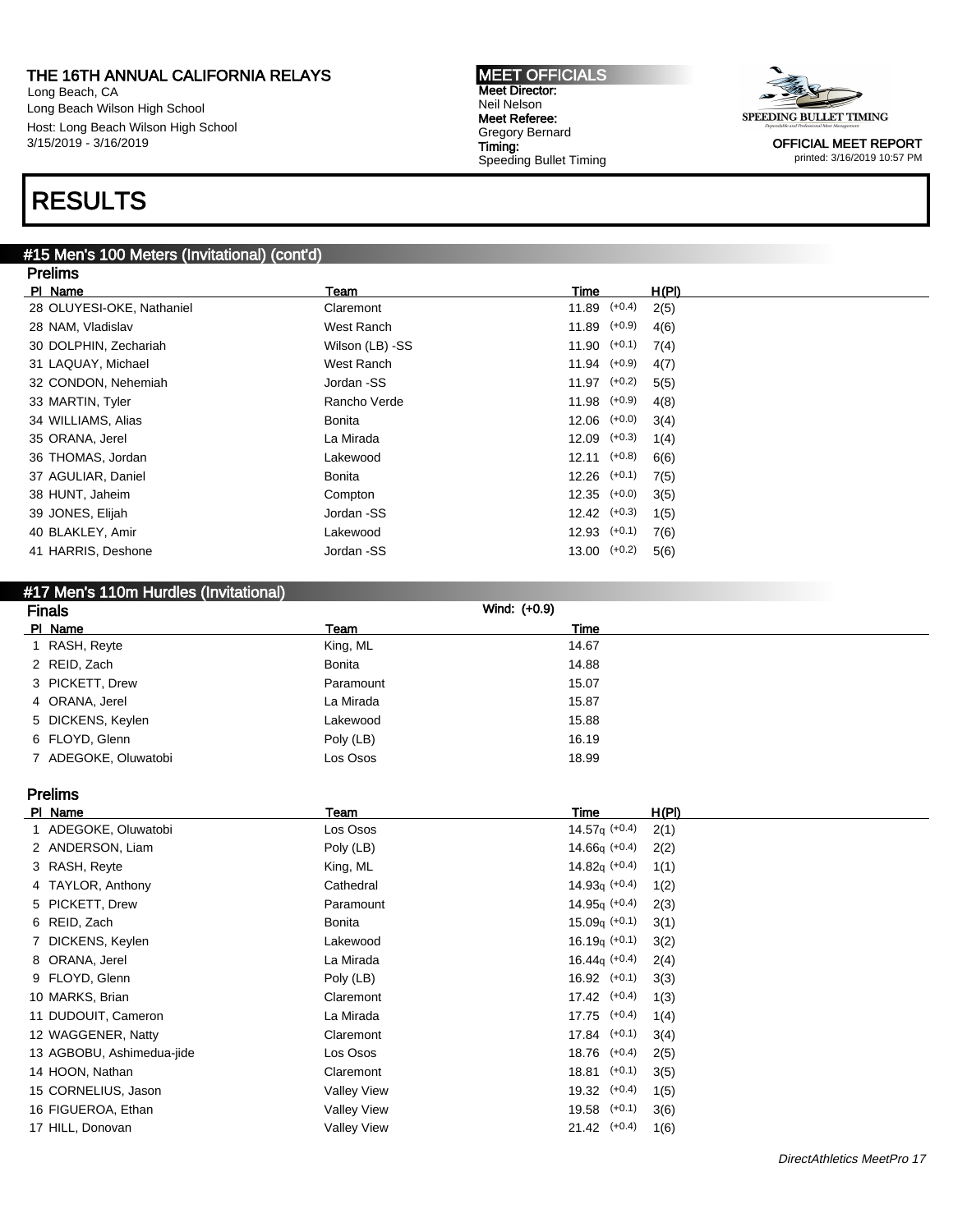Long Beach, CA Long Beach Wilson High School Host: Long Beach Wilson High School 3/15/2019 - 3/16/2019

## RESULTS

#### #19 Men's 200 Meters (Invitational)

|                          |            | Wind: (+0.2) |  |
|--------------------------|------------|--------------|--|
| PI Name                  | Team       | Time         |  |
| STRADER, Solomon         | West Ranch | 21.84        |  |
| 2 REED, Kenyon           | Poly (LB)  | 21.87        |  |
| 3 ROBERSON, Caleb Lutalo | Upland     | 22.01        |  |
| 4 CHESTER, Deangelo      | Poly (LB)  | 22.11        |  |
| 5 ERIC, Parker           | Helix      | 22.63        |  |
| 6 CONNER, Jaymori        | Leuzinger  | 22.66        |  |
| 7 JOHNSON, Anthony       | Poly (LB)  | 22.70        |  |
| 8 ANDERSON, Shamar       | Etiwanda   | 23.17        |  |

MEET OFFICIALS Meet Director: Neil Nelson Meet Referee: Gregory Bernard Timing:

Speeding Bullet Timing

### #223 Men's 400 Meters (Open)

| PI Name                  | Team          | <b>Time</b>                 | H(PI) |
|--------------------------|---------------|-----------------------------|-------|
| SPARKS, Anthony          |               | <b>Valley View</b><br>50.96 | 6(1)  |
| 2 HARRIS, Keith          |               | 51.15<br>Leuzinger          | 6(2)  |
| 3 VARGAS, Michael        |               | 51.37<br>Leuzinger          | 1(1)  |
| 4 PEREZ-CORTEZ, Jonathan | Millikan      | 51.72                       | 6(3)  |
| 5 POLLARD, Devante       |               | 51.97<br>St. Anthony        | 6(4)  |
| 6 RINGIS, Isaiah         | Millikan      | 52.33                       | 5(1)  |
| 7 CHAPMAN, Spencer       |               | 53.05<br>Leuzinger          | 1(2)  |
| 8 CARVER, Justin         |               | West Ranch<br>53.14         | 6(5)  |
| 9 TEDESCO, Anthony       |               | Los Osos<br>53.16           | 5(2)  |
| 10 ODUGBOLA, Temitope    |               | 53.29<br>Leuzinger          | 1(3)  |
| 11 NIC, White            | Helix         | 53.37                       | 6(6)  |
| 12 PEELS, Johnathon      |               | 53.70<br>Leuzinger          | 1(4)  |
| 13 SHONE, Jonathan       |               | Etiwanda<br>53.98           | 5(3)  |
| 14 QUINTANA, Quinton     |               | <b>Valley View</b><br>54.05 | 4(1)  |
| 15 WILSON, Donya         |               | 54.59<br>Paramount          | 2(1)  |
| 16 KINGSBURY, Jake       | <b>Bonita</b> | 54.62                       | 3(1)  |
| 17 RUIZ, Aidan           |               | Cathedral<br>55.03          | 4(2)  |
| 18 CHAVERRA, Alfredo     |               | La Mirada<br>55.25          | 3(2)  |
| 19 WATSON, Sean          |               | <b>Valley View</b><br>55.69 | 2(2)  |
| 20 ADAMS, Anthony        |               | La Mirada<br>55.71          | 4(3)  |
| 21 RODRIGUEZ, Jose       | Indio         | 55.86                       | 1(5)  |
| 22 WHITE, Keilan         |               | 55.94<br>Compton            | 3(3)  |
| 23 THOMAS, Jordan        |               | Lakewood<br>56.20           | 3(4)  |
| 24 MCGRAW, Mykchayl      |               | 56.42<br>Compton            | 4(4)  |
| 25 DICKENS, Keylen       |               | Lakewood<br>57.64           | 2(3)  |
| 26 TORO, Jason           |               | Rancho Verde<br>57.66       | 4(5)  |
| 27 TRIMBLE, Reggie       |               | 58.59<br>Compton            | 3(5)  |
| 28 SCOTT, Anthony        |               | Jordan -SS<br>1:00.87       | 2(4)  |
| 29 TUTT, Cameron         |               | Paramount<br>1:01.34        | 1(6)  |
| 30 CISNEROS, Arath       |               | 1:02.43<br>Paramount        | 1(7)  |
|                          |               |                             |       |

#### #23 Men's 400 Meters (Invitational) PI Name Team Team Team Team Team Time 1 STEWARD, Everett **Poly (LB)** Poly (LB) 48.20

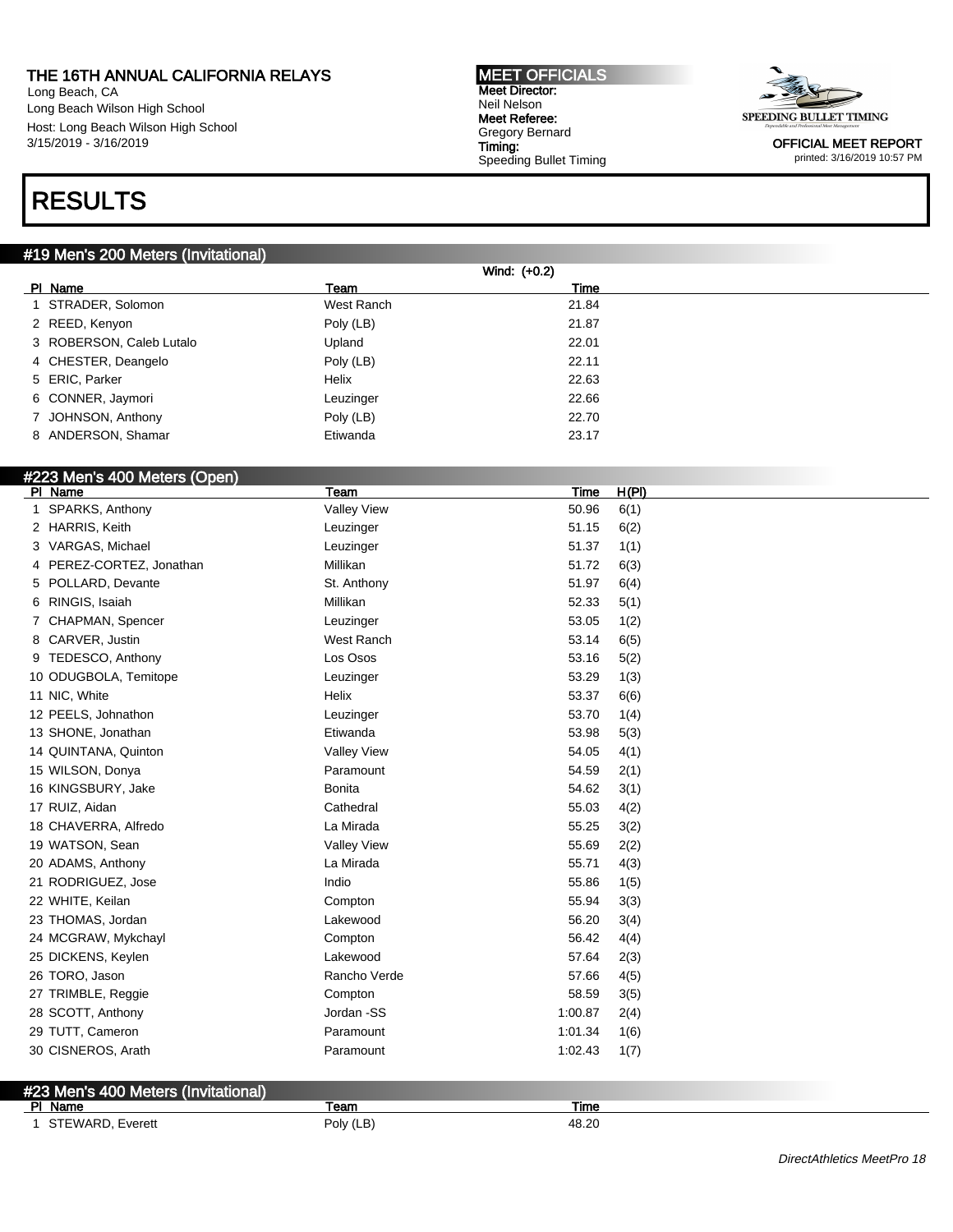Long Beach, CA Long Beach Wilson High School Host: Long Beach Wilson High School 3/15/2019 - 3/16/2019

#### MEET OFFICIALS Meet Director: Neil Nelson Meet Referee: Gregory Bernard Timing: Speeding Bullet Timing



OFFICIAL MEET REPORT printed: 3/16/2019 10:57 PM

## RESULTS

| #23 Men's 400 Meters (Invitational) (cont'd) |                      |       |  |
|----------------------------------------------|----------------------|-------|--|
| PI Name                                      | Team                 | Time  |  |
| 2 RICHARDS, Alan                             | Wilson (LB) -SS      | 49.73 |  |
| 3 MARTIN, Russell                            | <b>West Torrance</b> | 50.54 |  |
| 4 MARSHALL, Lennard                          | Cathedral            | 50.62 |  |
| 5 TY, Sheridan                               | Helix                | 50.76 |  |
| 6 HALL, Octavion                             | Poly (LB)            | 50.93 |  |

#### #225 Men's 800 Meters (Open)

| <b>PI</b><br>Name       | Team         | <b>Time</b> | H(PI) |
|-------------------------|--------------|-------------|-------|
| <b>HENNING, Connor</b>  | Bonita       | 2:06.61     | 2(1)  |
| 2 LUNA, Ryan            | Rancho Verde | 2:06.97     | 1(1)  |
| 3 JOHNSON, Dennis       | Compton      | 2:07.02     | 2(2)  |
| 4 ANAYA, Christopher    | La Mirada    | 2:07.72     | 1(2)  |
| 5 OLIVER, Jaden         | Rancho Verde | 2:07.85     | 2(3)  |
| 6 CONTRERAS, Luis       | Indio        | 2:08.47     | 2(4)  |
| 7 WARBRITTON, Drew      | Los Osos     | 2:08.99     | 1(3)  |
| 8 ZELLERBACH, Ethan     | Poly (LB)    | 2:10.47     | 2(5)  |
| 9 MORENO, Anthony       | Lakewood     | 2:11.93     | 2(6)  |
| 10 PERCASTEGUI, Neftali | Paramount    | 2:12.38     | 2(7)  |
| 11 RAMOS, Arnold        | Jordan -SS   | 2:14.50     | 1(4)  |
| 12 BRION, Aaron         | Bonita       | 2:16.19     | 1(5)  |
| 13 COMBALECER, Matthew  | Los Osos     | 2:16.89     | 1(6)  |
| 14 ANGULO, Agustin      | Paramount    | 2:18.27     | 1(7)  |
| 15 NGUYEN, Timothy      | Lakewood     | 2:18.39     | 1(8)  |
| 16 BENSON, Trevor       | Bonita       | 2:18.99     | 2(8)  |
| 17 TENG, Richy          | Lakewood     | 2:22.13     | 1(9)  |
| 18 RODARTE, Rogelio     | Jordan -SS   | 2:26.52     | 2(9)  |
|                         |              |             |       |

| #25 Men's 800 Meters (Invitational) |                 |         |
|-------------------------------------|-----------------|---------|
| PI Name                             | Team            | Time    |
| BRYSON, Armando                     | Wilson (LB) -SS | 1:55.32 |
| 2 NICHOL, Jesus                     | Wilson (LB) -SS | 1:57.23 |
| 3 HIGHTOWER, Dillon                 | South Hills     | 1:57.58 |
| 4 NGURU, Trevor                     | Rancho Verde    | 1:59.87 |
| 5 MALLON, Jared                     | Etiwanda        | 2:01.20 |
| 6 HERNANDEZ, Christian              | Paramount       | 2:01.91 |
| 7 JEFFERSON, Phillip                | Wilson (LB) -SS | 2:02.32 |
| 8 WILLIAMS, Zachery                 | Etiwanda        | 2:04.39 |
| 9 MUNOZ, Joe                        | Jordan -SS      | 2:09.14 |
| 10 MEDINA, Jose                     | Leuzinger       | 2:21.47 |

| #317 Future Stars 1600 Meters (Frosh/Soph) |               |         |       |  |  |
|--------------------------------------------|---------------|---------|-------|--|--|
| PI Name                                    | Team          | Time    | H(PI) |  |  |
| 1 ORTIZ, Michael                           | Paramount     | 4:49.55 | 2(1)  |  |  |
| 2 HAAS, Landon                             | Los Alamitos  | 4:50.41 | 2(2)  |  |  |
| 3 ECHEVESTE, Daniel                        | <b>Bonita</b> | 4:51.28 | 2(3)  |  |  |
| 4 ROMERO, Cesar                            | Indio         | 4:51.71 | 2(4)  |  |  |
| 5 ALVAREZ, Adrian                          | Paramount     | 4:52.14 | 2(5)  |  |  |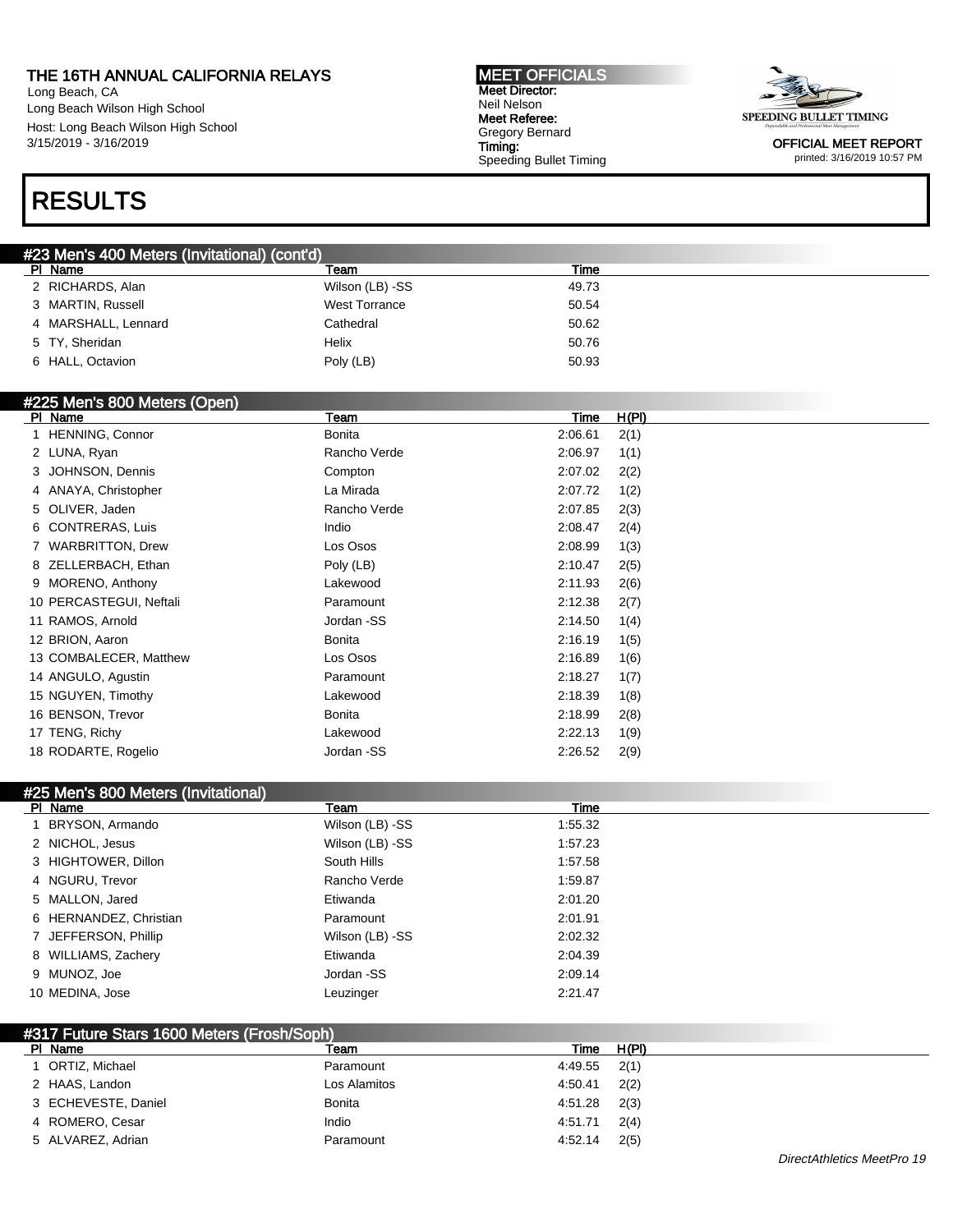Long Beach, CA Long Beach Wilson High School Host: Long Beach Wilson High School 3/15/2019 - 3/16/2019

## RESULTS

#### MEET OFFICIALS Meet Director: Neil Nelson Meet Referee: Gregory Bernard Timing: Speeding Bullet Timing



OFFICIAL MEET REPORT printed: 3/16/2019 10:57 PM

#### #317 Future Stars 1600 Meters (Frosh/Soph) (cont'd) Pl Name Team Time H(Pl)

| <b>FI NATILE</b>      | ι σαιτι            | <b>TILL</b><br>очги |  |
|-----------------------|--------------------|---------------------|--|
| 6 SANCHEZ, Juan       | Cathedral          | 4:55.39<br>2(6)     |  |
| GALAZ, Benjamin       | Etiwanda           | 4:56.64<br>2(7)     |  |
| 8 HERNANDEZ, Hector   | Paramount          | 4:56.78<br>2(8)     |  |
| MOSCOSO, Riki<br>9    | Wilson (LB) -SS    | 4:58.38<br>2(9)     |  |
| 10 STARKEY, Adam      | Etiwanda           | 4:58.74<br>2(10)    |  |
| 11 ROBLEDO, Jude      | Claremont          | 4:59.27<br>2(11)    |  |
| 12 COLCHICO, Nico     | Wilson (LB) -SS    | 5:00.17<br>2(12)    |  |
| 13 LEBOVITZ, Jacob    | Los Alamitos       | 5:00.48<br>2(13)    |  |
| 14 LANDIS, Garrett    | Claremont          | 5:01.47<br>2(14)    |  |
| 15 CASTANEDA, Naythan | Etiwanda           | 5:01.58<br>1(1)     |  |
| 16 MORALES, Jose      | Leuzinger          | 5:08.52<br>2(15)    |  |
| 17 PELONIS, Mitchell  | Los Alamitos       | 5:09.28<br>1(2)     |  |
| 18 NEUNG, Nicolas     | Lakewood           | 5.15.83<br>1(3)     |  |
| 19 OLIVA, Alejandro   | Lakewood           | 5:15.94<br>2(16)    |  |
| 20 SANTIAGO, Alex     | La Mirada          | 5.16.43<br>1(4)     |  |
| 21 GONZALEZ, Frankie  | Upland             | 5:17.15<br>1(5)     |  |
| 22 CHAVEZ, Justin     | Lakewood           | 5:22.80<br>1(6)     |  |
| 23 SNYDER, Trent      | La Mirada          | 5:25.58<br>1(7)     |  |
| 24 CUELLAR, Gael      | Millikan           | 5.25.66<br>1(8)     |  |
| 25 MARTIN, Efren      | Upland             | 5:27.58<br>1(9)     |  |
| 26 SCHWINDT, Hernan   | La Mirada          | 5:29.29<br>1(10)    |  |
| 27 HERNANDEZ, Jordan  | Jordan -SS         | 5.29.96<br>1(11)    |  |
| 28 VELASCO, Christian | Millikan           | 5:37.21<br>1(12)    |  |
| 29 VINCENTENO, Adam   | Upland             | 5:38.24<br>1(13)    |  |
| 30 WINWOOD, Nicolas   | St. Anthony        | 5:42.14<br>1(14)    |  |
| 31 MURRAY, Declan     | Millikan           | 5:42.96<br>1(15)    |  |
| 32 NUNO RAMOS, Jesus  | Jordan -SS         | 6:56.21<br>1(16)    |  |
| 33 GUTIERREZ, Kevin   | New Design Charter | 7:12.73<br>1(17)    |  |
|                       |                    |                     |  |

### #227 Men's 1600 Meters (Open)

| PI Name                 | Team               | Time    | <u>H(PI)</u> |
|-------------------------|--------------------|---------|--------------|
| 1 NUNEZ, Juan           | <b>Valley View</b> | 4:38.48 | 2(1)         |
| 2 ZENDEJAS, Romeo       | Upland             | 4:42.43 | 2(2)         |
| 3 KIRCHHOFF, Scott      | Millikan           | 4:44.28 | 2(3)         |
| 4 MCKINNEY, RYAN        | Wilson (LB) -SS    | 4:45.65 | 2(4)         |
| 5 RAMIREZ, Adrian       | Indio              | 4:46.38 | 2(5)         |
| 6 OLIVER, Jaden         | Rancho Verde       | 4:49.23 | 1(1)         |
| 7 TAFOLLA, Andrew       | Los Osos           | 4:53.80 | 1(2)         |
| 8 VERA, Isaac           | Lakewood           | 4:54.83 | 2(6)         |
| 9 SANDOVAL, Jose        | Paramount          | 4:54.87 | 2(7)         |
| 10 DENIZ, Carlos        | Millikan           | 4:54.90 | 2(8)         |
| 11 CECENA, Robert       | Indio              | 4:55.29 | 2(9)         |
| 12 TOJI, Evan           | Wilson (LB) -SS    | 4.57.13 | 2(10)        |
| 13 SALVAS, Jacob        | La Mirada          | 5:01.03 | 1(3)         |
| 14 LOVERUDE, Jasper     | Millikan           | 5:02.94 | 2(11)        |
| 15 PERCASTEGUI, Neftali | Paramount          | 5:04.40 | 1(4)         |
|                         |                    |         |              |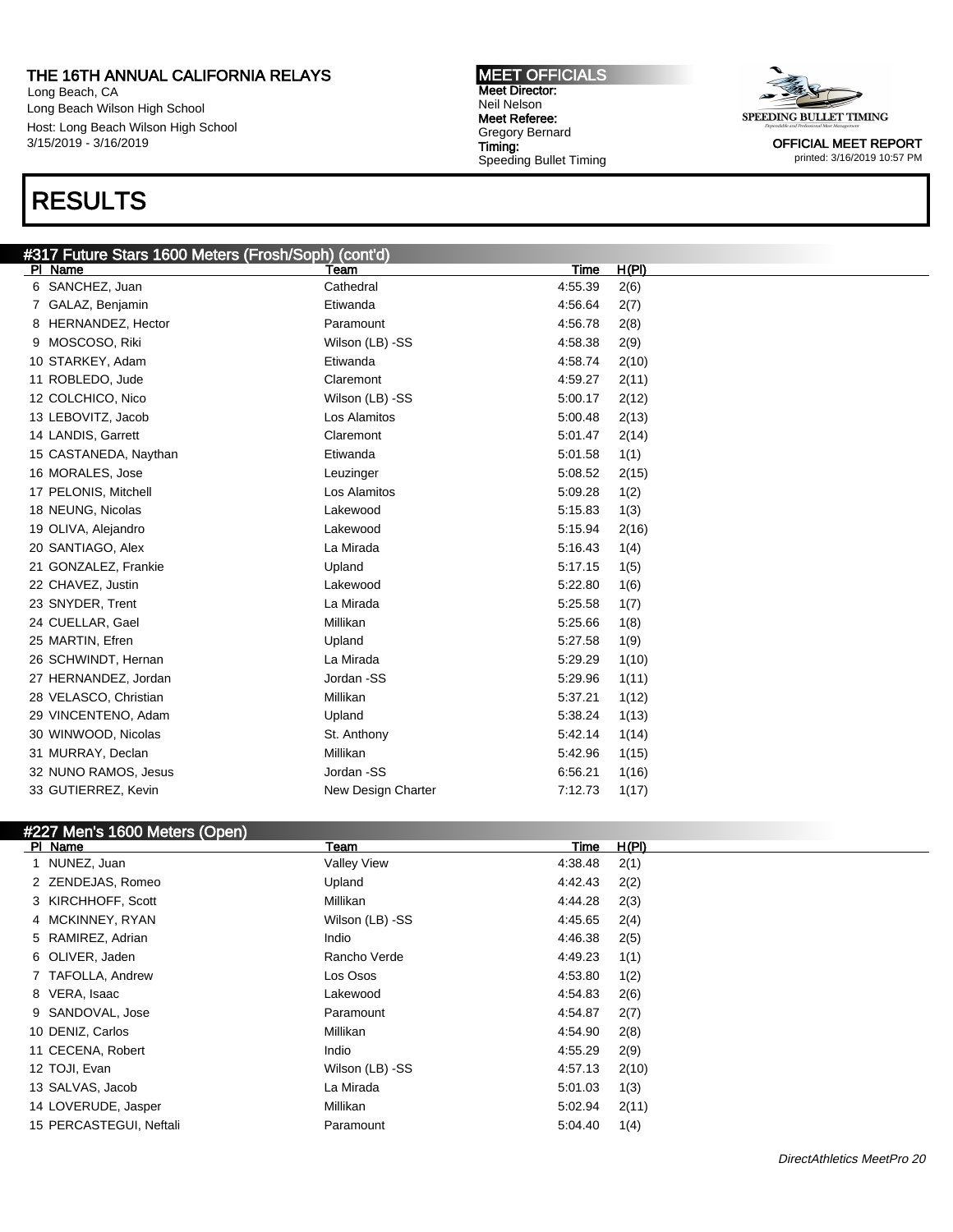Long Beach, CA Long Beach Wilson High School Host: Long Beach Wilson High School 3/15/2019 - 3/16/2019

#### MEET OFFICIALS Meet Director: Neil Nelson Meet Referee: Gregory Bernard Timing: Speeding Bullet Timing



OFFICIAL MEET REPORT printed: 3/16/2019 10:57 PM

### RESULTS

| #227 Men's 1600 Meters (Open) (cont'd) |                    |         |       |  |
|----------------------------------------|--------------------|---------|-------|--|
| PI Name                                | Team               | Time    | H(PI) |  |
| 16 KORFALI, Khaled                     | Upland             | 5:12.92 | 1(5)  |  |
| 17 SANABRIA, Kevin                     | New Design Charter | 5:24.35 | 1(6)  |  |
| 18 JENNINGS, Luke                      | Los Osos           | 5:29.51 | 1(7)  |  |
| 19 MULVANEY, Brodie                    | Lakewood           | 5:34.66 | 1(8)  |  |

#### #27 Men's 1600 Meters (Invitational)<br>| Pl Name PI Name Team Time Team Team Team Team Time Time Time Time  $\sim$ 1 HIGHTOWER, Devin **South Hills** South Hills 4:23.54 2 SANTIAGO, Christian La Mirada 4:29.42 3 MATHENGE, Ethan **Etiwanda** Etiwanda 4:34.57 4 GASPAR, Oscar Cassett Controller and Mulley View Cassett At 238.62 5 DORANTES-LARA, Julian 1991 | Indio 1991 | Indio 14:41.99 6 CANTU, Andrew Cathedral 4:42.50 7 SORENSON, Adam Etiwanda 4:42.57 8 MORAN, Jacob Claremont Characteristic Control of the 4:44.63 9 CONTRERAS, Makeye **Etiwanda** Etiwanda 4:48.46

#### #229 Men's 3200 Meters (Open)

| Team               | <b>Time</b><br>Pts |
|--------------------|--------------------|
| Loyola             | 9:58.46            |
| New Design Charter | 9:58.49            |
| Los Alamitos       | 10:01.10           |
| Valley View        | 10:03.51           |
| Wilson (LB) -SS    | 10:06.62           |
| Millikan           | 10:20.05           |
| Lakewood           | 10:22.06           |
| <b>Bonita</b>      | 10:27.58           |
| La Mirada          | 10:28.44           |
| Upland             | 10:32.35           |
| Loyola             | 10:35.11           |
| Wilson (LB) -SS    | 10:38.07           |
| Loyola             | 10:38.82           |
| Paramount          | 10:40.44           |
| Loyola             | 10:40.68           |
| <b>Bonita</b>      | 10:41.42           |
| La Mirada          | 10:43.14           |
| La Mirada          | 10:50.56           |
| Paramount          | 10:56.28           |
| West Ranch         | 11:00.75           |
| <b>Bonita</b>      | 11:01.08           |
| Millikan           | 11:02.98           |
| Wilson (LB) -SS    | 11:08.51           |
| Lakewood           | 12:08.32           |
|                    |                    |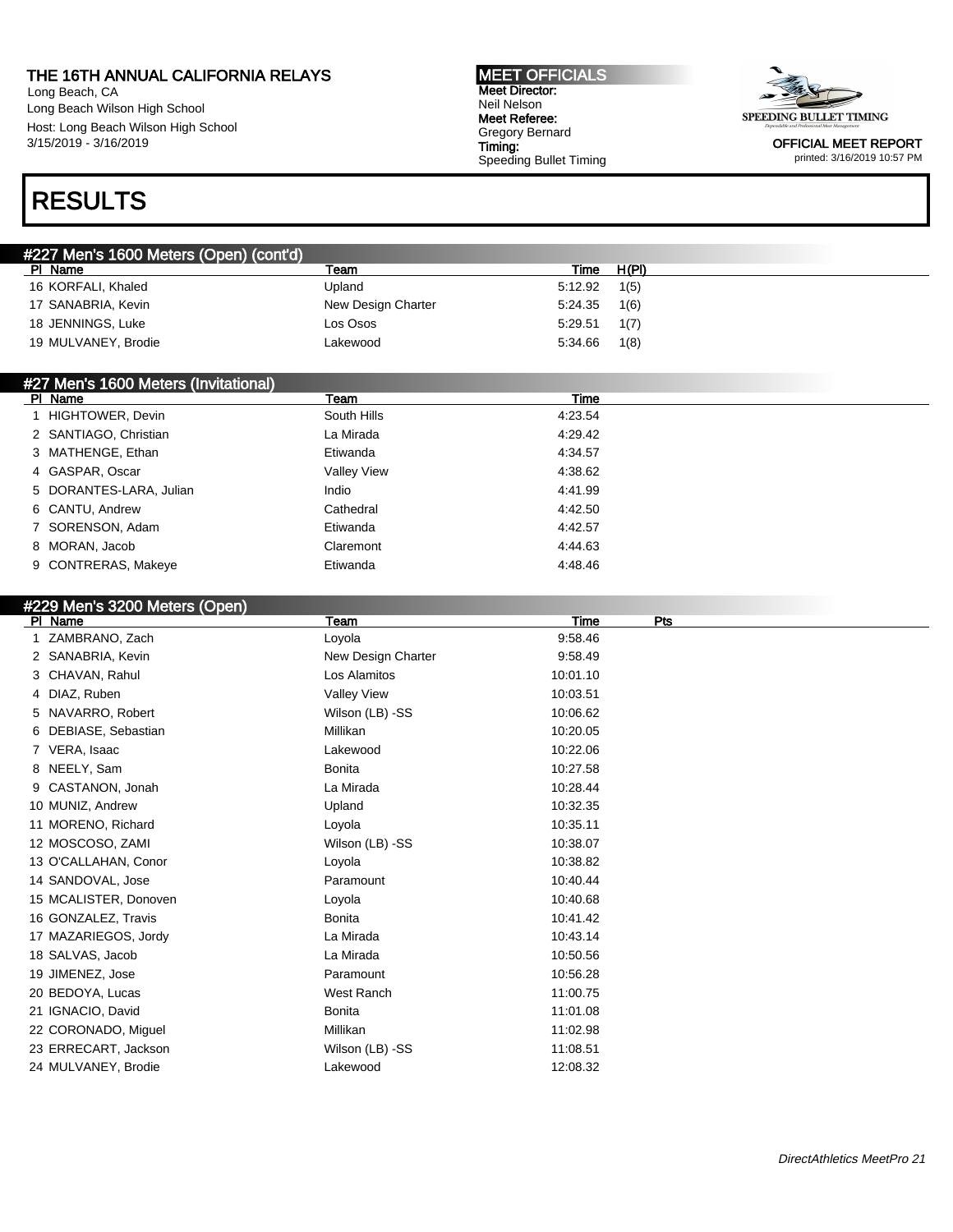Long Beach, CA Long Beach Wilson High School Host: Long Beach Wilson High School 3/15/2019 - 3/16/2019

## RESULTS

### #29 Men's 3200 Meters (Invitational)

| PI Name                | Team               | Time     |
|------------------------|--------------------|----------|
| 1 STONE, Anthony       | Loyola             | 9:32.40  |
| 2 STAUBER, Ethan       | Loyola             | 9:37.01  |
| 3 GIACHINI, Vinnie     | Loyola             | 9:38.35  |
| 4 RUELAS, Roberto      | Loyola             | 9:39.36  |
| 5 GASPAR, Oscar        | <b>Valley View</b> | 9:44.91  |
| 6 NUNEZ, Juan          | <b>Valley View</b> | 9:50.59  |
| 7 MATHENGE, Ethan      | Etiwanda           | 9:51.59  |
| 8 CASTELLANO, Jeremiah | Upland             | 9:54.25  |
| 9 SORENSON, Adam       | Etiwanda           | 9:56.05  |
| 10 SETTLES, James      | Claremont          | 9:58.17  |
| 11 ANTONUCCI, Michael  | Loyola             | 9.59.03  |
| 12 CONTRERAS, Makeye   | Etiwanda           | 9:59.52  |
| 13 ALEGRIA, Aiden      | Lakewood           | 10:08.34 |
| 14 ARANA, Brandon      | West Ranch         | 10:19.22 |
| 15 GAUTA, Sean         | West Ranch         | 10:31.44 |
|                        |                    |          |

| #219 Men's 200 Meters (Open) |  |  |
|------------------------------|--|--|
|                              |  |  |

| PI Name                   | Team               | <b>Time</b>       | H(PI) |
|---------------------------|--------------------|-------------------|-------|
| MARSHALL, Lennard<br>1.   | Cathedral          | $22.31$ (+1.2)    | 1(1)  |
| 2 HARRIS, Keith           | Leuzinger          | 22.32<br>$(+0.0)$ | 7(1)  |
| 3 SPARKS, Anthony         | <b>Valley View</b> | 22.62<br>$(+0.0)$ | 5(1)  |
| 4 CARDOZA, Seaver         | Wilson (LB) -SS    | 22.82<br>$(+0.0)$ | 7(2)  |
| 5 RINGIS, Isaiah          | Millikan           | 23.06<br>$(+0.0)$ | 6(1)  |
| 5 PICKETT, Drew           | Paramount          | 23.06<br>$(+0.0)$ | 7(3)  |
| 7 WILLIAMS, Jaylen        | Los Osos           | 23.12<br>$(+0.0)$ | 7(4)  |
| 8 WILLIAMS, Jaheim        | Compton            | 23.23<br>$(+0.6)$ | 4(1)  |
| 9 VEAZEY, Jordan          | Leuzinger          | $23.33$ $(+1.2)$  | 1(2)  |
| 10 POLLARD, Devante       | St. Anthony        | $23.44$ $(+0.0)$  | 6(2)  |
| 11 MOORE, Rasaan          | Wilson (LB) -SS    | 23.46<br>$(+1.2)$ | 1(3)  |
| 11 PEREZ-CORTEZ, Jonathan | Millikan           | 23.46<br>$(+0.0)$ | 5(2)  |
| 13 TEDESCO, Anthony       | Los Osos           | 23.48<br>$(+0.0)$ | 3(1)  |
| 14 ORANA, Jerel           | La Mirada          | 23.62<br>$(+0.6)$ | 4(2)  |
| 15 LAQUAY, Michael        | West Ranch         | 23.66<br>$(+0.0)$ | 6(3)  |
| 16 MARTIN, Tyler          | Rancho Verde       | 23.76<br>$(+0.6)$ | 4(3)  |
| 17 QUINTANA, Quinton      | <b>Valley View</b> | 23.77<br>$(+0.0)$ | 3(2)  |
| 18 WILSON, Amenhotep      | Wilson (LB) -SS    | 23.83<br>$(+0.0)$ | 7(5)  |
| 19 LAM, Kalvin            | Oxford Academy     | 23.89<br>$(+0.0)$ | 5(3)  |
| 19 SUMMAGE, Daryl         | Cathedral          | 23.89<br>$(+0.0)$ | 7(6)  |
| 21 ADAMS, Anthony         | La Mirada          | 23.92<br>$(+0.9)$ | 2(1)  |
| 22 SMITH, Jaishawn        | Compton            | $24.14$ $(+1.2)$  | 1(4)  |
| 23 NAM, Vladislav         | West Ranch         | 24.15<br>$(+0.0)$ | 3(3)  |
| 24 THOMAS, Jordan         | Lakewood           | 24.21<br>$(+0.9)$ | 2(2)  |
| 25 CHAVERRA, Alfredo      | La Mirada          | 24.23<br>$(+0.9)$ | 2(3)  |
| 26 DIXON, Anthony         | Gahr               | 24.30<br>$(+0.0)$ | 5(4)  |
| 26 DOLPHIN, Zechariah     | Wilson (LB) -SS    | $24.30$ $(+0.0)$  | 6(4)  |
| 28 AGULIAR, Daniel        | <b>Bonita</b>      | $24.32$ $(+0.9)$  | 2(4)  |
|                           |                    |                   |       |



Neil Nelson Meet Referee: Gregory Bernard Timing: Speeding Bullet Timing

MEET OFFICIALS Meet Director:

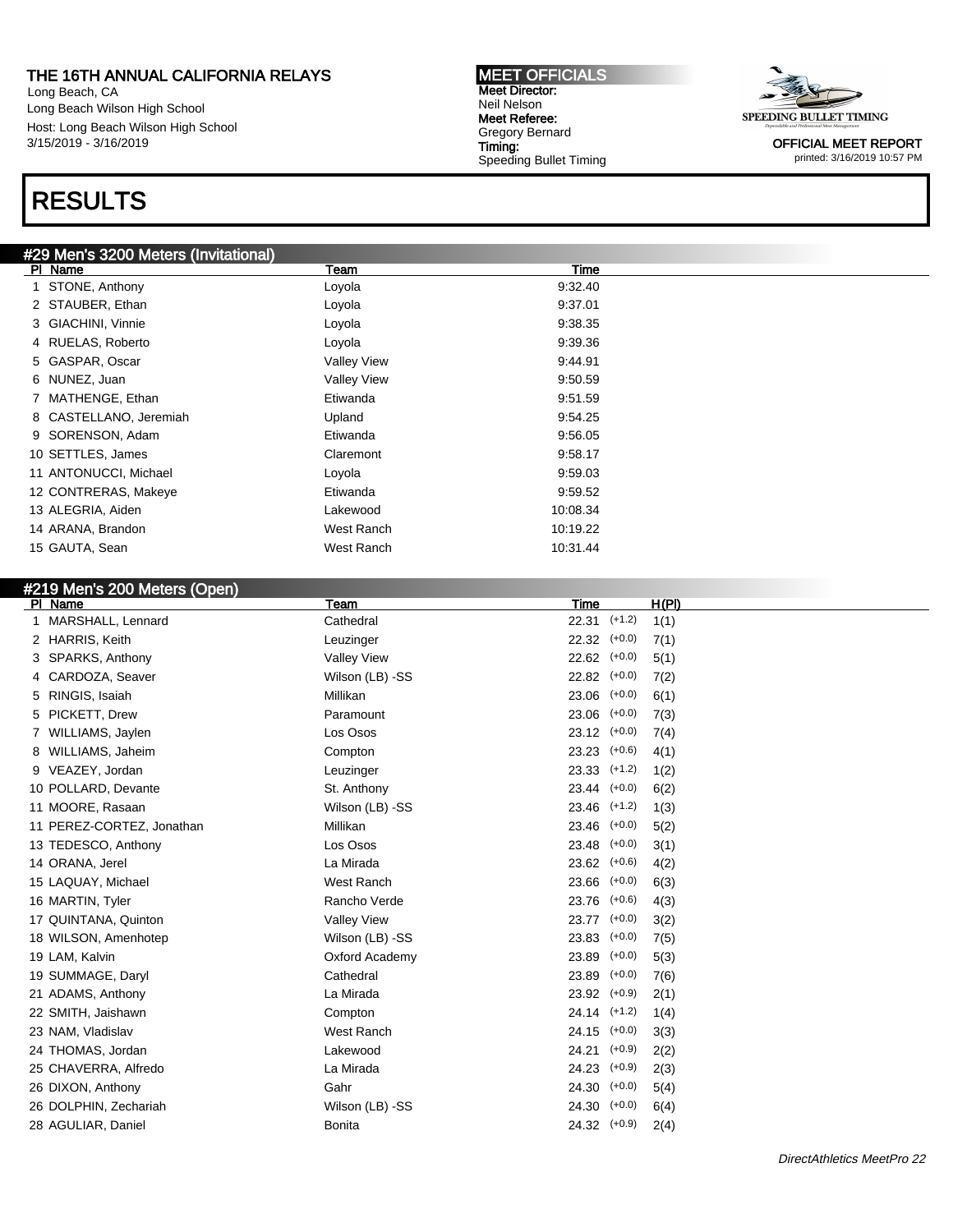Long Beach, CA Long Beach Wilson High School Host: Long Beach Wilson High School 3/15/2019 - 3/16/2019

## RESULTS

### #219 Men's 200 Meters (Open) (cont'd)

| PI Name              | Team           | Time             | H(PI) |
|----------------------|----------------|------------------|-------|
| 29 WHITE, Keilan     | Compton        | $24.40$ $(+1.2)$ | 1(5)  |
| 30 JULIAN, Logan     | Bonita         | $24.44$ $(+0.9)$ | 2(5)  |
| 31 BARBOSA, Cameron  | Etiwanda       | $24.45$ (+0.6)   | 4(4)  |
| 32 OHIAERI, Jason    | Los Osos       | $24.69$ $(+0.0)$ | 3(4)  |
| 33 NGUYEN, Troung    | Oxford Academy | $24.99$ $(+0.6)$ | 4(5)  |
| 34 YOUNG, Demond     | Rancho Verde   | $25.29$ $(+0.6)$ | 4(6)  |
| 35 MORGAN, Jaylon    | Jordan -SS     | $25.40$ $(+0.0)$ | 5(5)  |
| 36 TAULA, Po         | Cathedral      | $25.62$ $(+0.0)$ | 6(5)  |
| 37 ESMANA, Nathaniel | Paramount      | 28.98 (+0.0)     | 3(5)  |
|                      |                |                  |       |

### #221 Men's 300m Hurdles (Open)

| PI Name                   | Team               | Time  | H(PI) |
|---------------------------|--------------------|-------|-------|
| 1 PICKETT, Drew           | Paramount          | 40.55 | 3(1)  |
| 2 PLUMB, Gibson           | Loyola             | 41.46 | 3(2)  |
| 3 MARKS, Brian            | Claremont          | 42.24 | 2(1)  |
| 4 RATKOVICH, Tyler        | Loyola             | 42.47 | 3(3)  |
| 5 DICKENS, Keylen         | Lakewood           | 42.56 | 2(2)  |
| 6 CANTRELL, Evan          | Loyola             | 42.75 | 3(4)  |
| 7 RODRIGUEZ, Jose         | Indio              | 43.36 | 3(5)  |
| 8 WAGGENER, Natty         | Claremont          | 43.73 | 2(3)  |
| 9 MILIAN, Sergio          | Etiwanda           | 43.90 | 3(6)  |
| 10 FLOYD, Glenn           | Poly (LB)          | 44.42 | 2(4)  |
| 11 DUDOUIT, Cameron       | La Mirada          | 45.63 | 1(1)  |
| 12 AGBOBU, Ashimedua-jide | Los Osos           | 45.75 | 2(5)  |
| 13 CORNELIUS, Jason       | <b>Valley View</b> | 45.92 | 1(2)  |
| 14 FIGUEROA, Ethan        | <b>Valley View</b> | 46.20 | 1(3)  |
| 15 ORANA, Jerel           | La Mirada          | 46.60 | 3(7)  |
| 16 NGUYEN, Kenny          | <b>Valley View</b> | 46.73 | 1(4)  |
| 17 CARBALLOSA, Ilijah     | Rancho Verde       | 46.91 | 2(6)  |
| 18 HILL, Donovan          | <b>Valley View</b> | 47.54 | 1(5)  |
| 19 AUGUSTUS, Jaylen       | Jordan -SS         | 48.78 | 3(8)  |
|                           |                    |       |       |

#### #21 Men's 300m Hurdles (Invitational)

| PI Name                | Team            | Time  |  |
|------------------------|-----------------|-------|--|
| ROBERSON, Caleb Lutalo | Upland          | 37.24 |  |
| 2 ADEGOKE, Oluwatobi   | Los Osos        | 37.31 |  |
| 3 RASH, Reyte          | King, ML        | 37.53 |  |
| 4 TAYLOR, Anthony      | Cathedral       | 38.22 |  |
| 5 HEMPHILL, Namir      | Upland          | 39.31 |  |
| 6 BRYSON, Armando      | Wilson (LB) -SS | 39.58 |  |
| 7 REID, Zach           | <b>Bonita</b>   | 39.85 |  |

MEET OFFICIALS Meet Director: Neil Nelson Meet Referee: Gregory Bernard Timing: Speeding Bullet Timing

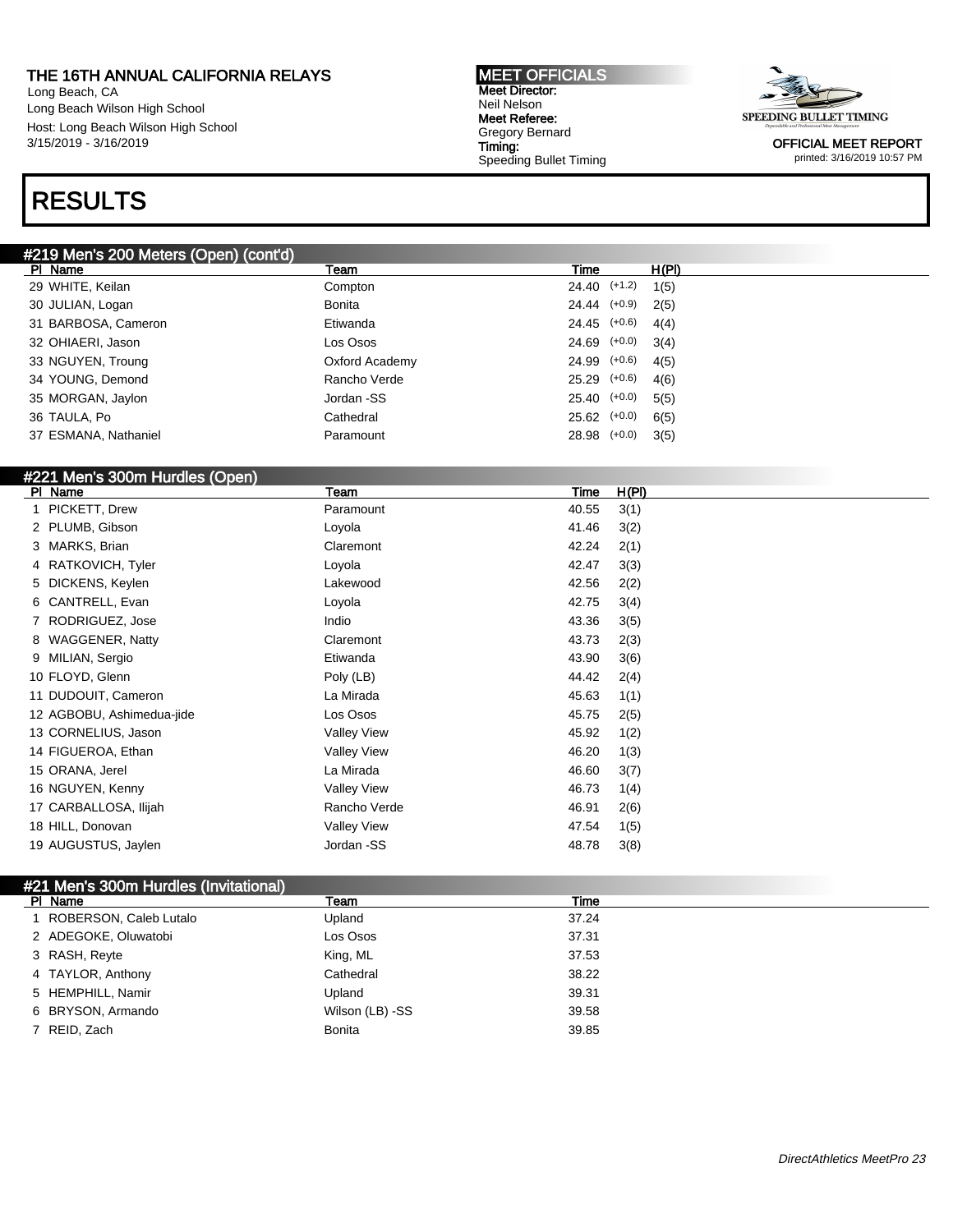Long Beach, CA Long Beach Wilson High School Host: Long Beach Wilson High School 3/15/2019 - 3/16/2019

#### MEET OFFICIALS Meet Director: Neil Nelson Meet Referee: Gregory Bernard Timing: Speeding Bullet Timing



OFFICIAL MEET REPORT printed: 3/16/2019 10:57 PM

## RESULTS

#### #301 Men's 4 x 100m Relay (Frosh/Soph) Finals

| <b>Finals</b>       |       |            |  |
|---------------------|-------|------------|--|
| PI Team             | Time  | <b>Pts</b> |  |
| 1 Poly $(LB)$ $(A)$ | 44.17 | 10         |  |
| 2 Leuzinger (A)     | 44.35 | 8          |  |
| 3 Etiwanda (A)      | 46.33 | 6          |  |
| 4 Millikan (A)      | 46.67 | 5          |  |
| 5 Lakewood (A)      | 47.57 | 4          |  |
| 6 Los Osos (A)      | 48.25 | 3          |  |
| Wilson (LB) -SS (A) | DQ    |            |  |
| Indio (A)           | DQ    |            |  |
|                     |       |            |  |

### Prelims

| PI Team               | Time          | <u>H(PI)</u> |
|-----------------------|---------------|--------------|
| 1 Poly $(LB)$ $(A)$   | $43.86q$ 2(1) |              |
| 2 Leuzinger (A)       | $45.65q$ 2(2) |              |
| 3 Wilson (LB) -SS (A) | $45.76q$ 1(1) |              |
| 4 Etiwanda (A)        | $46.15q$ 2(3) |              |
| 5 Millikan (A)        | $46.43q$ 2(4) |              |
| 6 Lakewood (A)        | $47.33q$ 1(2) |              |
| 7 Indio (A)           | $47.44q$ 1(3) |              |
| 8 Los Osos (A)        | $48.25q$ 1(4) |              |
| 9 Claremont (A)       | 48.90         | 2(5)         |

#### #1 Men's 4 x 100m Relay (Invitational) Finals

| .                  |             |     |
|--------------------|-------------|-----|
| PI Team            | <b>Time</b> | Pts |
| Poly (LB) (A)      | 41.81       | 10  |
| 2 "King (A)        | 43.62       | 8   |
| 3 Rancho Verde (A) | 43.92       | 6   |
| 4 Claremont (A)    | 44.28       | 5   |
| West Torrance (A)  | <b>DNF</b>  |     |
|                    |             |     |

#### Prelims

| PI Team               | Time               | <u>H(PI)</u> |
|-----------------------|--------------------|--------------|
| 1 Poly $(LB)$ $(A)$   | 42.13 <sub>9</sub> | 3(1)         |
| 2 West Torrance (A)   | $43.19q$ 2(1)      |              |
| 3 "King $(A)$         | $43.41q$ $3(2)$    |              |
| 4 Rancho Verde (A)    | 43.70 <sub>g</sub> | 3(3)         |
| 5 Claremont (A)       | 44.35 <sub>g</sub> | 1(1)         |
| 6 Valley View (A)     | 44.36 <sub>g</sub> | 2(2)         |
| 7 Compton (A)         | 44.56q             | 2(3)         |
| 8 Cathedral (A)       | 44.67 <sub>a</sub> | 1(2)         |
| 9 Wilson (LB) -SS (A) | 44.89              | 3(4)         |
| 10 Jordan -SS (A)     | 44.95              | 3(5)         |
|                       |                    |              |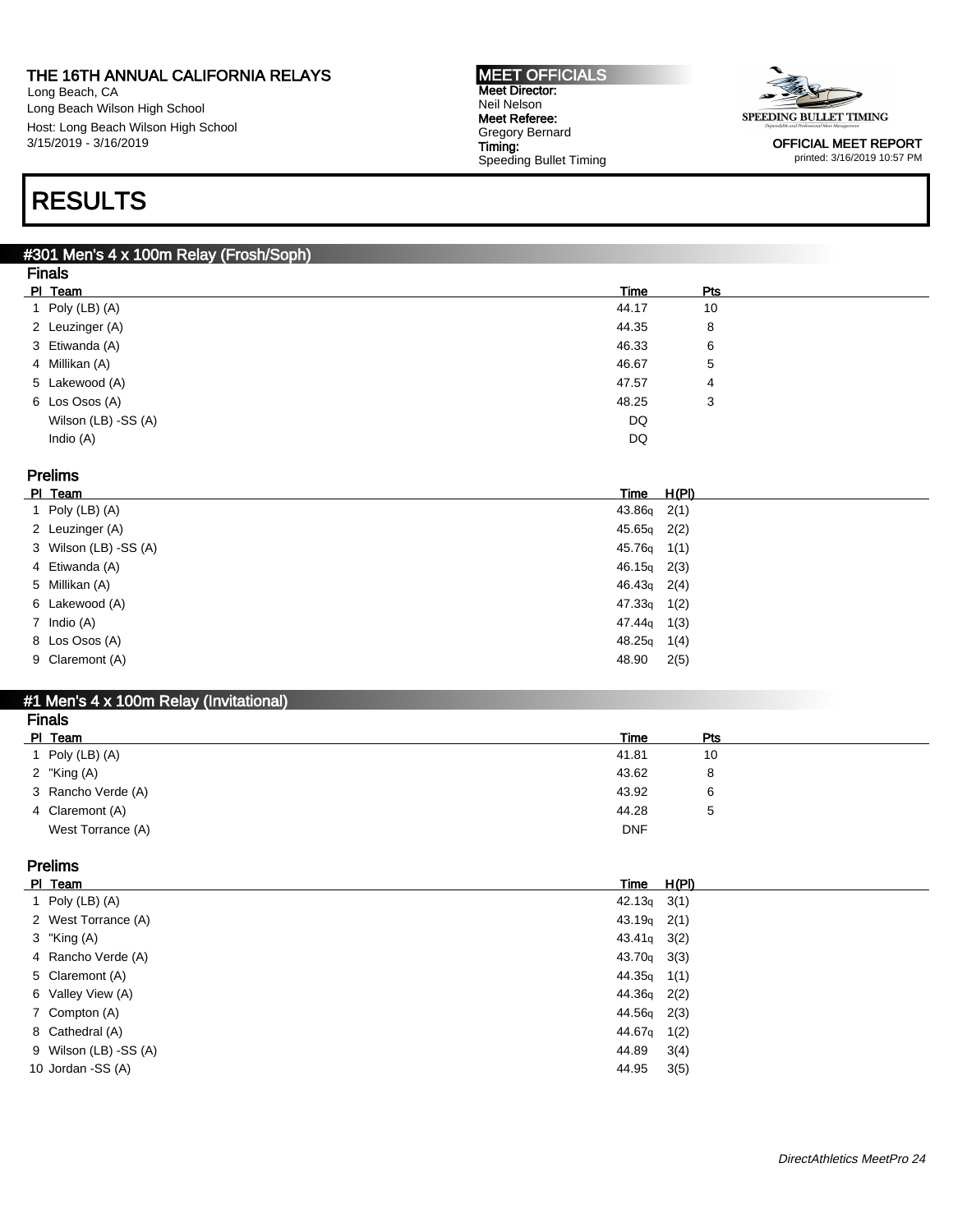Long Beach, CA Long Beach Wilson High School Host: Long Beach Wilson High School 3/15/2019 - 3/16/2019

## RESULTS

#### MEET OFFICIALS Meet Director: Neil Nelson Meet Referee: Gregory Bernard Timing: Speeding Bullet Timing



OFFICIAL MEET REPORT printed: 3/16/2019 10:57 PM

|                     | #305 Men's 4 x 200m Relay (Frosh/Soph) |                |     |
|---------------------|----------------------------------------|----------------|-----|
| PI Team             | Time                                   | $H(PI)$ Pts    |     |
| 1 Poly $(LB)$ $(A)$ | 1:31.64                                | $2(1)$ 10      |     |
| 2 Leuzinger (A)     | 1:33.89                                | 2(2)           | - 8 |
| 3 Millikan (A)      | 1:37.46                                | 2(3) 6         |     |
| 4 Etiwanda (A)      | 1:37.55                                | 2(4) 5         |     |
| 5 Los Osos (A)      | 1:39.23                                | 1(1)           | - 4 |
| 6 Paramount (A)     | 1:42.80                                | $2(5)$ 3       |     |
|                     | 7 Wilson (LB) -SS (A)<br>1:43.10       | $2(6)$ 2       |     |
| 8 Lakewood (A)      | 1:44.46                                | 1(2)           |     |
|                     | DQ<br>Claremont (A)                    | 1              |     |
| Upland (A)          | NT                                     | $\overline{2}$ |     |
|                     | <b>NT</b><br>Cathedral (A)             | $\overline{2}$ |     |

|         | #3 Men's 4 x 200m Relay (Invitational) |             |             |                |
|---------|----------------------------------------|-------------|-------------|----------------|
| PI Team |                                        | <b>Time</b> | $H(PI)$ Pts |                |
|         | 1 Wilson (LB) -SS (A)                  | 1:30.09     | 3(1)        | 10             |
|         | 2 Poly $(LB)$ $(A)$                    | 1:30.30     | 3(2)        | 8              |
|         | 3 Cathedral (A)                        | 1:30.60     | 3(3)        | 6              |
|         | 4 Etiwanda (A)                         | 1:30.86     | 2(1)        | 5              |
|         | 5 Millikan (A)                         | 1:31.18     | 3(4)        | 4              |
|         | 6 Los Osos (A)                         | 1:31.94     | 2(2)        | 3              |
|         | 7 Los Alamitos (A)                     | 1:32.15     | 1(1)        | $\overline{2}$ |
|         | 8 Saugus (A)                           | 1:32.25     | 3(5)        | 1              |
|         | 9 Alta Loma (A)                        | 1:32.57     | 2(3)        |                |
|         | 10 Jordan - SS (A)                     | 1:33.50     | 3(6)        |                |
|         | 11 Lakewood (A)                        | 1:33.51     | 2(4)        |                |
|         | 12 Compton (A)                         | 1:33.53     | 3(7)        |                |
|         | 13 Rancho Verde (A)                    | 1:33.54     | 1(2)        |                |
|         | 14 La Mirada (A)                       | 1:36.41     | 1(3)        |                |
|         | 15 Claremont (A)                       | 1:37.66     | 2(5)        |                |
|         | 16 Valley View (A)                     | 1:40.23     | 1(4)        |                |
|         | 17 Paramount (A)                       | 1:40.57     | 3(8)        |                |
|         | Upland (A)                             | <b>NT</b>   | 2           |                |

|                | #307 Men's 4 x 400m Relay (Frosh/Soph) |                    |     |
|----------------|----------------------------------------|--------------------|-----|
| PI Team        |                                        | Time               | Pts |
|                | 1 Poly $(LB)$ $(A)$<br>3:31.06         | 10                 |     |
|                | 2 Wilson (LB) -SS (A)<br>3:35.19       | 8                  |     |
| 3 Millikan (A) | 3:47.80                                | 6                  |     |
|                | 4 Los Osos (A)<br>3:49.45              | 5                  |     |
|                | 5 Claremont (A)<br>3:51.67             | 4                  |     |
| 6 Upland (A)   | 3:57.17                                | 3                  |     |
|                | 7 Paramount (A)<br>3:57.57             | 2                  |     |
|                |                                        |                    |     |
|                | #5 Men's 4 x 400m Relay (Invitational) |                    |     |
| PI Team        |                                        | <b>Pts</b><br>Time |     |
| 1 Helix (A)    | 3:27.78                                | 10                 |     |

2 Poly (LB) (A) 3:29.23 8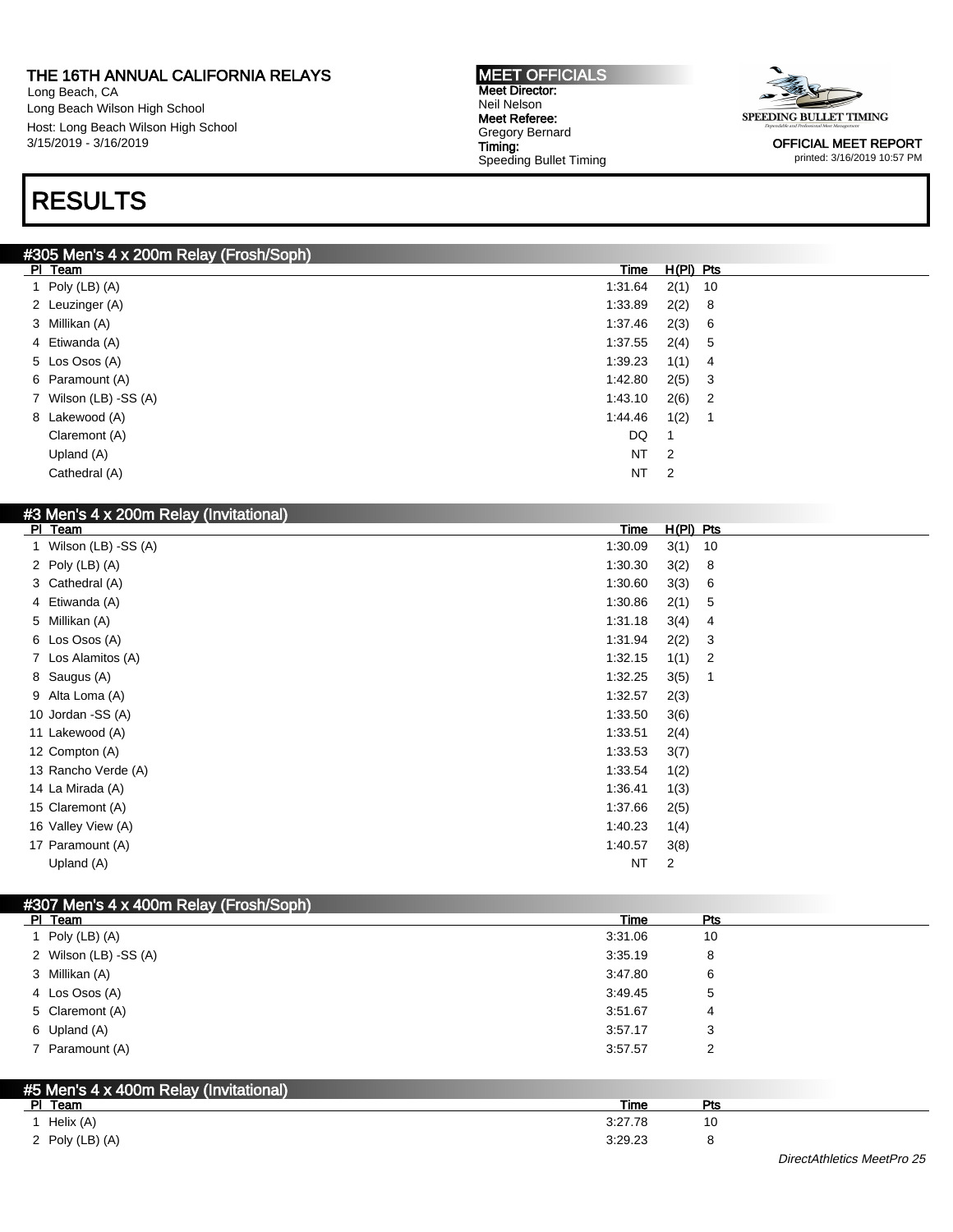Long Beach, CA Long Beach Wilson High School Host: Long Beach Wilson High School 3/15/2019 - 3/16/2019

#### MEET OFFICIALS Meet Director: Neil Nelson Meet Referee: Gregory Bernard Timing: Speeding Bullet Timing



OFFICIAL MEET REPORT printed: 3/16/2019 10:57 PM

### RESULTS

| Time    | Pts |  |
|---------|-----|--|
| 3:31.17 |     |  |
| 3:31.22 |     |  |
| 3:40.05 |     |  |
| 3:40.15 |     |  |
|         |     |  |

| #311 Men's 4 x 800m Relay (Frosh/Soph) |          |            |  |  |  |  |
|----------------------------------------|----------|------------|--|--|--|--|
| PI Team                                | Time     | <b>Pts</b> |  |  |  |  |
| Claremont (A)                          | 8:28.41  | 10         |  |  |  |  |
| 2 Millikan (A)                         | 9:06.84  | 8          |  |  |  |  |
| 3 Wilson (LB) -SS (A)                  | 9:08.58  | 6          |  |  |  |  |
| 4 Los Alamitos (A)                     | 9:17.14  | 5          |  |  |  |  |
| 5 Upland (A)                           | 9:31.52  | 4          |  |  |  |  |
| 6 Bonita (A)                           | 10:25.12 |            |  |  |  |  |

#### #9 Men's 4 x 800m Relay (Invitational)

| PI Team         | Time    | Pts |  |
|-----------------|---------|-----|--|
| 1 Gahr $(A)$    | 8:30.93 | 10  |  |
| 2 Bonita (A)    | 8:31.08 | 8   |  |
| 3 Claremont (A) | 8:38.88 | 6   |  |
| 4 Millikan (A)  | 8:53.37 | 5   |  |
| 5 Lakewood (A)  | 8:59.65 | 4   |  |
| 6 Rubidoux (A)  | 9:01.06 | 3   |  |
| 7 Indio (A)     | 9:23.04 | 2   |  |

|               | #13 Men's 4 x 1600m Relay (Invitational) |             |  |
|---------------|------------------------------------------|-------------|--|
| PI Team       |                                          | Pts<br>Time |  |
|               | 1 Claremont (A)<br>18:25.16              | 10          |  |
| 2 Indio $(A)$ | 18:26.06                                 | 8           |  |
|               | 3 Whittier (A)<br>19:09.68               | 6           |  |
| 4 Bonita (A)  | 19:10.51                                 | 5           |  |
|               | 5 Upland (A)<br>19:20.08                 | 4           |  |
|               | 6 Los Alamitos (A)<br>19:27.63           | 3           |  |
|               | 7 Etiwanda (A)<br>19:53.99               | 2           |  |
|               | 8 Rubidoux (A)<br>19:59.26               |             |  |
|               | 9 Lakewood (A)<br>20:50.59               |             |  |
|               | 10 Wilson (LB) -SS (A)<br>21:14.87       |             |  |

| #309 Men's 800m SMR (Frosh/Soph) |         |             |     |  |
|----------------------------------|---------|-------------|-----|--|
| PI Team                          | Time    | $H(PI)$ Pts |     |  |
| 1 Wilson (LB) -SS (A)            | 1:36.72 | $2(1)$ 10   |     |  |
| 2 Poly $(LB)$ $(A)$              | 1:37.26 | $2(2)$ 8    |     |  |
| 3 Leuzinger (A)                  | 1:41.06 | 2(3) 6      |     |  |
| 4 Millikan (A)                   | 1:41.38 | $2(4)$ 5    |     |  |
| 5 Indio (A)                      | 1:42.10 | $2(5)$ 4    |     |  |
| 6 Claremont (A)                  | 1:45.03 | $1(1)$ 3    |     |  |
| 7 Paramount (A)                  | 1:47.23 | $2(6)$ 2    |     |  |
| 8 Los Osos (A)                   | 1:47.84 | 1(2)        | - 1 |  |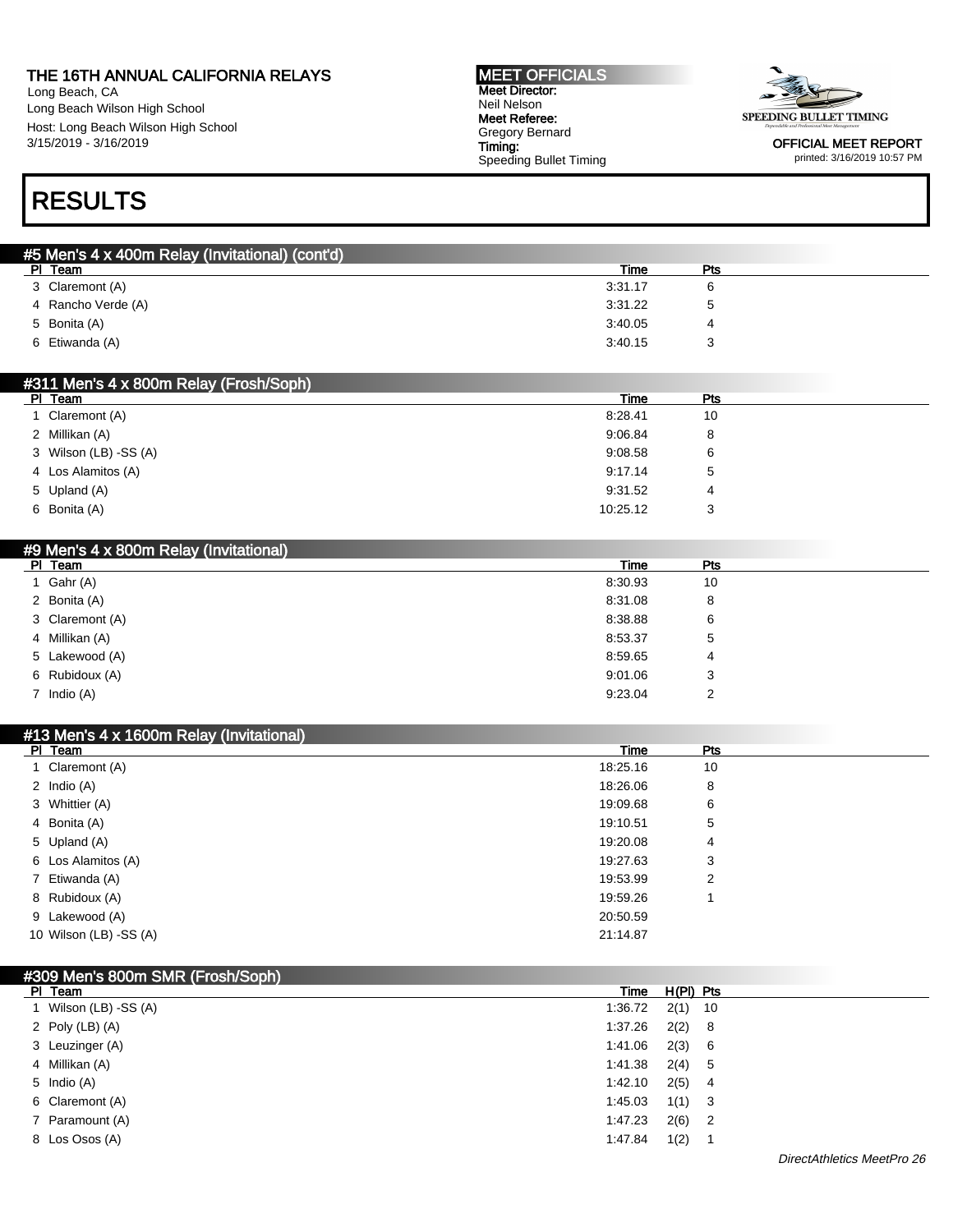Long Beach, CA Long Beach Wilson High School Host: Long Beach Wilson High School 3/15/2019 - 3/16/2019

# RESULTS

| Time | H(PI) Pts |                             |
|------|-----------|-----------------------------|
|      |           |                             |
|      | 1(3)      |                             |
|      |           | $1:48.85$ $2(7)$<br>1.54.12 |

MEET OFFICIALS Meet Director: Neil Nelson Meet Referee: Gregory Bernard Timing:

Speeding Bullet Timing

#### #7 Men's 1600m SMR (Invitational)

| PI Team               | Time | $H(PI)$ Pts                                                                                     |  |
|-----------------------|------|-------------------------------------------------------------------------------------------------|--|
| Poly (LB) (A)         |      | $2(1)$ 10                                                                                       |  |
| 2 Wilson (LB) -SS (A) |      | $2(2)$ 8                                                                                        |  |
| 3 Los Alamitos (A)    |      | 2(3) 6                                                                                          |  |
| 4 Rancho Verde (A)    |      | 2(4) 5                                                                                          |  |
| 5 Valley View (A)     |      | $2(5)$ 4                                                                                        |  |
| 6 Leuzinger (A)       |      | $2(6)$ 3                                                                                        |  |
| 7 Paramount (A)       |      | $1(1)$ 2                                                                                        |  |
| 8 Claremont (A)       |      | 1(2)                                                                                            |  |
| 9 Los Osos (A)        |      | 2(7)                                                                                            |  |
|                       |      | 3:28.35<br>3:35.13<br>3:36.14<br>3:39.35<br>3:42.00<br>3:44.31<br>3:44.77<br>3:47.23<br>4:10.77 |  |

| #303 Men's 4000m DMR (Frosh/Soph) |          |     |  |
|-----------------------------------|----------|-----|--|
| PI Team                           | Time     | Pts |  |
| 1 Claremont (A)                   | 11:04.29 | 10  |  |
| 2 Wilson (LB) -SS (A)             | 11:45.46 | 8   |  |
| 3 Etiwanda (A)                    | 11:58.20 | 6   |  |
| 4 Whittier (A)                    | 12:00.07 | 5   |  |
| 5 Upland (A)                      | 12:05.88 | 4   |  |
| 6 Millikan (A)                    | 12:07.00 | 3   |  |
| 7 La Mirada (A)                   | 12:21.19 | 2   |  |
| 8 Los Alamitos (A)                | 12:26.79 |     |  |
| 9 Lakewood (A)                    | 12:28.83 |     |  |
| 10 Bonita (A)                     | 13:03.15 |     |  |

#### #11 Men's 4000m DMR (Invitational)

| Team<br><b>PI</b>   | Time     | Pts |  |
|---------------------|----------|-----|--|
| Wilson (LB) -SS (A) | 10:46.32 | 10  |  |
| 2 Claremont (A)     | 10:56.85 | 8   |  |
| 3 Upland (A)        | 10:59.01 | 6   |  |
| 4 Bonita (A)        | 11:09.42 | 5   |  |
| 5 La Mirada (A)     | 11:20.40 | 4   |  |
| 6 Los Alamitos (A)  | 11:21.25 | 3   |  |
| 7 Leuzinger (A)     | 11:32.40 | 2   |  |
| 8 Jordan - SS (A)   | 11:44.84 |     |  |
| 9 Valley View (A)   | 12:14.02 |     |  |
| 10 Lakewood (A)     | 12:29.73 |     |  |

| #31 Men's High Jump (Invitational) |               |        |     |                            |
|------------------------------------|---------------|--------|-----|----------------------------|
| PI Name                            | Team          | Mark   | Pts |                            |
| TABALES, Alan                      | Millikan      | 6' 4'' |     |                            |
| 2 DANCEKELLY, Jarratt              | <b>Bonita</b> | 6'0''  |     |                            |
| 3 RANGEL, Orlando                  | Millikan      | 5' 8'' |     |                            |
| 4 DELEON, Braulio                  | Millikan      | 5'6''  |     |                            |
|                                    |               |        |     | DirectAthletics MeetPro 27 |

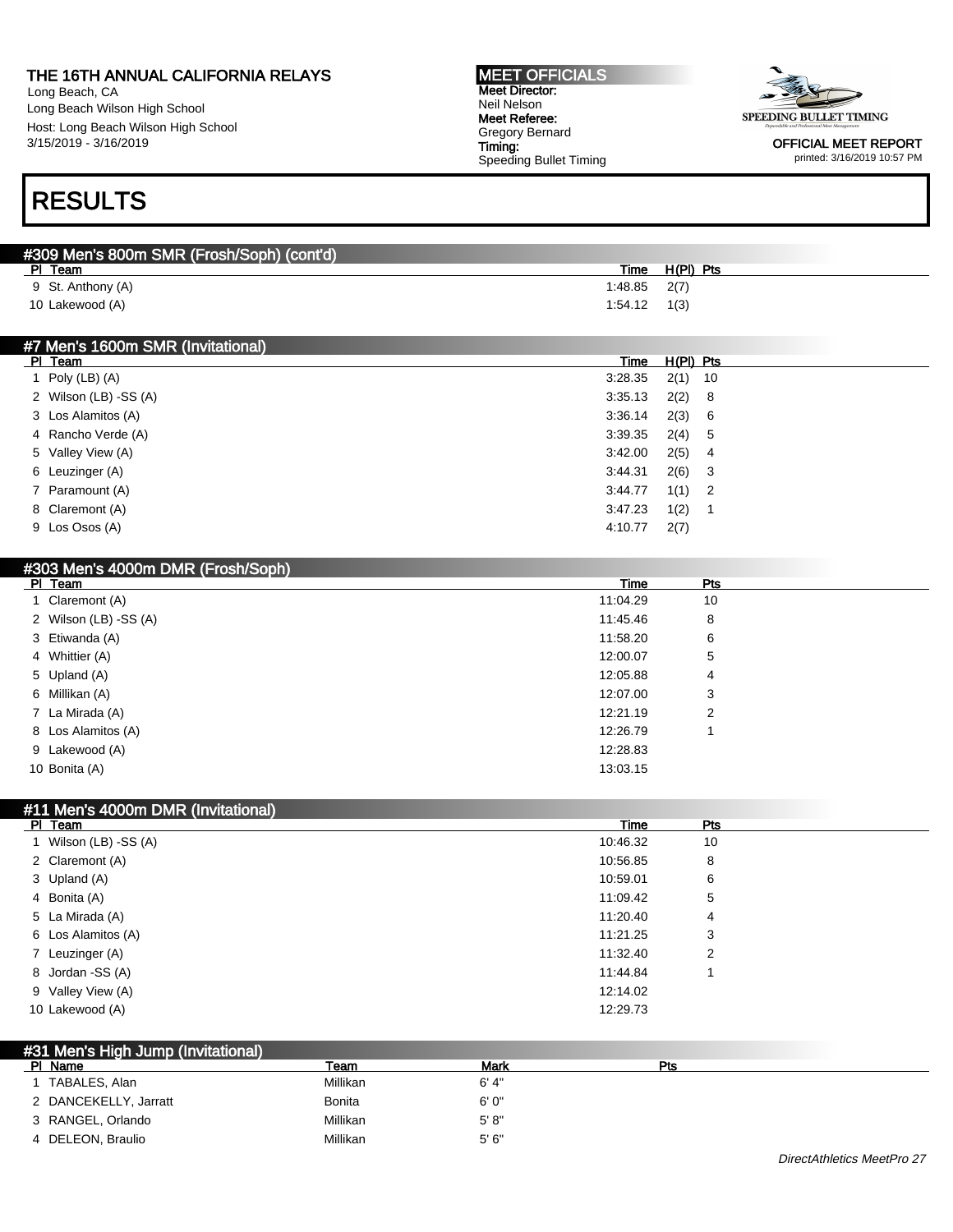Long Beach, CA Long Beach Wilson High School Host: Long Beach Wilson High School 3/15/2019 - 3/16/2019

## RESULTS

### #31 Men's High Jump (Invitational) (cont'd)

| PI Name           | Team               | <b>Mark</b> | Pts |
|-------------------|--------------------|-------------|-----|
| 4 RUFF, Lyndon    | Rancho Verde       | 5'6''       |     |
| 4 HOLLINS, Keivon | Rancho Verde       | 5'6''       |     |
| 7 WATSON, Sean    | <b>Valley View</b> | 5' 4"       |     |
| 8 NAKAWAKI, Kenny | La Mirada          | 5'2"        |     |
| NUNEZ, Juan       | <b>Valley View</b> | <b>NH</b>   |     |
| WILLIAMS, Alias   | <b>Bonita</b>      | <b>NH</b>   |     |
| SLINEY, Logan     | Los Osos           | <b>NH</b>   |     |
| YOUNG, Ryan       | La Mirada          | <b>NH</b>   |     |
| NEAL, Jonathan    | Los Osos           | <b>NH</b>   |     |
| PARK, Eugene      | West Ranch         | <b>NH</b>   |     |
| PERRY, Ronell     | La Mirada          | <b>NH</b>   |     |
| SANANTONIO, Tory  | Rancho Verde       | NH          |     |

#### #33 Men's Pole Vault (Invitational)

| PI Name                 | Team               | <b>Mark</b> | <b>Pts</b> |
|-------------------------|--------------------|-------------|------------|
| 1 RIOS, Harrison        | Upland             | 13' 0"      | 10         |
| 2 BOYMOUSHAKIAN, Nathan | Upland             | 13'0''      | 8          |
| 3 YOUNG, Ryan           | La Mirada          | 12'0''      | 6          |
| 4 HOON, Nathan          | Claremont          | 12'0''      | 5          |
| 5 ELLAHIB, Abdullah     | Upland             | 11'6''      | 4          |
| 6 NGUYEN, Kenny         | <b>Valley View</b> | 11'0''      | 3          |
| 7 JOYCE, Matthew        | Bonita             | 10'6"       | 1.5        |
| 7 FANTOCONE, Cristofer  | Etiwanda           | 10'6"       | 1.5        |
| 9 BOISSIERE, Anthony    | Bonita             | 10'0''      |            |
| 9 NOTTINGHAM, Marcos    | Wilson (LB) -SS    | 10'0''      |            |
| 9 RAEL, Ricky           | <b>Bonita</b>      | 10'0''      |            |
| 9 MUNOZ, Gabriel        | <b>Valley View</b> | 10'0''      |            |
| 13 SIMON, Noah          | Wilson (LB) -SS    | 9'6''       |            |
| 13 HERNANDEZ, Junior    | Wilson (LB) -SS    | 9'6''       |            |
| 13 RUIZ, Aidan          | Cathedral          | 9'6''       |            |
| KANESHINA, Kane         | Los Osos           | <b>NH</b>   |            |

### #313 Men's Long Jump (Frosh/Soph)

| _______<br>PI Name        | Team            | <b>Mark</b>          | Pts      |
|---------------------------|-----------------|----------------------|----------|
| 1 MURRAY, Josiah          | Wilson (LB) -SS | 20'6''               | $(-0.8)$ |
| 2 OROZOCO, Miguel         | Poly (LB)       | $20' 4\frac{1}{2}$   | $(+0.4)$ |
| 3 BENIN, Dominic          | Gahr            | 19' $3\frac{1}{4}$   | $(+0.0)$ |
| 4 FRANKLIN, Jaylin        | Poly (LB)       | 19'3"                | $(+0.0)$ |
| 5 MALLON, Ryan            | Etiwanda        | 18' 10 $\frac{1}{4}$ | $(-0.3)$ |
| 6 THEUS, Jaylan           | Wilson (LB) -SS | 17' 11 $\frac{3}{4}$ | $(+0.0)$ |
| 7 SPARROW, Kamren         | Wilson (LB) -SS | 17'6''               | $(+0.0)$ |
| 7 WILLIAMS, Dominic       | Lakewood        | 17'6''               | $(+1.3)$ |
| 9 CROOK, Leroy            | Wilson (LB) -SS | 17' $5\frac{1}{2}$   | (NW)     |
| 10 O'REILLY HAHN, Artemis | Claremont       | 17'1"                | $(+0.2)$ |
| 11 ESTELLE, Mark          | Lakewood        | 16'7''               | $(-1.7)$ |
| 12 DOUGLAS, Christian     | Etiwanda        | 15' 10 $\frac{1}{2}$ | $(-0.3)$ |

OFFICIAL MEET REPORT

Gregory Bernard Speeding Bullet Timing

MEET OFFICIALS Meet Director: Neil Nelson Meet Referee:

Timing:



printed: 3/16/2019 10:57 PM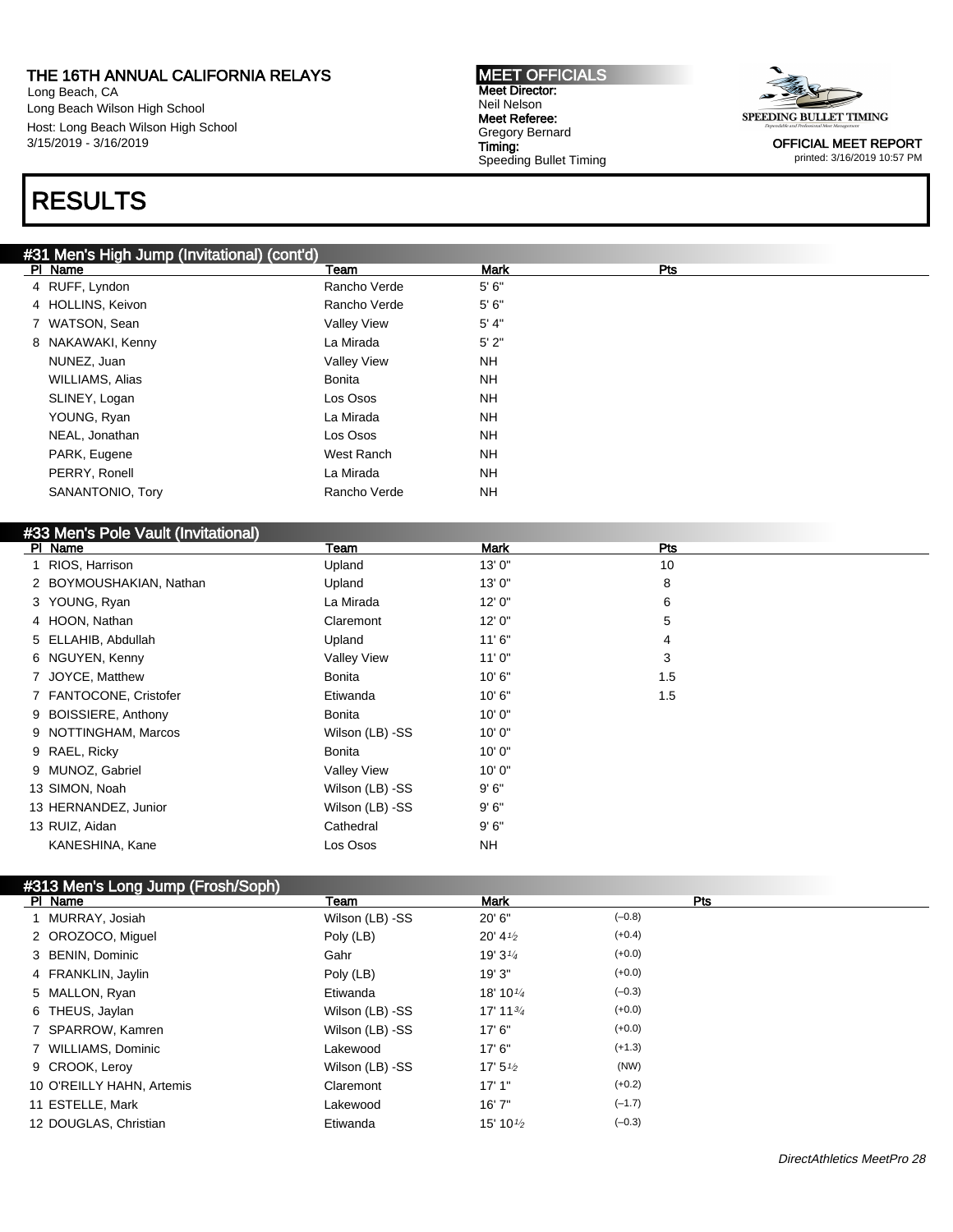Long Beach, CA Long Beach Wilson High School Host: Long Beach Wilson High School 3/15/2019 - 3/16/2019

### RESULTS

### #313 Men's Long Jump (Frosh/Soph) (cont'd)

PI Name **Team Mark Propose Propose Propose** Propose Propose Propose Propose Propose Propose Propose Propose Pro 13 BULTER, Malachi Los Osos 15' 5<sup>1</sup>/2  $(-0.1)$ 14 ARZATE, Javier **15' 43/4** Millikan Millikan 15' 43/4  $(-1.7)$ 15 WARE, Myles **Millikan**  $14' 9<sup>1</sup>⁄<sub>2</sub>$  $(+0.0)$ BENGUCHE, Melvin **Paramount** Paramount NM BELL, Kaden NM IRIAFEN, Erumise Los Osos NM HEARNS, Khalil NM Paramount NM NGUYEN, Quocan Santiago (Cor) NM GARCIA, Steven **Indio** Indio NM HAYWOOD, Riley **Santiago** (Cor) NM HAYWOOD, Riley Santiago (Cor) NM NECHAEV, Adam Santiago (Cor) NM DAVIS, Robert NM VAN, Xavier NM

| #235 Men's Long Jump (Open) |                    |                        |          |
|-----------------------------|--------------------|------------------------|----------|
| PI Name                     | Team               | <b>Mark</b>            |          |
| 1 FREEMAN, Elijah           | <b>Valley View</b> | 20' 2"                 | $(+0.0)$ |
| 2 MCLAURIN, Darius          | Upland             | 19' 10"                | $(+0.0)$ |
| 3 DOLPHIN, Zechariah        | Wilson (LB) -SS    | 19' 10"                | $(+0.0)$ |
| 4 YOUNG, Demond             | Rancho Verde       | 19' 81/2               | $(+0.0)$ |
| 5 WHEATLEY, Mario           | Etiwanda           | 19' 73/4               | $(+0.0)$ |
| 6 NAKAWAKI, Kenny           | La Mirada          | 19' $4\frac{1}{4}$     | $(+0.0)$ |
| 7 STEMAGE, Michael          | Paramount          | 19' 3"                 | $(+0.0)$ |
| 8 AGBOBU, Ashiedu-ogo       | Los Osos           | 19' 01/2               | $(+0.0)$ |
| 9 JONES, Tyrone             | Poly (LB)          | 19' 0 $\frac{1}{2}$    | $(+0.0)$ |
| 10 REESE, Arrean            | Lakewood           | 19' 0"                 | $(+0.0)$ |
| 11 FENTON, Nathan           | La Mirada          | 18' 9"                 | $(+0.0)$ |
| 12 PERRY, Ronell            | La Mirada          | 18' 9"                 | $(+0.0)$ |
| 13 MOORE, Rasaan            | Wilson (LB) -SS    | $17'$ 11 $\frac{1}{4}$ | $(+0.0)$ |
| 14 HALYARD VOORHIES, James  | Lakewood           | 17' 10 $\frac{1}{2}$   | $(+0.0)$ |
| 15 KELLAM, Silas            | <b>Valley View</b> | 17' $6\frac{1}{2}$     | $(+0.0)$ |
| 16 ESMANA, Nathaniel        | Paramount          | 16' 10"                | $(+0.0)$ |
| 17 WATSON, Sean             | <b>Valley View</b> | 16' 9"                 | $(+0.0)$ |
| 18 CRUZ, Jorge              | Cathedral          | 16' $2\frac{1}{4}$     | $(+0.0)$ |
| ALBAN, Hunter               | Santiago (Cor)     | <b>NM</b>              |          |
| ALBAN, Hunter               | Santiago (Cor)     | <b>NM</b>              |          |
| SANDERS, Jalen              | Santiago (Cor)     | <b>NM</b>              |          |
| SANDERS, Jalen              | Santiago (Cor)     | <b>NM</b>              |          |
| UCHEGHUBLAM, Chiedozie      | Millikan           | <b>NM</b>              |          |
| ARTIS, Jeremiah             | Wilson (LB) -SS    | <b>NM</b>              |          |
|                             |                    |                        |          |

| #35 Men's Long Jump (Invitational) |                  |              |              |          |
|------------------------------------|------------------|--------------|--------------|----------|
|                                    | PI Name          | Team         | Mark         |          |
|                                    | HOLLINS, Keivon  | Rancho Verde | 21'9''       | (–1.2)   |
|                                    | 2 HARRIS, Trevor | Etiwanda     | $21'5^{3/4}$ | $(+0.0)$ |

OFFICIAL MEET REPORT printed: 3/16/2019 10:57 PM

DirectAthletics MeetPro 29

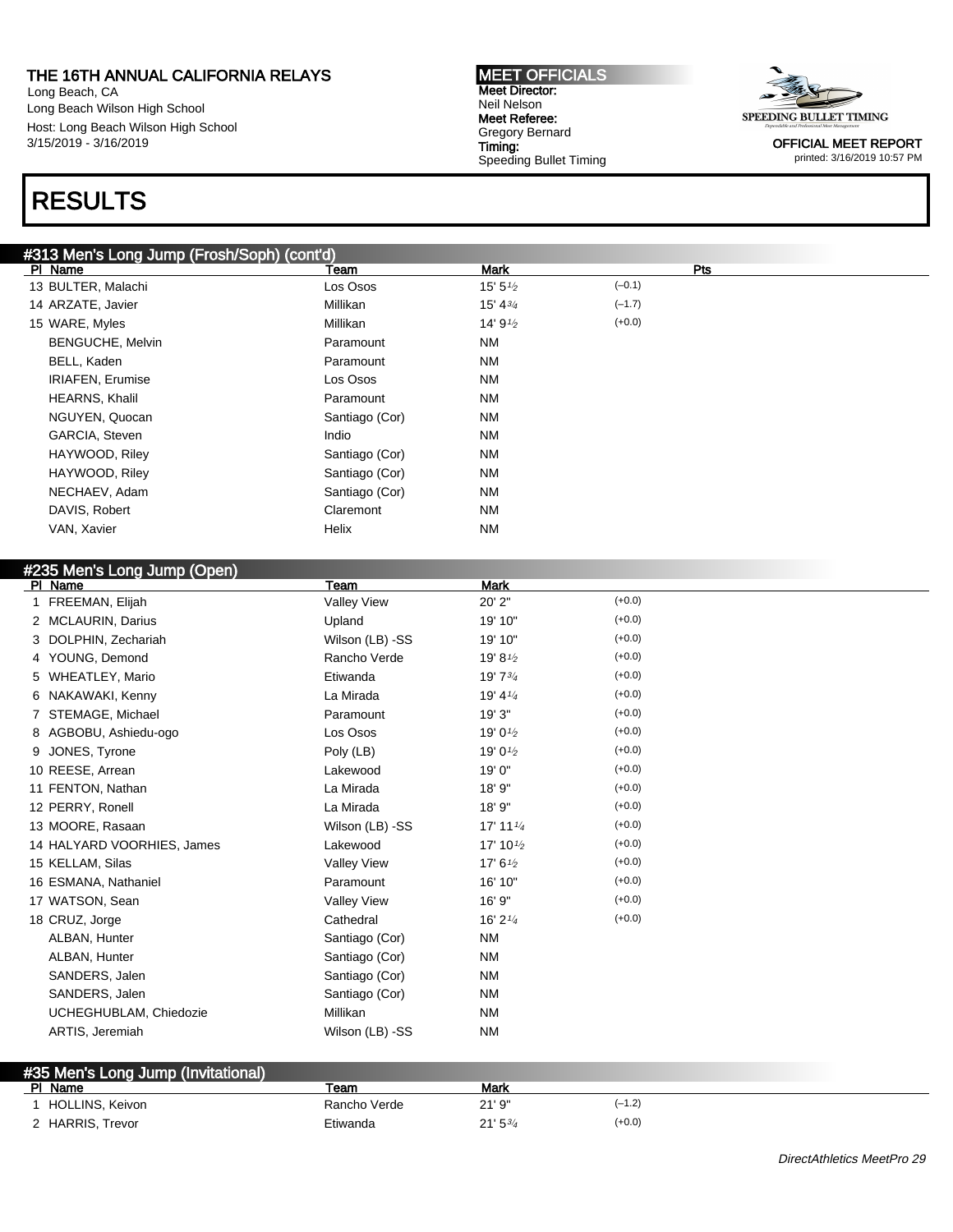Long Beach, CA Long Beach Wilson High School Host: Long Beach Wilson High School 3/15/2019 - 3/16/2019

## RESULTS

#### #35 Men's Long Jump (Invitational) (cont'd)

| PI Name             | Team           | <b>Mark</b>          |          |
|---------------------|----------------|----------------------|----------|
| 3 ANDERSON, Trevion | King, ML       | 21'5'' <sub>2</sub>  | $(-2.1)$ |
| 4 RUDLEY, Stanon    | Rancho Verde   | 21'5''               | $(-1.5)$ |
| 5 BURRELL, Jailen   | Upland         | 20' 9"               | $(-1.5)$ |
| 6 AUGUSTUS, Jorden  | Jordan -SS     | 19' 10 $\frac{1}{2}$ | $(-1.7)$ |
| 7 IRIAFEN, Imonkhe  | Los Osos       | 19' $3\frac{1}{4}$   | $(-1.0)$ |
| 8 GALLARDO, Andrew  | Jordan -SS     | 19' $1^{3/4}$        | $(-2.3)$ |
| SLINEY, Logan       | Los Osos       | <b>NM</b>            |          |
| JOHNSON, Anthony    | Poly (LB)      | <b>NM</b>            |          |
| JACKSON, Lasalle    | Paramount      | <b>NM</b>            |          |
| FINNIKEN, Jevauni   | Santiago (Cor) | <b>NM</b>            |          |
| FINNIKEN, Jevauni   | Santiago (Cor) | <b>NM</b>            |          |
|                     |                |                      |          |

| #237 Men's Triple Jump (Open) |                       |                    |                      |      |
|-------------------------------|-----------------------|--------------------|----------------------|------|
|                               | PI Name               | Team               | <b>Mark</b>          |      |
|                               | 1 IRIAFEN, Imonkhe    | Los Osos           | 42' 6 $\frac{1}{2}$  | (NW) |
|                               | 2 ANDERSON, Trevion   | King, ML           | 41' 4 $\frac{1}{2}$  | (NW) |
|                               | 3 NAKAWAKI, Kenny     | La Mirada          | 39'8"                | (NW) |
|                               | 4 WOODS, General      | <b>Valley View</b> | 38' $0\frac{3}{4}$   | (NW) |
|                               | 5 STEMAGE, Michael    | Paramount          | $37'$ 5"             | (NW) |
|                               | 6 AGBOBU, Ashiedu-ogo | Los Osos           | 35' 11 $\frac{1}{4}$ | (NW) |
|                               | 7 HUTTON, Cameron     | Rancho Verde       | 35' 11"              | (NW) |
|                               | 8 FENTON, Nathan      | La Mirada          | 35' $9\frac{1}{2}$   | (NW) |

#### #37 Men's Triple Jump (Invitational) PI Name Mark 1 HEMPHILL, Namir **1 Company 1 Company 1 Hempiles 148' 6**<sup>1/4</sup>  $(+1.3)$ 2 JACKSON, Lasalle **Paramount** 45' 8" (+2.0) 3 HARRIS, Trevor **Etiwanda** 44' 6<sup>1/4</sup> (+3.5) 4 AUGUSTUS, Jorden 38 Jordan -SS 42' 1" (+1.8) 5 YEBOAH, Elijah Rancho Verde 41' 834  $(+1.2)$ 6 REESE, Arrean Lakewood 41' 81/<sup>4</sup>  $(+2.6)$ 6 WHEATLEY, Mario **Etiwanda** 41' 8<sup>1/4</sup> (+0.7) FINNIKEN, Jevauni **National Santiago (Cor)** NM FINNIKEN, Jevauni **Natural Santiago** (Cor) NM REEDEM, Kieran **Rancho Verde** NM WILLIAMS, Alias NM GALLARDO, Andrew Jordan -SS NM

| #239 Men's Shot Put (Open) |                    |             |  |
|----------------------------|--------------------|-------------|--|
| PI Name                    | Team               | <b>Mark</b> |  |
| RIVERA, Anthony            | St. Anthony        | 42' 4"      |  |
| 2 BALANOS, Christian       | Jordan -SS         | 41' 11"     |  |
| 3 MUNOZ, Joseph            | Lakewood           | 39' 9"      |  |
| 4 BAHLING, Robert          | Rancho Verde       | 39'7"       |  |
| 5 HEARD, Xavier            | Jordan -SS         | 38' 6"      |  |
| 6 TEJEDA, Adrian           | Wilson (LB) -SS    | 37' 8''     |  |
| BULLARD, Joshua            | <b>Valley View</b> | 37'5''      |  |

OFFICIAL MEET REPORT printed: 3/16/2019 10:57 PM



Meet Referee: Gregory Bernard Timing: Speeding Bullet Timing

MEET OFFICIALS Meet Director: Neil Nelson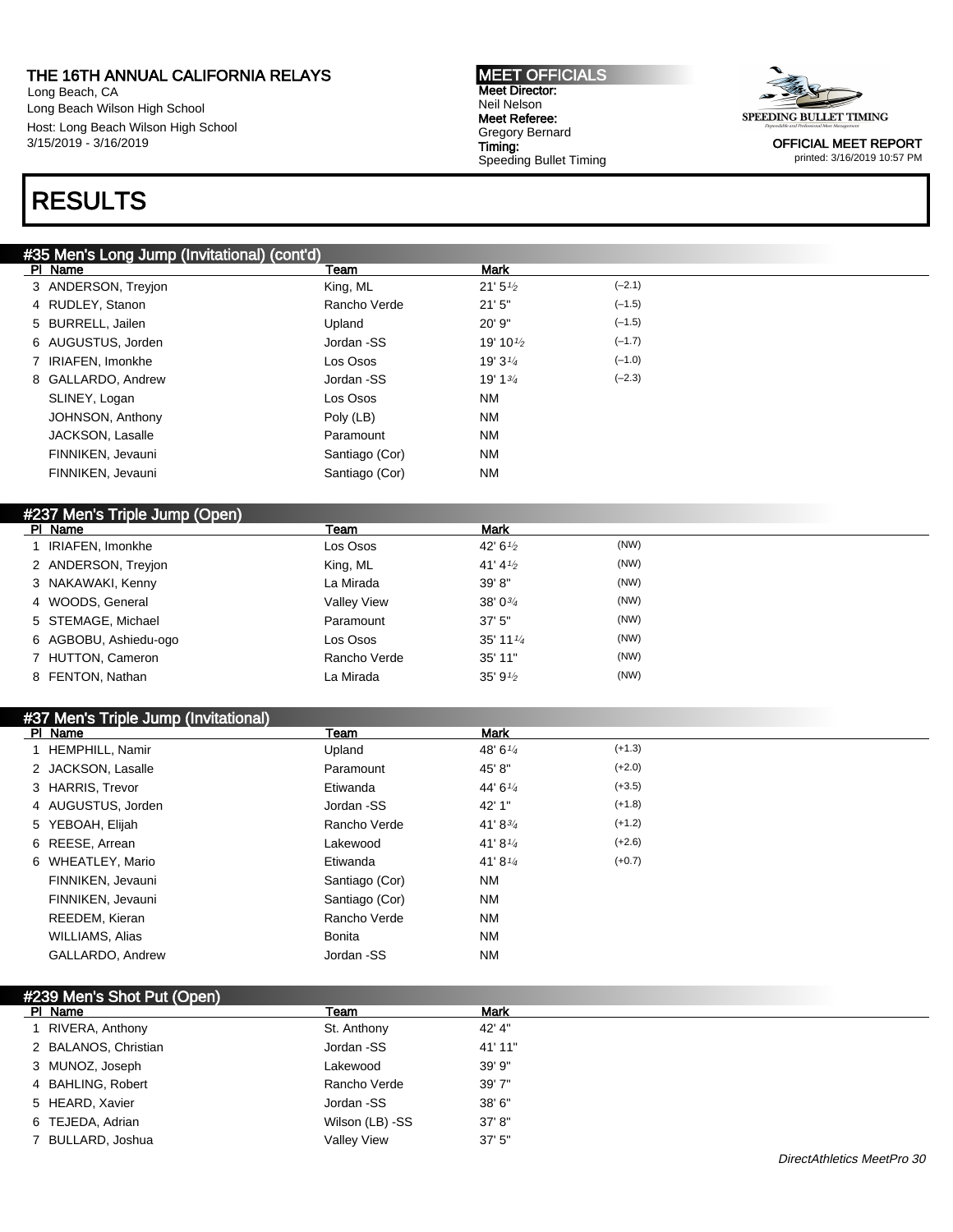Long Beach, CA Long Beach Wilson High School Host: Long Beach Wilson High School 3/15/2019 - 3/16/2019

## RESULTS

#### #239 Men's Shot Put (Open) (cont'd)

| ΡI<br>Name             | Team          | Mark    |
|------------------------|---------------|---------|
| GARCIA, Mathew<br>8    | Rancho Verde  | 37'3''  |
| LOZANO, Nathan<br>9    | Los Osos      | 36' 10" |
| 10 EREBHOLO, Prince    | Rancho Verde  | 36'7"   |
| 11 SAUCEDO, Michael    | La Mirada     | 35'7''  |
| 12 JONDLE, Gary        | St. Anthony   | 35'6''  |
| 13 HERNANDEZ, Omar     | Indio         | 35' 4"  |
| 14 FERNANDEZ, Jonathan | Compton       | 34' 6"  |
| 15 TAYLOR, Jalen       | Los Osos      | 34' 4"  |
| 16 GUERRA, Ronnie      | Leuzinger     | 34'3''  |
| 17 HAMPTON, Jalen      | Etiwanda      | 34' 0"  |
| 18 FOSTER, Dylan       | Lakewood      | 32' 8'' |
| 19 BENSON, Nathan      | <b>Bonita</b> | 32' 1"  |
| 20 ARCHIE, Samuel      | Etiwanda      | 31'10"  |
| 21 RODRIGUEZ, Matthew  | La Mirada     | 31'6''  |
| 22 WELLS, Ryan         | Etiwanda      | 31'2"   |
| 23 HILL, Alexander     | Lakewood      | 30'6''  |
| 24 WILLIAMS, Lonzo     | Compton       | 29' 1"  |
|                        |               |         |

#### #39 Men's Shot Put (Invitational)

| 46' 9"<br>1 LOZANO, Tyler<br>Los Osos<br>2 RAYMORE, Dorian<br>46'7"<br>Leuzinger<br>Poly (LB)<br>3 FORT, Jeremiah<br>45' 6"<br>King, ML<br>4 KELLS, Robert<br>45' 3"<br>Upland<br>45' 0"<br>5 TEAGUE, Jacob<br>44' 2"<br>6 FERRERA, Jaylen<br>Wilson (LB) -SS<br>Millikan<br>7 PRYOR, Imhotep<br>43' 10"<br>43' 5"<br>8 BRITO, Joshua<br>Bonita<br>Millikan<br>43' 4"<br>9 LOPEZ, Brandon<br>10 CONROD, Christian<br>41'3"<br>Wilson (LB) -SS | PI Name | Team | <b>Mark</b> |
|-----------------------------------------------------------------------------------------------------------------------------------------------------------------------------------------------------------------------------------------------------------------------------------------------------------------------------------------------------------------------------------------------------------------------------------------------|---------|------|-------------|
|                                                                                                                                                                                                                                                                                                                                                                                                                                               |         |      |             |
|                                                                                                                                                                                                                                                                                                                                                                                                                                               |         |      |             |
|                                                                                                                                                                                                                                                                                                                                                                                                                                               |         |      |             |
|                                                                                                                                                                                                                                                                                                                                                                                                                                               |         |      |             |
|                                                                                                                                                                                                                                                                                                                                                                                                                                               |         |      |             |
|                                                                                                                                                                                                                                                                                                                                                                                                                                               |         |      |             |
|                                                                                                                                                                                                                                                                                                                                                                                                                                               |         |      |             |
|                                                                                                                                                                                                                                                                                                                                                                                                                                               |         |      |             |
|                                                                                                                                                                                                                                                                                                                                                                                                                                               |         |      |             |
|                                                                                                                                                                                                                                                                                                                                                                                                                                               |         |      |             |
| 11 ADAMS, Samuel<br>Silverado<br>35'6''                                                                                                                                                                                                                                                                                                                                                                                                       |         |      |             |

### #241 Men's Discus (Open)

| PI Name                | Team               | <b>Mark</b> |  |
|------------------------|--------------------|-------------|--|
| 1 RODRIGUEZ, Matthew   | La Mirada          | 112' 9"     |  |
| 2 LOZANO, Nathan       | Los Osos           | 109' 6"     |  |
| 3 LEMMONS, Gabriel     | Bonita             | 108'0"      |  |
| 4 GOMEZ, Sebastian     | Upland             | 103' 4"     |  |
| 5 RIVERA, Anthony      | St. Anthony        | 96' 6"      |  |
| 6 WELLS, Ryan          | Etiwanda           | 95' 9"      |  |
| 7 HAMPTON, Jalen       | Etiwanda           | 92' 8"      |  |
| 8 BENSON, Nathan       | <b>Bonita</b>      | 92'1"       |  |
| 9 MUNOZ, Joseph        | Lakewood           | 91'7''      |  |
| 10 FERNANDEZ, Jonathan | Compton            | 91'0''      |  |
| 11 FOSTER, Dylan       | Lakewood           | 88' 10"     |  |
| 12 BULLARD, Joshua     | <b>Vallev View</b> | 88'8"       |  |

MEET OFFICIALS Meet Director: Neil Nelson Meet Referee: Gregory Bernard Timing: Speeding Bullet Timing